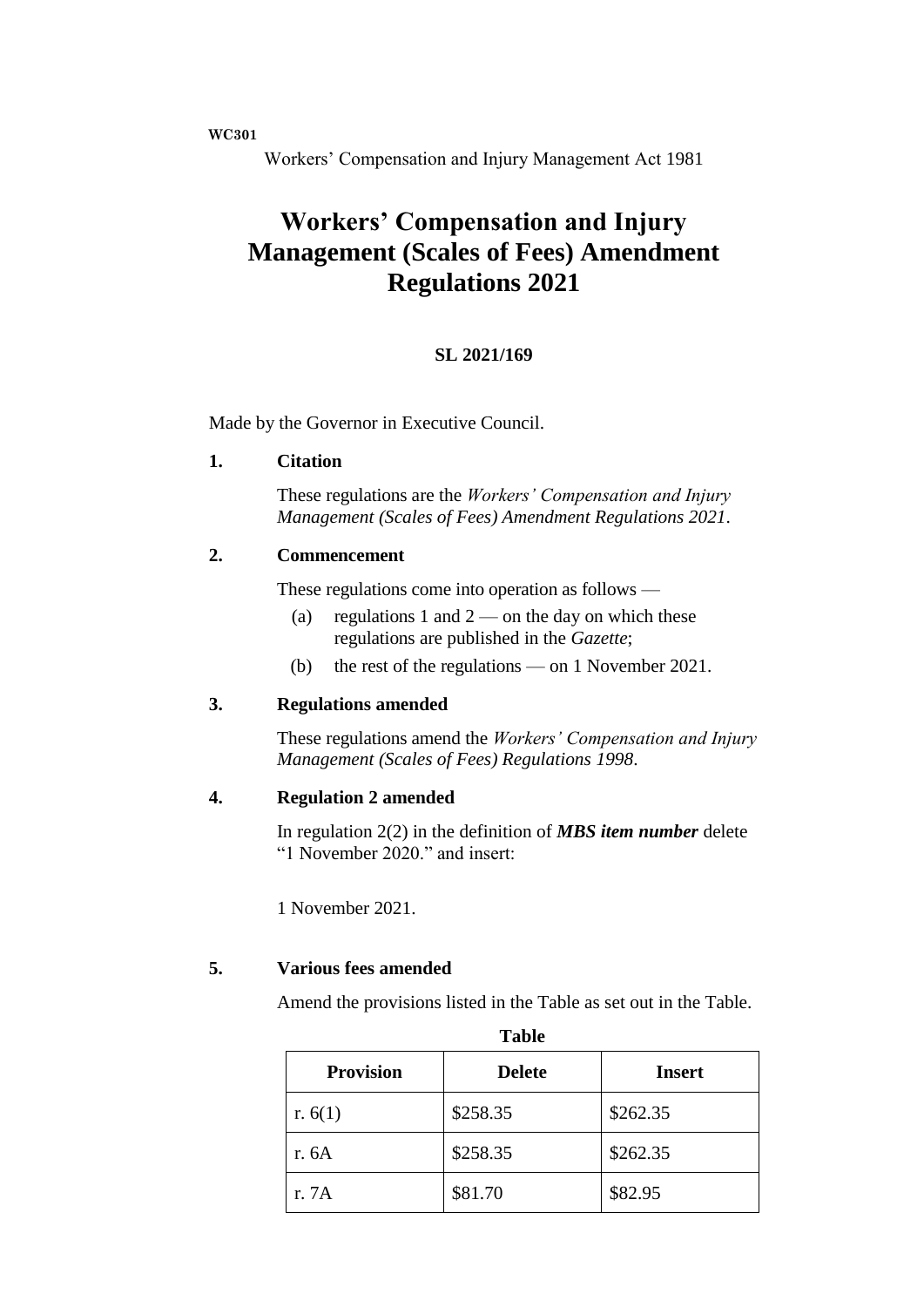| <b>Provision</b> | <b>Delete</b> | Insert   |
|------------------|---------------|----------|
| r. $7C(2)$       | \$79.75       | \$81.00  |
| r. 8             | \$192.75      | \$195.70 |

## **6. Schedules 1 to 6 replaced**

Delete Schedules 1 to 6 and insert:

## **Schedule 1 — Scale of fees: medical specialists and other medical practitioners**

[r. 2]

| Part 1 — Medical specialists and other medical practitioners |     |
|--------------------------------------------------------------|-----|
| Type of service/by whom                                      | Fee |

#### *GENERAL PRACTITIONER*

CONSULTATIONS

Surgery Consultation

in hours

### **Content based**

| Minor or Specific Service (Level A or B) | \$81.60  |
|------------------------------------------|----------|
| Extended Service (Level C)               | \$149.00 |
| Comprehensive Service (Level D)          | \$228.85 |
| Time based                               |          |
| up to 5 minutes                          | \$48.65  |
| more than 5 minutes to 15 minutes        | \$63.35  |
| more than 15 minutes to 30 minutes       | \$122.35 |
| more than 30 minutes to 45 minutes       | \$185.15 |
| more than 45 minutes to 60 minutes       | \$250.85 |

Surgery Consultations

out of hours

For attendances between the hours of 6 pm and 8 am on a weekday or between 12 noon on Saturday and 8 am on the following Monday and Public Holiday.

#### **Content based**

| Minor Service (Level A)         | \$61.25  |
|---------------------------------|----------|
| Specific Service (Level B)      | \$122.35 |
| Extended Service (Level C)      | \$222.80 |
| Comprehensive Service (Level D) | \$344.95 |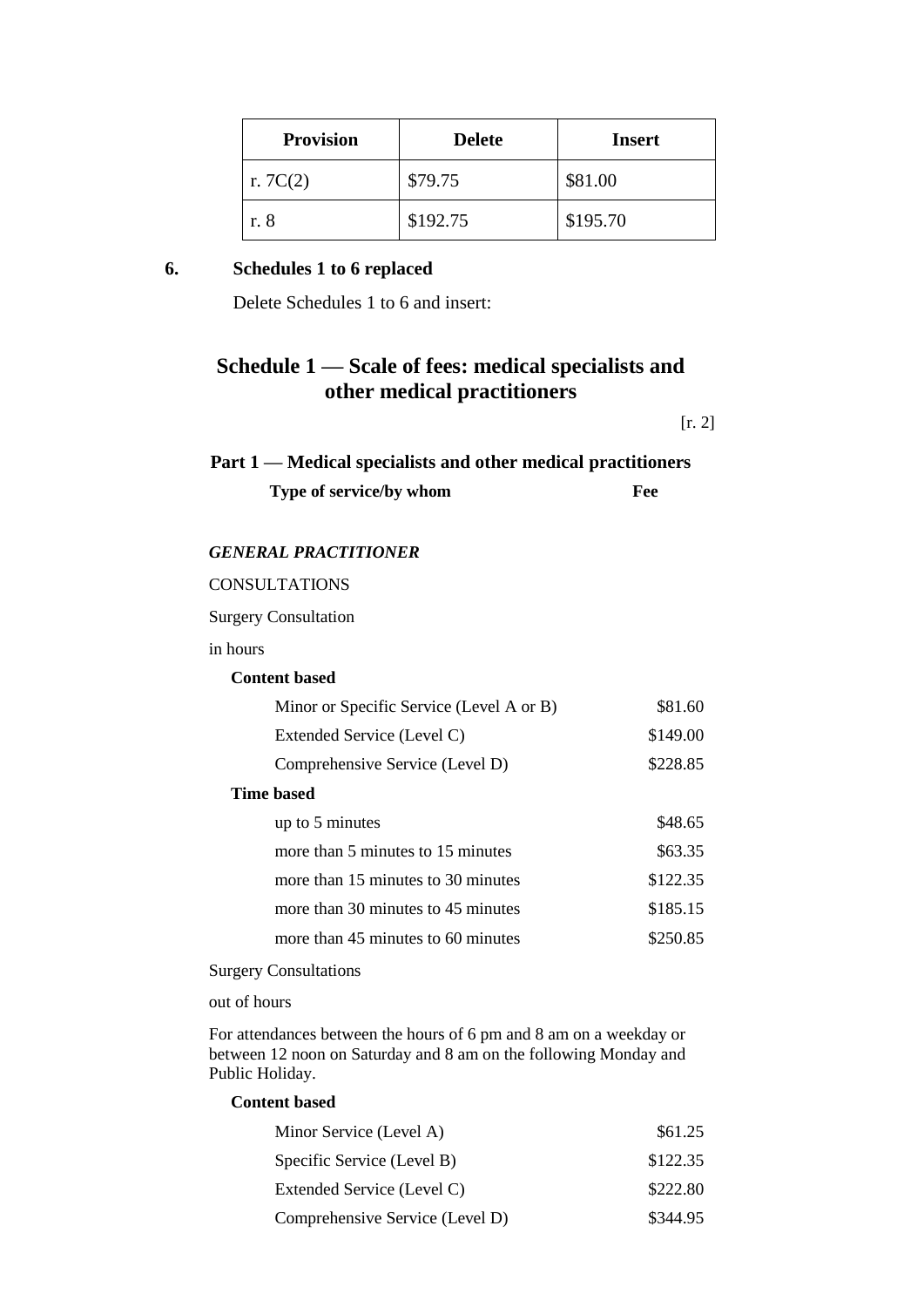### **Time based**

| up to 5 minutes                    | \$96.90  |
|------------------------------------|----------|
| more than 5 minutes to 15 minutes  | \$105.15 |
| more than 15 minutes to 30 minutes | \$162.90 |
| more than 30 minutes               | \$222.80 |

## VISITS

Consultations at a place other than the Consulting Rooms

#### in hours

| Minor Service (Level A)         | \$102.05 |
|---------------------------------|----------|
| Specific Service (Level B)      | \$139.45 |
| Extended Service (Level C)      | \$206.95 |
| Comprehensive Service (Level D) | \$288.40 |
| out of hours                    |          |
| Minor Service (Level A)         | \$122.35 |
| Specific Service (Level B)      | \$181.95 |
| Extended Service (Level C)      | \$279.15 |
| Comprehensive Service (Level D) | \$407.70 |
|                                 |          |

## TELEPHONE CONSULTATIONS

| Time based                         |          |
|------------------------------------|----------|
| up to 5 minutes                    | \$27.15  |
| more than 5 minutes to 15 minutes  | \$34.10  |
| more than 15 minutes to 30 minutes | \$71.35  |
| more than 30 minutes               | \$106.90 |
|                                    |          |

CASE CONFERENCES, discussions with employers/insurers, rehabilitation providers, workplace assessments, etc.

| TRAVELLING FEES<br>Rate per kilometre                          | \$5.55 |
|----------------------------------------------------------------|--------|
| PHYSICIANS, OCCUPATIONAL & REHABILITATION<br><b>PHYSICIANS</b> |        |

## *PHYSICIANS*

#### **CONSULTATIONS**

| Professional attendance at consulting rooms or a<br>hospital and issue of certificate (if required) et al |          |
|-----------------------------------------------------------------------------------------------------------|----------|
| first attendance                                                                                          | \$309.70 |
| subsequent attendances                                                                                    | \$154.85 |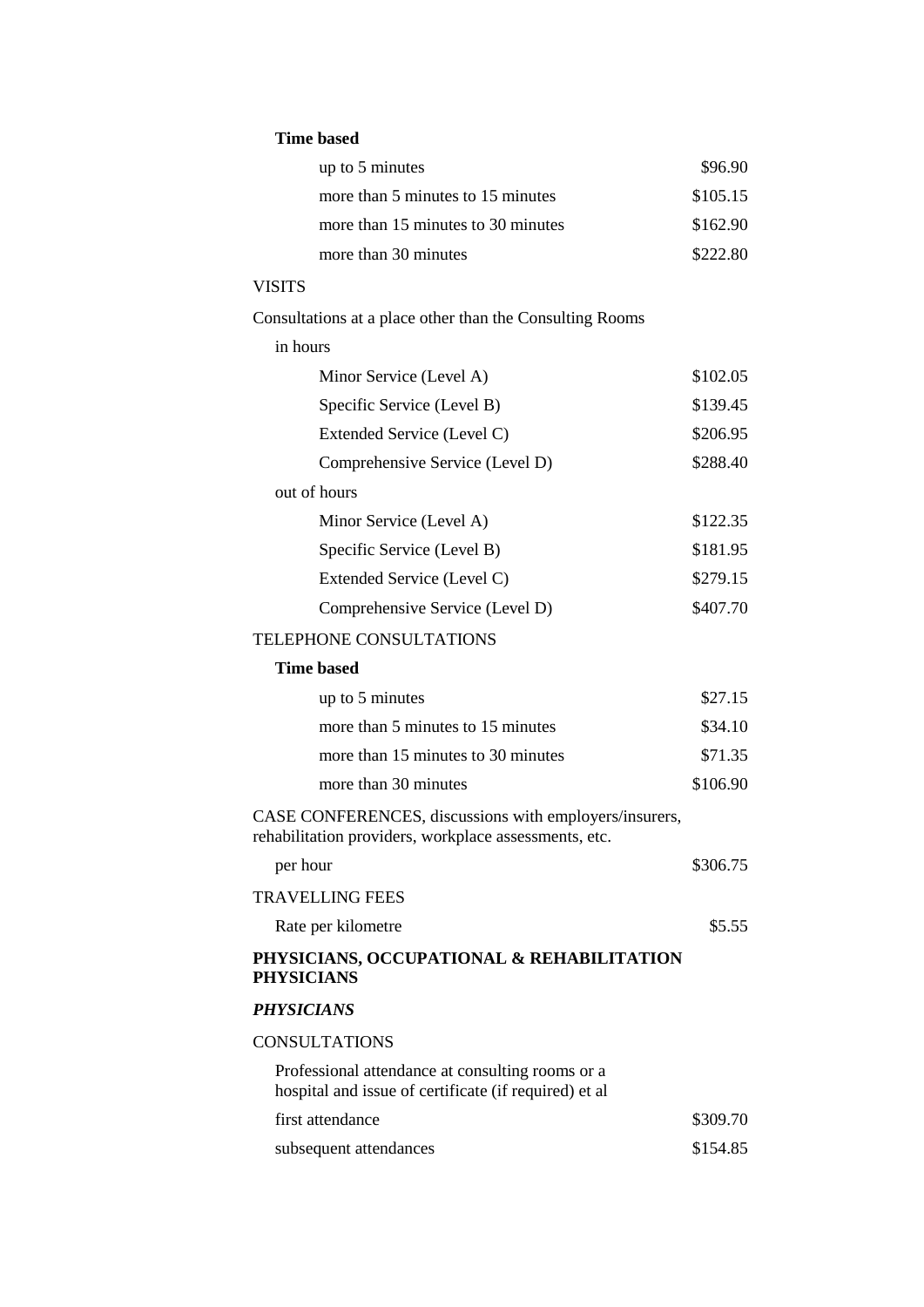## VISITS

| Professional attendance at a place other than consulting<br>rooms or a hospital and issue of certificate (if required)<br>et al |          |
|---------------------------------------------------------------------------------------------------------------------------------|----------|
| first attendance                                                                                                                | \$370.65 |
| subsequent attendances                                                                                                          | \$213.85 |
| <b>REHABILITATION PHYSICIANS</b>                                                                                                |          |
| <b>CONSULTATIONS</b>                                                                                                            |          |
| Professional attendance at consulting rooms or a<br>hospital and issue of certificate (if required) et al                       |          |
| first attendance                                                                                                                | \$309.70 |
| subsequent attendances                                                                                                          | \$154.85 |
| <b>VISITS</b>                                                                                                                   |          |
| Professional attendance at a place other than consulting<br>rooms or a hospital and issue of certificate (if required)<br>et al |          |
| first attendance                                                                                                                | \$370.65 |
| subsequent attendances                                                                                                          | \$213.85 |
| <b>OCCUPATIONAL PHYSICIANS</b>                                                                                                  |          |
| <b>CONSULTATIONS</b>                                                                                                            |          |
| Professional attendance at consulting rooms or a<br>hospital and issue of certificate (if required) et al                       |          |
| first attendance                                                                                                                | \$314.65 |
| subsequent attendances                                                                                                          | \$154.85 |
| <b>VISITS</b>                                                                                                                   |          |
| Professional attendance at a place other than consulting<br>rooms or a hospital and issue of certificate (if required)<br>et al |          |
| first attendance                                                                                                                | \$370.65 |
| subsequent attendances                                                                                                          | \$213.85 |
| <b>TELEPHONE CONSULTATIONS</b>                                                                                                  |          |
| <b>Time based</b>                                                                                                               |          |
| up to 5 minutes                                                                                                                 | \$40.65  |
| more than 5 minutes to 15 minutes                                                                                               | \$50.05  |
| more than 15 minutes to 30 minutes                                                                                              | \$104.70 |
| more than 30 minutes                                                                                                            | \$158.10 |
| CASE CONFERENCES, discussions with employers/insurers,<br>rehabilitation providers, workplace assessments, etc.                 |          |
| per hour                                                                                                                        | \$454.75 |
| <b>TRAVELLING FEES</b>                                                                                                          |          |
| Rate per kilometre                                                                                                              | \$5.55   |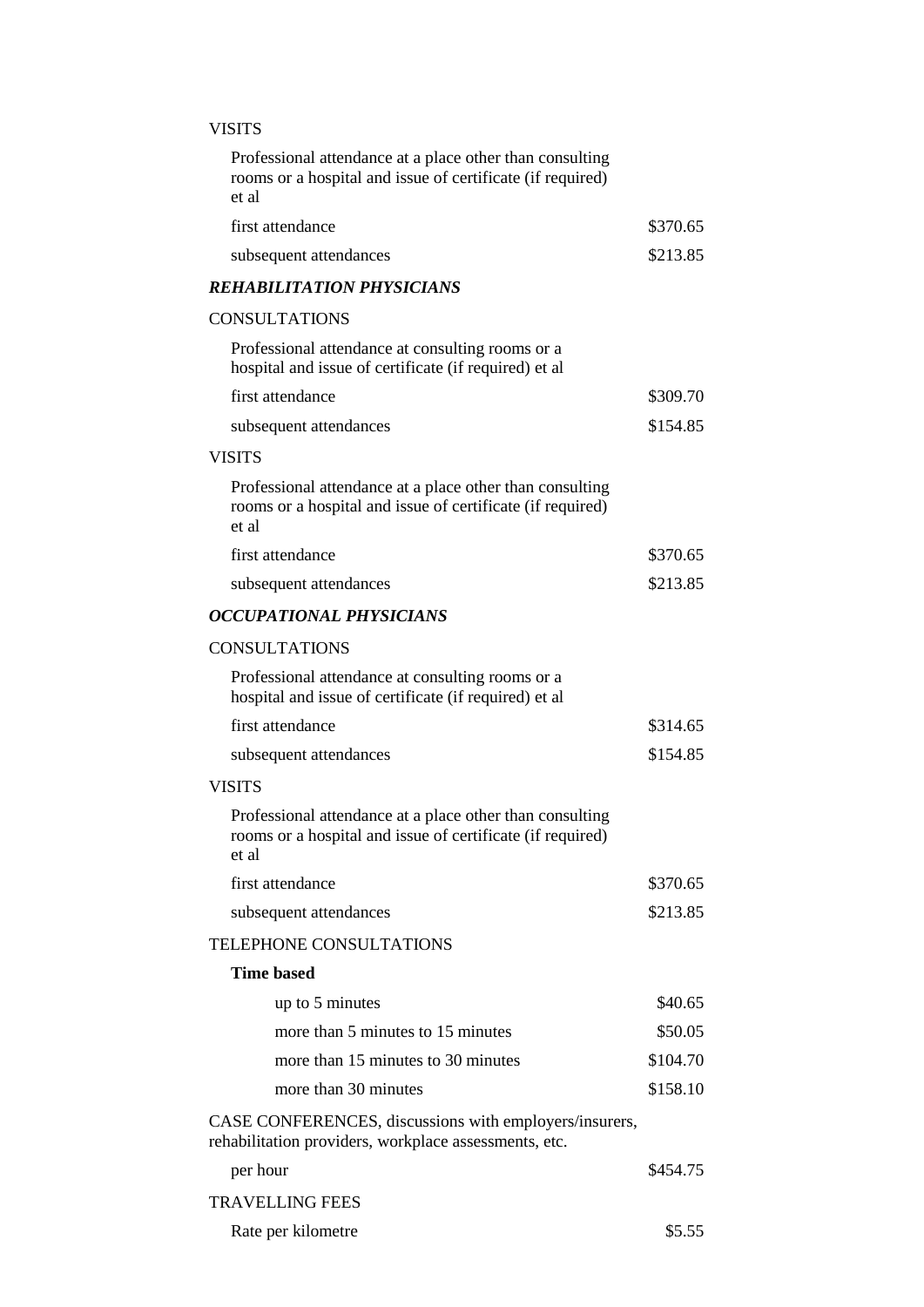## *CONSULTANT PSYCHIATRISTS*

#### **CONSULTATIONS**

Professional attendance at consulting rooms or a hospital and issue of certificate (if required) et al

#### **Time based**

| up to 15 minutes                   | \$90.85  |
|------------------------------------|----------|
| more than 15 minutes to 30 minutes | \$181.15 |
| more than 30 minutes to 45 minutes | \$271.35 |
| more than 45 minutes to 60 minutes | \$363.10 |
| more than 60 minutes to 75 minutes | \$410.85 |
| more than 75 minutes               | \$458.55 |

#### VISITS

Professional attendance at a place other than consulting rooms or a hospital and issue of certificate (if required) et al

### **Time based**

| up to 15 minutes                   | \$149.10 |
|------------------------------------|----------|
| more than 15 minutes to 30 minutes | \$240.75 |
| more than 30 minutes to 45 minutes | \$328.55 |
| more than 45 minutes to 75 minutes | \$420.30 |
| more than 75 minutes               | \$506.55 |

#### TELEPHONE CONSULTATIONS

#### **Time based**

| up to 45 minutes     | \$120.60 |
|----------------------|----------|
| more than 45 minutes | \$263.00 |

CASE CONFERENCES, discussions with employers/insurers, rehabilitation providers, workplace assessments, etc.

| per hour           | \$454.75 |
|--------------------|----------|
| TRAVELLING FEES    |          |
| Rate per kilometre | \$5.55   |

### **SPECIALISTS**

#### *SURGEONS*

#### **CONSULTATIONS**

| Professional attendance at consulting rooms or a<br>hospital and issue of certificate (if required) et al |          |
|-----------------------------------------------------------------------------------------------------------|----------|
| first attendance                                                                                          | \$176.00 |
| subsequent attendances                                                                                    | \$91.85  |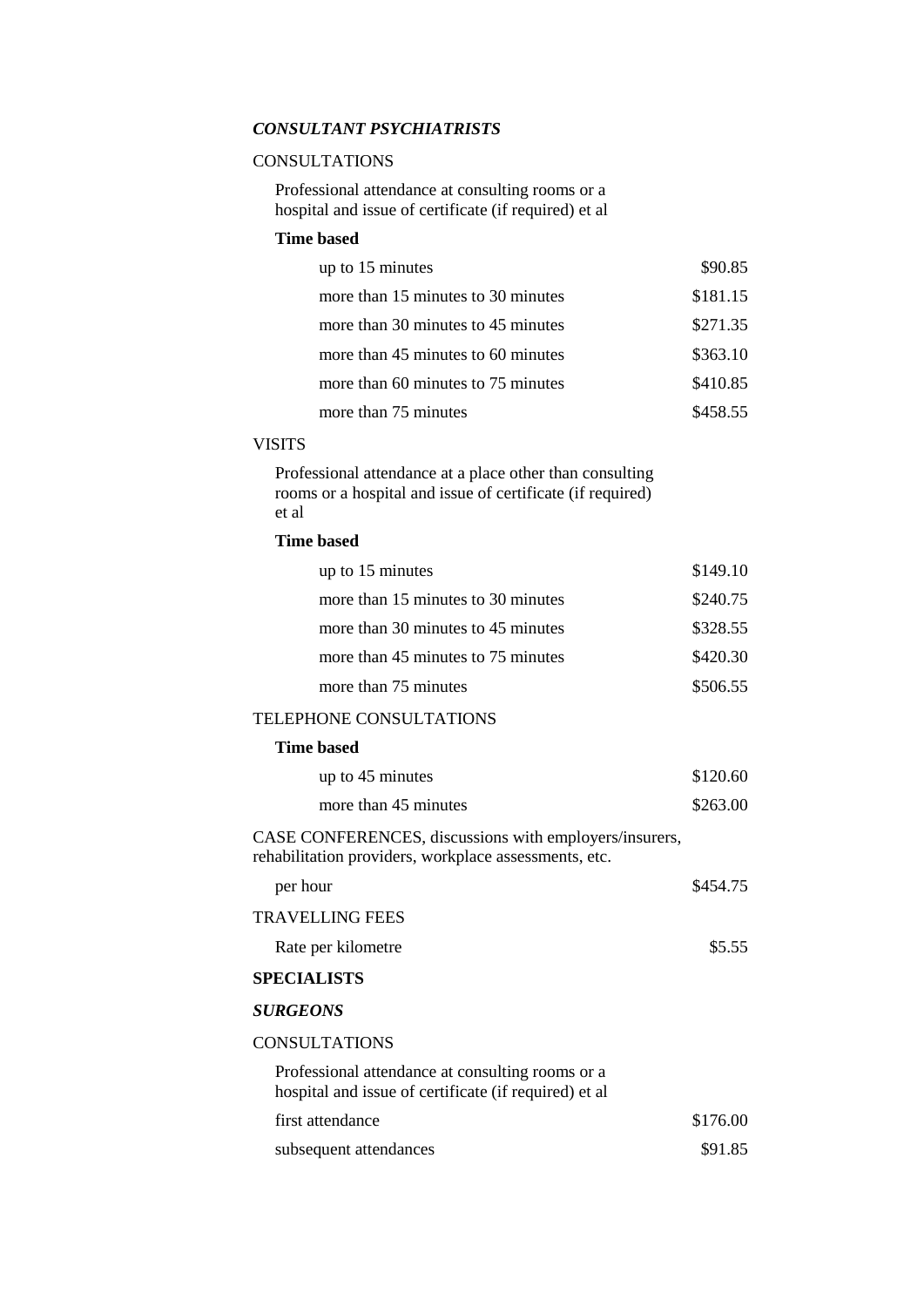## VISITS

| <b>CONSULTATIONS AND ATTENDANCES</b>                                                                                                                                           | <b>Units</b> |
|--------------------------------------------------------------------------------------------------------------------------------------------------------------------------------|--------------|
| \$ value per unit                                                                                                                                                              | \$91.55      |
| <b>\$ VALUE PER UNIT</b>                                                                                                                                                       |              |
| All anaesthesia fees are calculated by multiplying the units for the<br>consultation, attendance, procedure or service by the \$ value per unit<br>allocated by this Schedule. |              |
| ANAESTHETISTS                                                                                                                                                                  |              |
| Rate per kilometre                                                                                                                                                             | \$5.55       |
| <b>TRAVELLING FEES</b>                                                                                                                                                         |              |
| per hour                                                                                                                                                                       | \$454.75     |
| CASE CONFERENCES, discussions with employers/insurers,<br>rehabilitation providers, workplace assessments, etc.                                                                |              |
| more than 30 minutes                                                                                                                                                           | \$158.10     |
| more than 15 minutes to 30 minutes                                                                                                                                             | \$104.70     |
| more than 5 minutes to 15 minutes                                                                                                                                              | \$50.05      |
| up to 5 minutes                                                                                                                                                                | \$40.65      |
| <b>Time based</b>                                                                                                                                                              |              |
| <b>TELEPHONE CONSULTATIONS</b>                                                                                                                                                 |              |
| subsequent attendances                                                                                                                                                         | \$150.95     |
| first attendance                                                                                                                                                               | \$236.85     |
| Professional attendance at a place other than consulting<br>rooms or a hospital and issue of certificate (if required)<br>et al                                                |              |
| <b>VISITS</b>                                                                                                                                                                  |              |
| subsequent attendances                                                                                                                                                         | \$91.85      |
| first attendance                                                                                                                                                               | \$176.00     |
| Professional attendance at consulting rooms or a<br>hospital and issue of certificate (if required) et al                                                                      |              |
| <b>CONSULTATIONS</b>                                                                                                                                                           |              |
| <b>DERMATOLOGISTS</b>                                                                                                                                                          |              |
| subsequent attendances                                                                                                                                                         | \$151.30     |
| first attendance                                                                                                                                                               | \$237.15     |
| rooms or a hospital and issue of certificate (if required)<br>et al                                                                                                            |              |

— an attendance of 15 minutes or less duration 2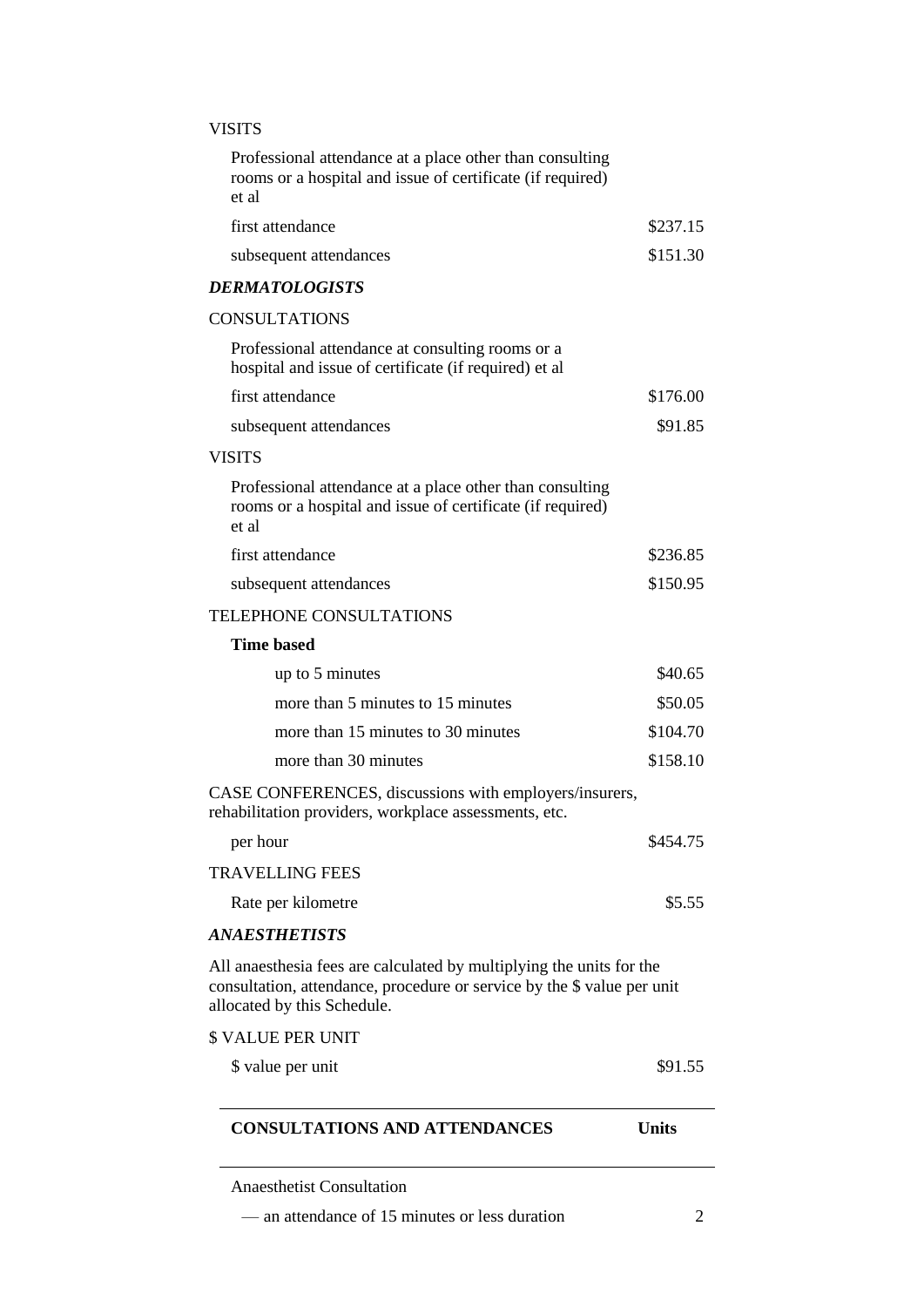#### **CONSULTATIONS AND ATTENDANCES Units**

| — an attendance of more than 15 minutes but not<br>more than 30 minutes duration                                                                               | 4                           |
|----------------------------------------------------------------------------------------------------------------------------------------------------------------|-----------------------------|
| — an attendance of more than 30 minutes but not<br>more than 45 minutes duration                                                                               | 6                           |
| — an attendance of more than 45 minutes duration                                                                                                               | 8                           |
| Post anaesthesia patient care following a day procedure                                                                                                        | $\mathcal{D}_{\mathcal{L}}$ |
| <b>EMERGENCY ATTENDANCES</b>                                                                                                                                   |                             |
| After hours — where immediate attendance is required<br>after 6 pm and before 8 am on any weekday, or at any<br>time on a Saturday, Sunday or a public holiday | 6                           |
| Note: No after hours loading applies to the above<br>item                                                                                                      |                             |
| Attendance on a patient in imminent danger of death<br>requiring continuous life saving emergency treatment to<br>the exclusion of all other patients          | 6                           |
| Call back from home, office or other distant location for<br>the provision of emergency services                                                               | 4                           |

#### PROCEDURES AND SERVICES

All anaesthesia fees in relation to procedures and services are to be charged on the relative value guide (RVG) system. In most cases, the RVG system comprises 3 elements: base units (BUs), modifying units (MUs) and time units (TUs).

In Division 1, the fee for a procedure is calculated by adding the base units for the procedure, the time units, and any modifying units and multiplying the result by the \$ value per unit allocated by this Schedule.

 $(BUs + TUs + MUs)$  x  $$$  value per unit = Fee

In Division 2, the fee for a therapeutic or diagnostic service only includes modifying units (MUs), and time units (TUs) if the item notes that service as including either or both.

#### Base units

The appropriate number of base units for each procedure has been established and is set out in this Schedule.

[The number of base units for each procedure has been calculated so as to include usual postoperative visits, the administration of fluids and/or blood incidental to the anaesthesia care and usual monitoring procedures.]

#### Time units

For the first 2 hours, each 15 minutes (or part thereof) of anaesthetic time constitutes 1 time unit. After 2 hours, time units are calculated at 1 per 10 minutes (or part thereof).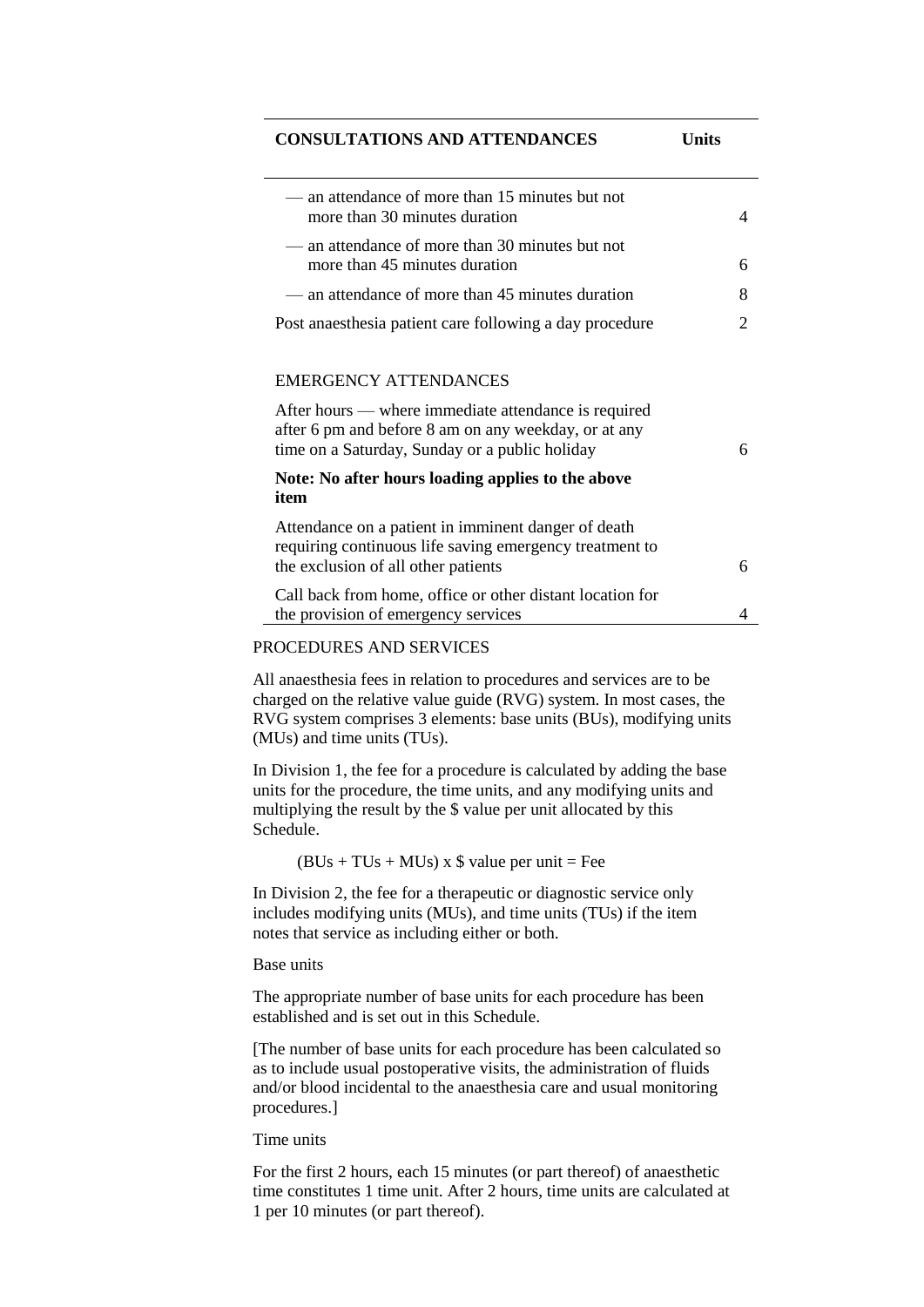#### Modifying units

Many anaesthetic services are provided under particularly difficult circumstances depending on factors such as the medical condition of the patient and unusual risk factors. These factors significantly affect the character of the anaesthetic services provided. Circumstances giving rise to additional modifying units are set out in this Schedule.

[Note: The modifying units are, in the main, derived from the modifying units set out in the AMA's "List of Medical Services and Fees".]

| <b>Description</b>                                                                                                                                | <b>Units</b>                |
|---------------------------------------------------------------------------------------------------------------------------------------------------|-----------------------------|
| A normal healthy patient                                                                                                                          | 0                           |
| A patient with a mild systemic disease                                                                                                            | 0                           |
| A patient with a severe systemic disease                                                                                                          | 1                           |
| A patient with a severe systemic disease that is a constant<br>threat to life                                                                     | 4                           |
| A moribund patient who is not expected to survive for 24 hours<br>with or without the operation                                                   | 6                           |
| A patient who is morbidly obese (body mass index is more<br>than $35$ )                                                                           | 2                           |
| A patient who is in the $3rd$ trimester of pregnancy                                                                                              | 2                           |
| A patient declared brain-dead whose organs are being removed<br>for donor purposes                                                                | 0                           |
| Where the patient is aged under 1 year or over 70 years of age                                                                                    | 1                           |
| Emergency surgery (i.e. when undue delay in treatment of the<br>patient would lead to a significant increase in a threat to life or<br>body part) | $\mathcal{D}_{\mathcal{L}}$ |
| Anaesthesia in the prone position (not applicable to lower<br>intestinal endoscopic procedures)                                                   | 3                           |

Anaesthesia for after hours emergencies

A 50% loading should apply to emergency after hours anaesthesia. It is calculated using the "total relative value". The 50% loading and the emergency surgery modifier should not be used together.

*after hours* is defined as that period between 6.00 pm. and the following 8.00 am on weekdays and between 8.00 am and the following 8.00 am on weekend days and public holidays.

| Description of procedure, etc.                                                                                                                                                             | l Inite |
|--------------------------------------------------------------------------------------------------------------------------------------------------------------------------------------------|---------|
| Head                                                                                                                                                                                       |         |
| Anaesthesia for all procedures on the skin and subcutaneous<br>tissue, muscles, salivary glands and superficial blood vessels<br>of the head, including biopsy, unless otherwise specified |         |
| — plastic repair of cleft lip                                                                                                                                                              | 6       |
| Anaesthesia for electroconvulsive therapy                                                                                                                                                  |         |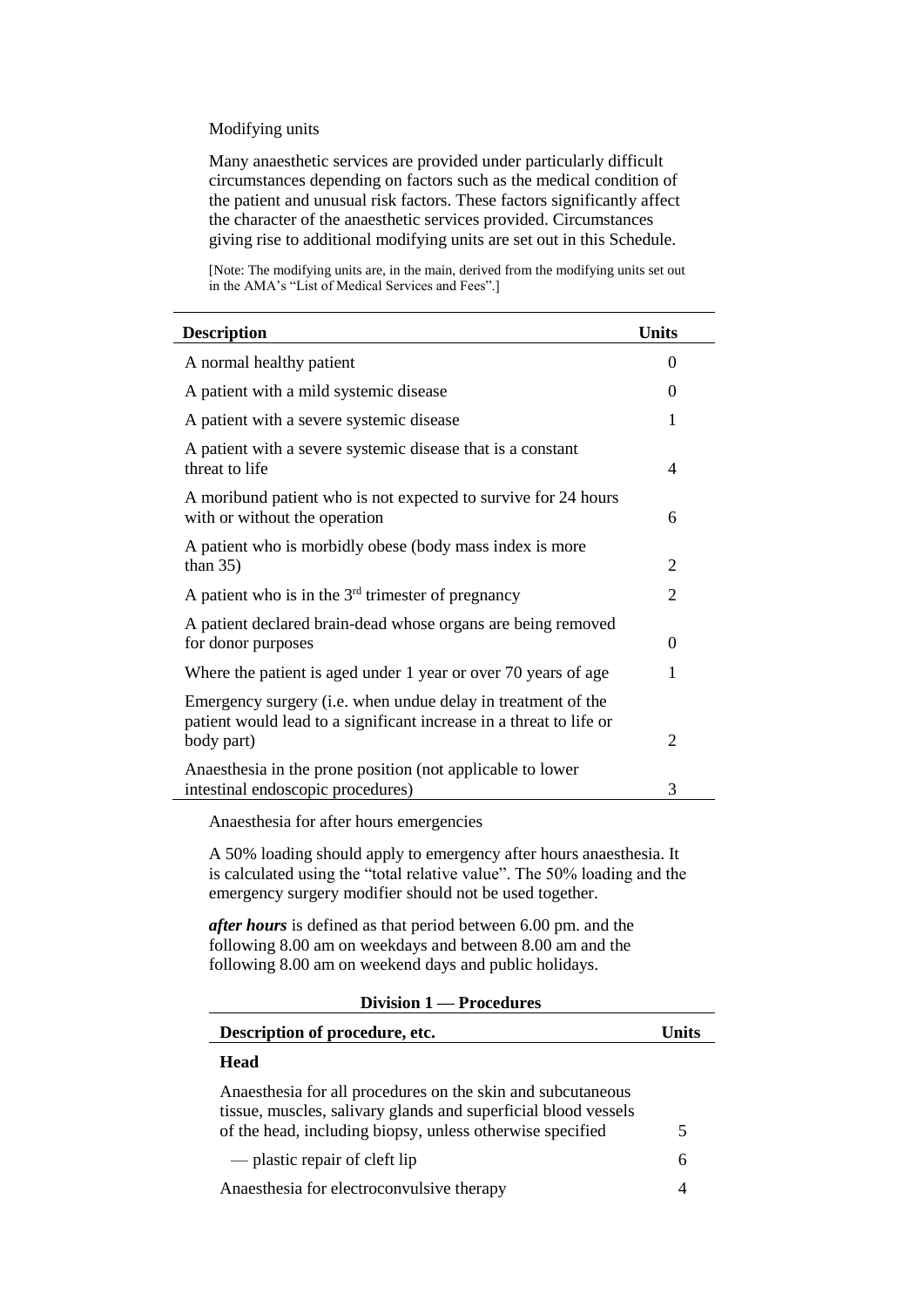| Description of procedure, etc.                                                                                         | <b>Units</b> |
|------------------------------------------------------------------------------------------------------------------------|--------------|
| Anaesthesia for all procedures on external, middle or inner<br>ear, including biopsy, unless otherwise specified       | 5            |
| — otoscopy                                                                                                             | 4            |
| Anaesthesia for all procedures on eye unless otherwise<br>specified                                                    | 5            |
| — lens surgery                                                                                                         | 5            |
| — retinal surgery                                                                                                      | 8            |
| — corneal transplant                                                                                                   | 7            |
| — vitrectomy                                                                                                           | 7            |
| — biopsy of conjunctiva                                                                                                | 5            |
| — ophthalmoscopy                                                                                                       | 4            |
| Anaesthesia for all procedures on nose and accessory sinuses<br>unless otherwise specified                             | 6            |
| — radical surgery                                                                                                      | 7            |
| — biopsy, soft tissue                                                                                                  | 4            |
| Anaesthesia for all intraoral procedures, including biopsy,<br>unless otherwise specified                              | 6            |
| — repair of cleft palate                                                                                               | 7            |
| - excision of retropharyngeal tumour                                                                                   | 9            |
| — radical intraoral surgery                                                                                            | 10           |
| Anaesthesia for all procedures on facial bones unless<br>otherwise specified                                           | 5            |
| — extensive surgery on facial bones (including<br>prognathism and extensive facial bone reconstruction)                | 10           |
| Anaesthesia for all intracranial procedures unless otherwise<br>specified                                              | 15           |
| — subdural taps                                                                                                        | 5            |
| — burr holes                                                                                                           | 9            |
| — intracranial vascular procedures including those for<br>aneurysms and arterio-venous abnormalities                   | 20           |
| — spinal fluid shunt procedures                                                                                        | 10           |
| — ablation of intracranial nerve                                                                                       | 6            |
| Anaesthesia for all cranial bone procedures                                                                            | 12           |
| <b>Neck</b>                                                                                                            |              |
| Anaesthesia for all procedures on the skin or subcutaneous<br>tissue of the neck unless otherwise specified            | 5            |
| Anaesthesia for incision and drainage of large haematoma,<br>large abscess, cellulitis, or similar lesion causing life |              |
| threatening airway obstruction                                                                                         | 15           |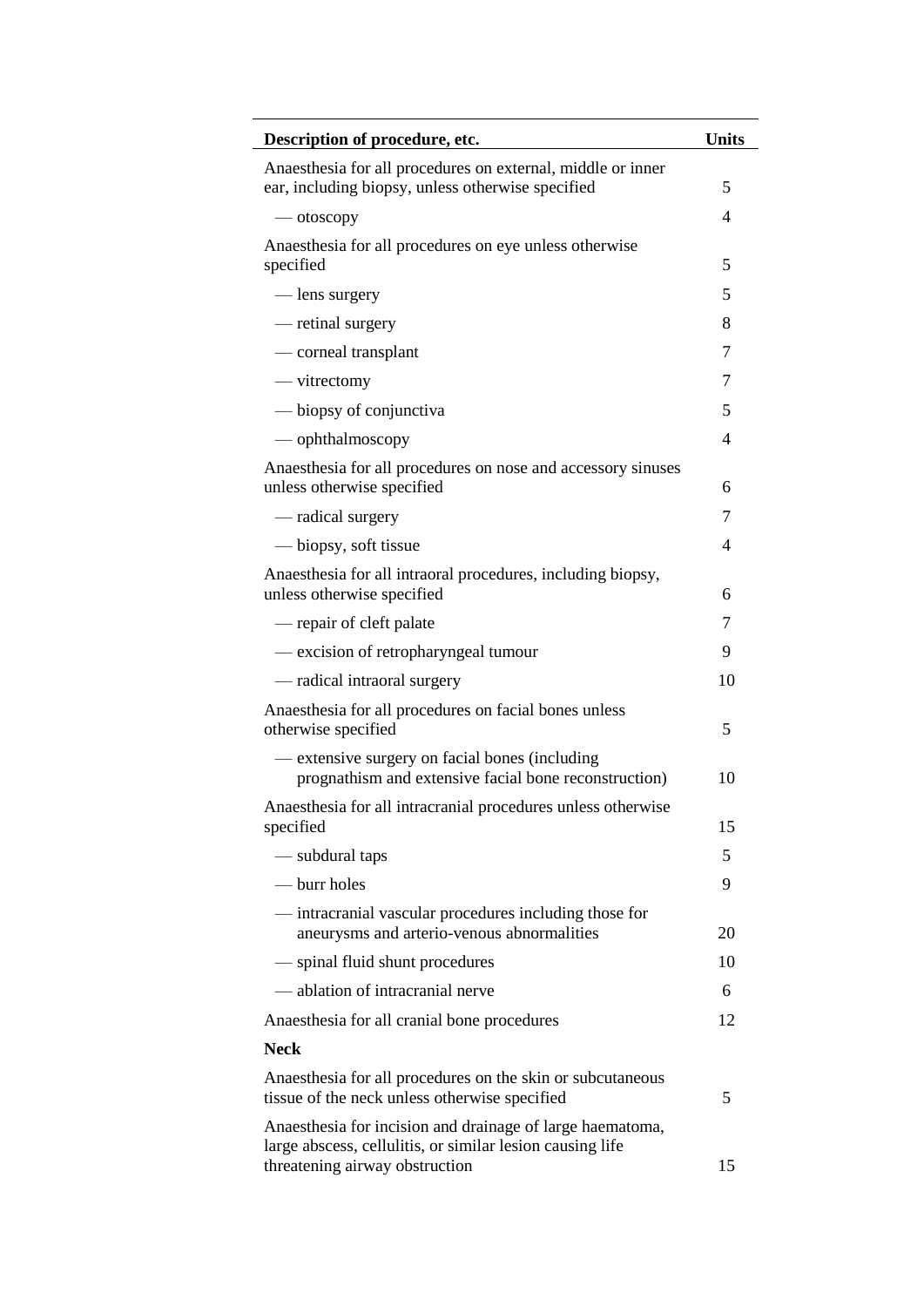| Description of procedure, etc.                                                                                                                                                 | <b>Units</b>   |
|--------------------------------------------------------------------------------------------------------------------------------------------------------------------------------|----------------|
| Anaesthesia for all procedures on oesophagus, thyroid,<br>larynx, trachea and lymphatic system muscles, nerves or<br>other deep tissues of the neck unless otherwise specified | 6              |
| — for laryngectomy, hemi-laryngectomy,<br>laryngopharyngectomy, or pharyngectomy                                                                                               | 10             |
| Anaesthesia for laser surgery to the airway                                                                                                                                    | 8              |
| Anaesthesia for all procedures on major vessels of neck<br>unless otherwise specified                                                                                          | 10             |
| — simple ligation                                                                                                                                                              | 5              |
| Thorax (chest wall/shoulder girdle)                                                                                                                                            |                |
| Anaesthesia for all procedures on the skin or subcutaneous<br>tissue of the chest unless otherwise specified                                                                   | 3              |
| Anaesthesia for all procedures on the breast unless otherwise<br>specified                                                                                                     | 4              |
| — reconstructive procedures on the breast (e.g. reduction<br>or augmentation, mammoplasty)                                                                                     | 5              |
| - removal of breast lump or for breast segmentectomy<br>where axillary node dissection is performed                                                                            | 5              |
| — mastectomy                                                                                                                                                                   | 6              |
| — reconstructive procedures on the breast using<br>myocutaneous flaps                                                                                                          | 8              |
| — radical or modified radical procedures on breast with<br>internal mammary node dissection                                                                                    | 13             |
| — electrical conversion of arrhythmias                                                                                                                                         | $\overline{4}$ |
| Anaesthesia for percutaneous bone marrow biopsy of the<br>sternum                                                                                                              | 4              |
| Anaesthesia for all procedures on the clavicle, scapula or<br>sternum unless otherwise specified                                                                               | 5              |
| — radical surgery                                                                                                                                                              | 6              |
| Anaesthesia for partial rib resection unless otherwise<br>specified                                                                                                            | 6              |
| $-$ thoracoplasty                                                                                                                                                              | 10             |
| — extensive procedures (e.g. pectus excavatum)                                                                                                                                 | 13             |
| <b>Intrathoracic</b>                                                                                                                                                           |                |
| Anaesthesia for open procedures on the oesophagus                                                                                                                              | 15             |
| Anaesthesia for all closed chest procedures (including rigid<br>oesophagoscopy or bronchoscopy) unless otherwise<br>specified                                                  | 6              |
| — needle biopsy of pleura                                                                                                                                                      | 4              |
| — pneumocentesis                                                                                                                                                               | 4              |
| — thoracoscopy                                                                                                                                                                 | 10             |
| — mediastinoscopy                                                                                                                                                              | 8              |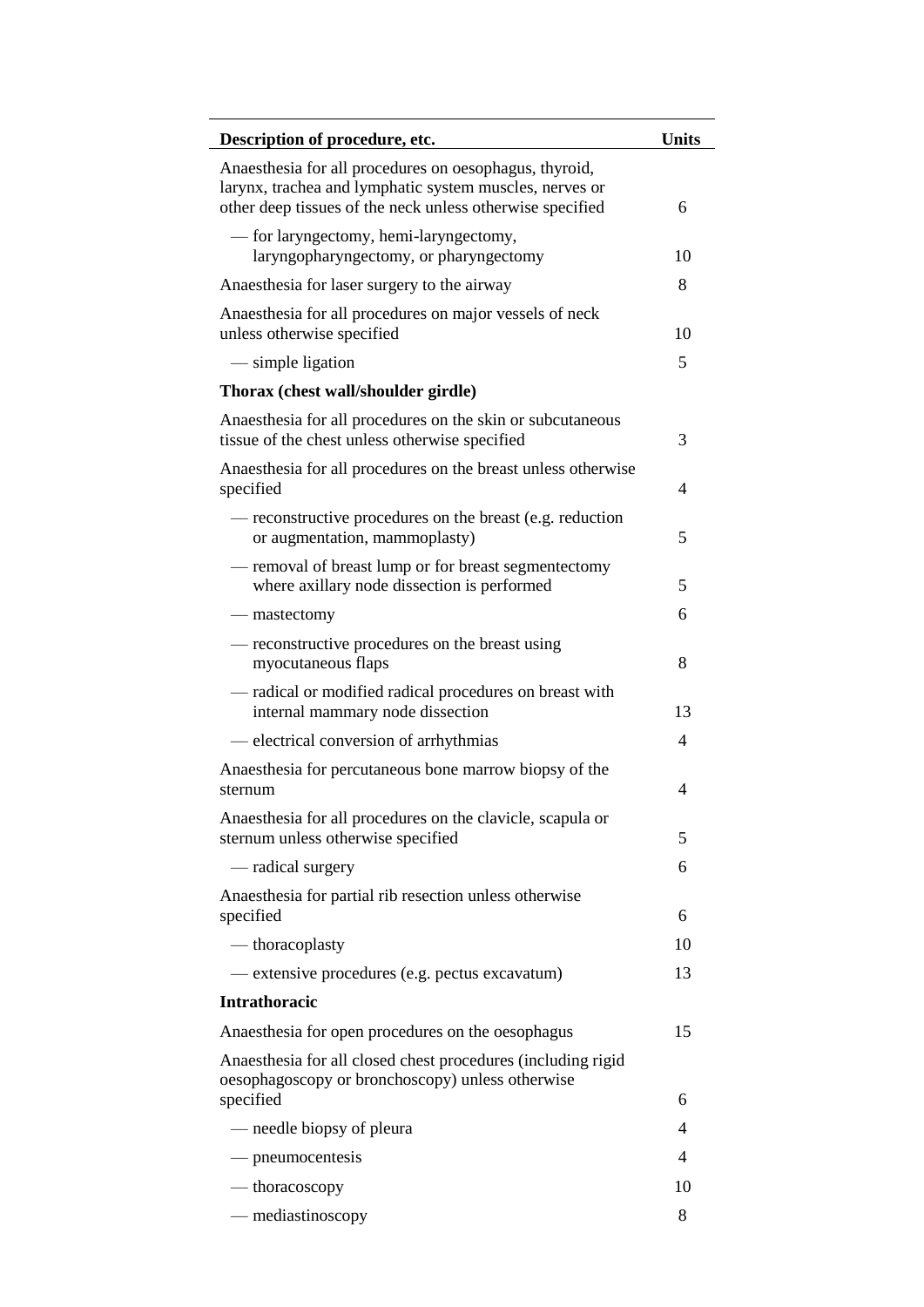| Description of procedure, etc.                                                                                                                                      | <b>Units</b> |
|---------------------------------------------------------------------------------------------------------------------------------------------------------------------|--------------|
| Anaesthesia for all thoracotomy procedures involving lungs,<br>pleura, diaphragm, and mediastinum unless otherwise                                                  |              |
| specified                                                                                                                                                           | 13           |
| — pulmonary decortication                                                                                                                                           | 15           |
| — pulmonary resection with thoracoplasty                                                                                                                            | 15           |
| - intrathoracic repair of trauma to trachea and bronchi                                                                                                             | 15           |
| Anaesthesia for all open procedures on the heart,<br>pericardium, and great vessels of the chest                                                                    | 20           |
| Anaesthesia for heart transplant                                                                                                                                    | 20           |
| Anaesthesia for heart and lung transplant                                                                                                                           | 20           |
| Cadaver harvesting of heart and/or lungs                                                                                                                            | 8            |
| Spine and spinal cord                                                                                                                                               |              |
| Anaesthesia for all procedures on the cervical spine and/or<br>cord unless otherwise specified (for myelography and<br>discography see items in 'Other Procedures') | 10           |
| — posterior cervical laminectomy in sitting position                                                                                                                | 13           |
| Anaesthesia for all procedures on the thoracic spine and/or<br>cord unless otherwise specified                                                                      | 10           |
| — thoracolumbar sympathectomy                                                                                                                                       | 13           |
| Anaesthesia for all procedures in the lumbar region unless<br>otherwise specified                                                                                   | 8            |
| — lumbar sympathectomy                                                                                                                                              | 7            |
| — chemonucleolysis                                                                                                                                                  | 10           |
| Anaesthesia for extensive spine and spinal cord procedures                                                                                                          | 13           |
| Anaesthesia for manipulation of spine                                                                                                                               | 3            |
| Anaesthesia for percutaneous spinal procedures                                                                                                                      | 5            |
| <b>Upper abdomen</b>                                                                                                                                                |              |
| Anaesthesia for all procedures on the skin or subcutaneous<br>tissue of the upper abdominal wall unless otherwise specified                                         | 3            |
| Anaesthesia for all procedures on the nerves, muscles,<br>tendons and fascia of the upper abdominal wall                                                            | 4            |
| Anaesthesia for laparoscopic procedures unless otherwise<br>specified                                                                                               | 7            |
| Anaesthesia for extracorporeal shock wave lithotripsy                                                                                                               | 6            |
| Anaesthesia for upper gastrointestinal endoscopic procedures                                                                                                        | 5            |
| Anaesthesia for upper gastrointestinal endoscopic procedures<br>in association with imaging techniques including<br>fluoroscopy and ultrasound                      | 6            |
| Anaesthesia for upper gastrointestinal endoscopic procedures<br>in association with acute gastrointestinal haemorrhage                                              | 7            |
| Anaesthesia for all hernia repairs in upper abdomen unless<br>otherwise specified                                                                                   | 5            |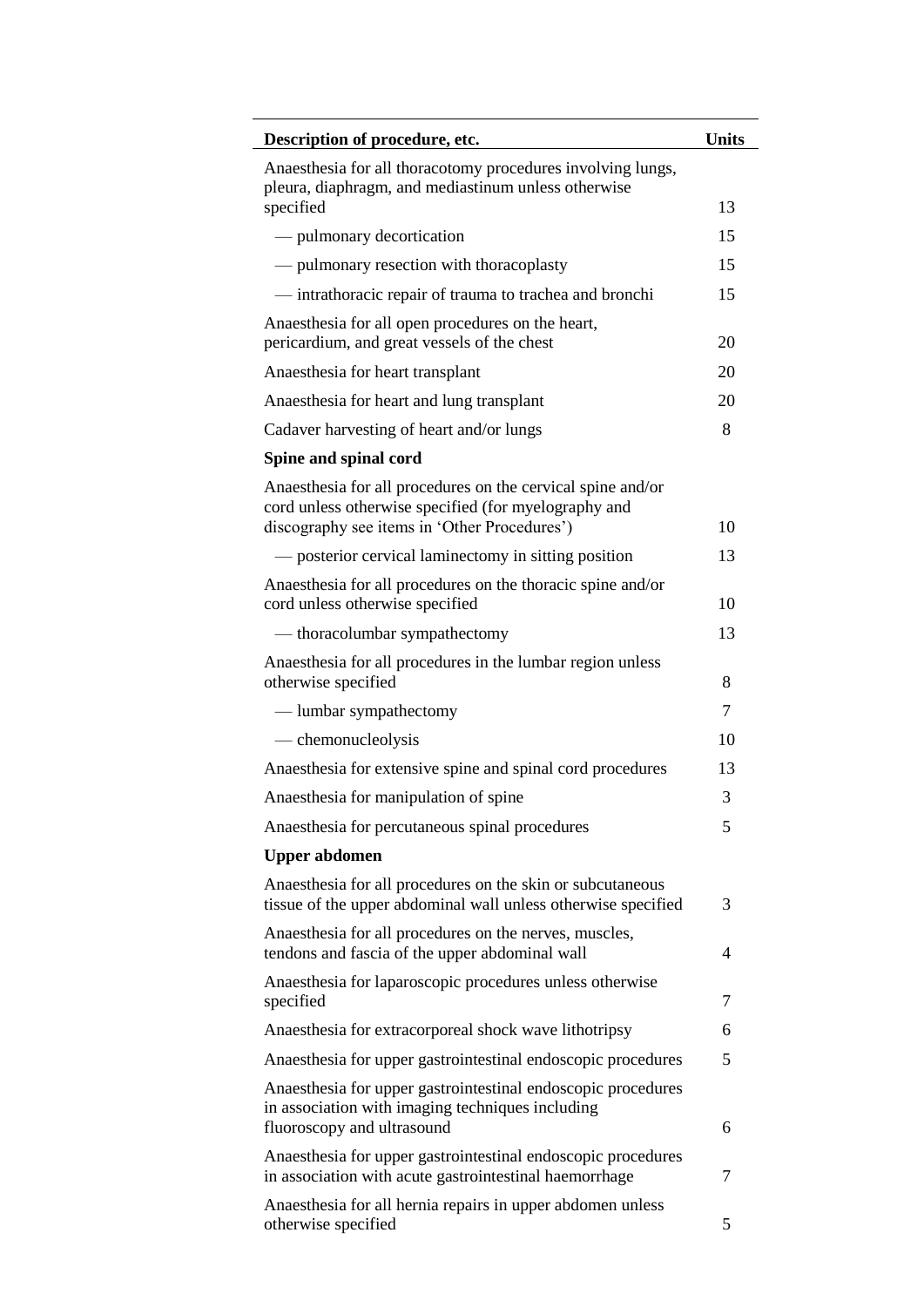| Description of procedure, etc.                                                                                                                                                                                         | <b>Units</b> |
|------------------------------------------------------------------------------------------------------------------------------------------------------------------------------------------------------------------------|--------------|
| — repair of incisional hernia and/or wound dehiscence                                                                                                                                                                  | 6            |
| — repair of omphalocele                                                                                                                                                                                                | 7            |
| - transabdominal repair of diaphragmatic hernia                                                                                                                                                                        | 9            |
| Anaesthesia for all procedures on major abdominal blood<br>vessels                                                                                                                                                     | 15           |
| Initiation of the management of anaesthesia for procedures<br>within the peritoneal cavity in upper abdomen, including<br>open cholecystectomy, gastrectomy, laparoscopically<br>assisted nephrectomy and bowel shunts | 8            |
| Anaesthesia for bariatric surgery in a patient with clinically<br>severe obesity                                                                                                                                       | 10           |
| Anaesthesia for partial hepatectomy (excluding liver biopsy)                                                                                                                                                           | 13           |
| Anaesthesia for extended or trisegmental hepatectomy                                                                                                                                                                   | 15           |
| Anaesthesia for pancreatectomy, partial or total (e.g.<br>Whipple procedure)                                                                                                                                           | 12           |
| Anaesthesia for liver transplant (recipient)                                                                                                                                                                           | 30           |
| Anaesthesia for neuro endocrine tumour removal<br>(e.g. carcinoid)                                                                                                                                                     | 10           |
| Anaesthesia for percutaneous procedures on an<br>intra-abdominal organ in the upper abdomen                                                                                                                            | 6            |
| <b>Lower</b> abdomen                                                                                                                                                                                                   |              |
| Anaesthesia for all procedures on the skin or subcutaneous<br>tissue of the lower abdominal wall unless otherwise specified                                                                                            | 3            |
| — lipectomy                                                                                                                                                                                                            | 5            |
| Anaesthesia for all procedures on the nerves, muscles,<br>tendons and fascia of the lower abdominal wall (with the<br>exception of abdominal lipectomy)                                                                | 4            |
| Anaesthesia for laparoscopic procedures                                                                                                                                                                                | 7            |
| Anaesthesia for all lower intestinal endoscopic procedures<br>(modifier for prone position is not applicable)                                                                                                          | 4            |
| Anaesthesia for extracorporeal shock wave lithotripsy                                                                                                                                                                  | 6            |
| Anaesthesia for all hernia repairs in lower abdomen unless<br>otherwise specified                                                                                                                                      | 4            |
| — repair of incisional hernia and/or wound dehiscence                                                                                                                                                                  | 6            |
| Anaesthesia for all procedures within the peritoneal cavity in<br>the lower abdomen (including appendicetomy) unless<br>otherwise specified                                                                            | 6            |
| Anaesthesia for bowel resection, including laparascopic<br>bowel resection, unless otherwise specified                                                                                                                 | 8            |
| — amniocentesis                                                                                                                                                                                                        | 4            |
| — abdominoperineal resection, including pull through                                                                                                                                                                   |              |
| procedures, ultra low anterior resection and formation<br>of bowel reservoir                                                                                                                                           | 10           |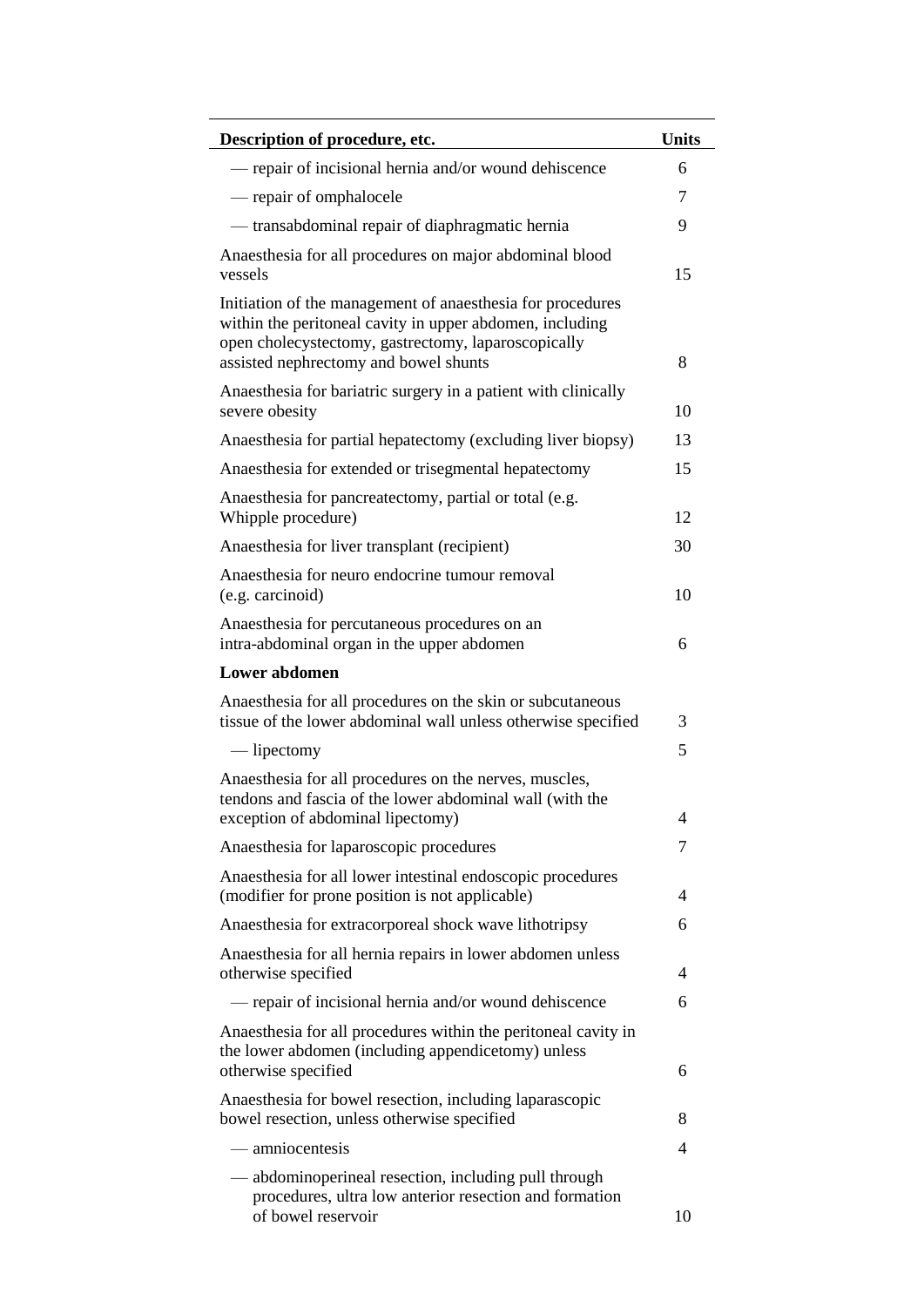| Description of procedure, etc.                                                                                          | <b>Units</b> |
|-------------------------------------------------------------------------------------------------------------------------|--------------|
| — radical prostatectomy                                                                                                 | 10           |
| — radical hysterectomy                                                                                                  | 10           |
| — radical ovarian surgery                                                                                               | 10           |
| — pelvic exenteration                                                                                                   | 10           |
| — Caesarean section                                                                                                     | 10           |
| — Caesarean hysterectomy or hysterectomy within<br>24 hours of delivery                                                 | 15           |
| Anaesthesia for all extraperitoneal procedures in lower<br>abdomen, including urinary tract, unless otherwise specified | 6            |
| — renal procedures, including upper $\frac{1}{3}$ or ureter                                                             | 7            |
| — total cystectomy                                                                                                      | 10           |
| — adrenalectomy                                                                                                         | 10           |
| — neuro endocrine tumour removal (e.g. carcinoid)                                                                       | 10           |
| — renal transplant (donor or recipient)                                                                                 | 10           |
| Anaesthesia for all procedures on major lower abdominal<br>vessels unless otherwise specified                           | 15           |
| — inferior vena cava ligation                                                                                           | 10           |
| - percutaneous umbrella insertion                                                                                       | 5            |
| Anaesthesia for percutaneous procedures on an<br>intra-abdominal organ in the lower abdomen                             | 6            |
| <b>Perineum</b>                                                                                                         |              |
| Anaesthesia for all procedures on the skin or subcutaneous<br>tissue of the perineum unless otherwise specified         | 3            |
| - anorectal procedures (including surgical<br>haemorrhoidectomy, but not banding of haemorrhoids)                       | 4            |
| — radical perineal procedure including radical perineal<br>prostatectomy or radical vulvectomy                          | 7            |
| — vulvectomy                                                                                                            | 4            |
| Anaesthesia for all transurethral procedures (including<br>urethrocystoscopy) unless otherwise specified                | 4            |
| — transurethral resection of bladder tumour(s)                                                                          | 5            |
| — transurethral resection of prostate                                                                                   | 7            |
| — post-transurethral resection bleeding                                                                                 | 7            |
| Anaesthesia for all procedures on male external genitalia<br>unless otherwise specified                                 | 4            |
| — undescended testis, unilateral or bilateral                                                                           | 4            |
| Anaesthesia for procedures on the cord and/or testes unless<br>otherwise specified                                      | 4            |
| — radical orchidectomy, inguinal approach                                                                               | 4            |
| — radical orchidectomy, abdominal approach                                                                              | 6            |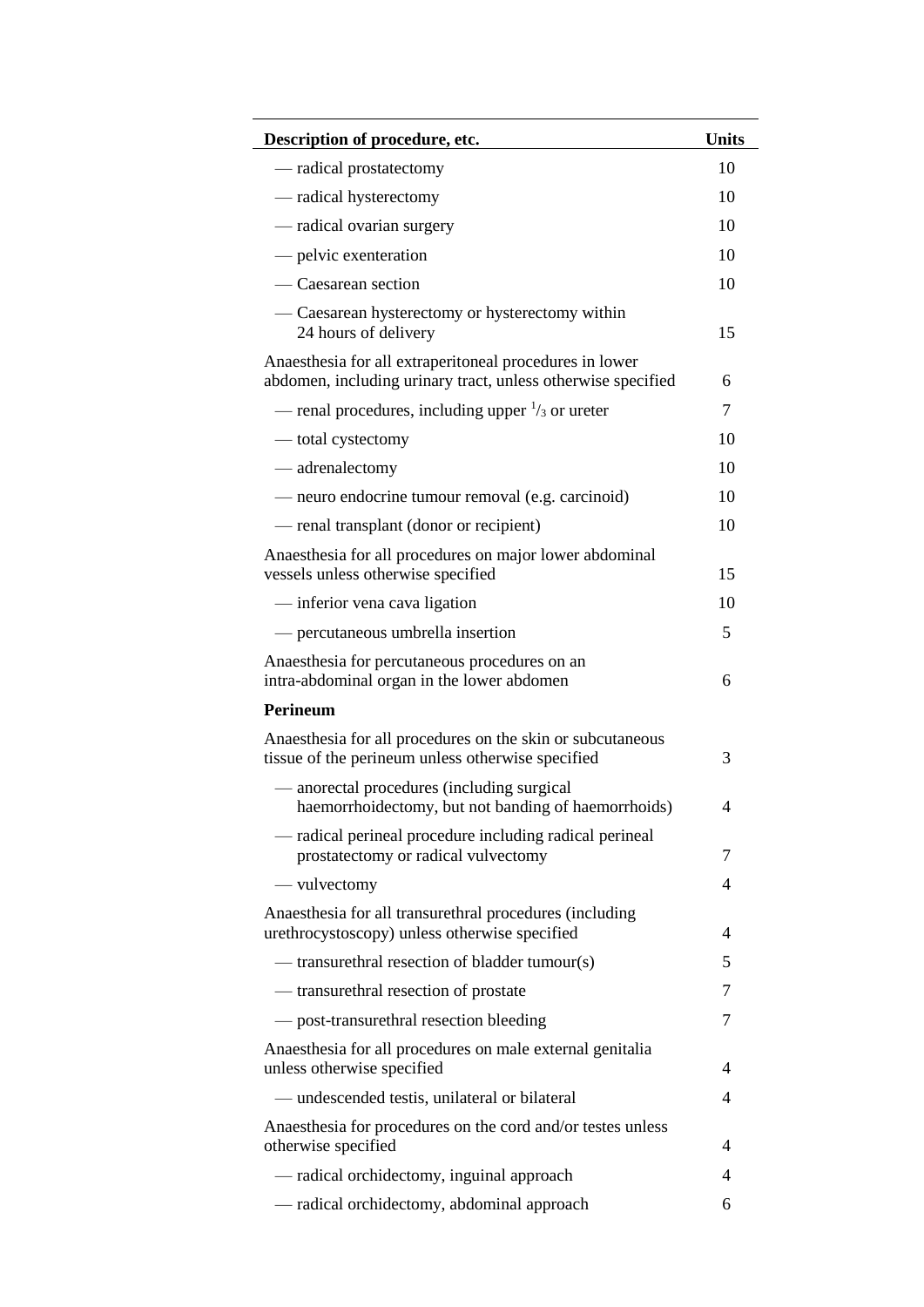| Description of procedure, etc.                                                                                                     | <b>Units</b> |
|------------------------------------------------------------------------------------------------------------------------------------|--------------|
| — orchiopexy, unilateral or bilateral                                                                                              | 4            |
| — complete amputation of the penis                                                                                                 | 4            |
| — complete amputation of the penis with bilateral inguinal<br>lymphadenectomy                                                      | 6            |
| — complete amputation of the penis with bilateral inguinal<br>and iliac lymphadenectomy                                            | 8            |
| — insertion of penile prosthesis (perianal approach)                                                                               | 4            |
| Anaesthesia for all vaginal procedures (including biopsy of<br>labia, vagina, cervix or endometrium) unless otherwise<br>specified | 4            |
| — transvaginal assisted reproductive services                                                                                      | 4            |
| — vaginal hysterectomy                                                                                                             | 6            |
| — vaginal delivery                                                                                                                 | 6            |
| — purse string ligation of cervix                                                                                                  | 4            |
| — culdoscopy                                                                                                                       | 5            |
| — hysteroscopy                                                                                                                     | 4            |
| — correction of inverted uterus                                                                                                    | 8            |
| Anaesthesia for evacuation of retained products of<br>conception, as a complication of confinement                                 | 4            |
| - for the manual removal of retained placenta or for repair<br>of vaginal or perineal tear following delivery                      | 5            |
| — for vaginal procedures in the management of post<br>partum haemorrhage                                                           | 7            |
| Pelvis — except hip                                                                                                                |              |
| Anaesthesia for all procedures on the skin and subcutaneous<br>tissue of the pelvic region, except external genitalia              | 3            |
| Anaesthesia for percutaneous bone marrow biopsy of the<br>anterior iliac crest                                                     | 4            |
| — percutaneous bone marrow biopsy of the posterior iliac<br>crest                                                                  | 5            |
| Anaesthesia for percutaneous bone marrow harvesting from<br>the pelvis                                                             | 6            |
| Anaesthesia for procedures on bony pelvis                                                                                          | 6            |
| Anaesthesia for body cast application or revision                                                                                  | 3            |
| Anaesthesia for interpelviabdominal (hind quarter)<br>amputation                                                                   | 15           |
| Anaesthesia for radical procedures for tumour of pelvis,<br>except hind quarter amputation                                         | 10           |
| Anaesthesia for closed procedures involving symphysis<br>pubis or sacroiliac joint                                                 | 4            |
| Anaesthesia for open procedures involving symphysis pubis<br>or sacroiliac joint                                                   | 8            |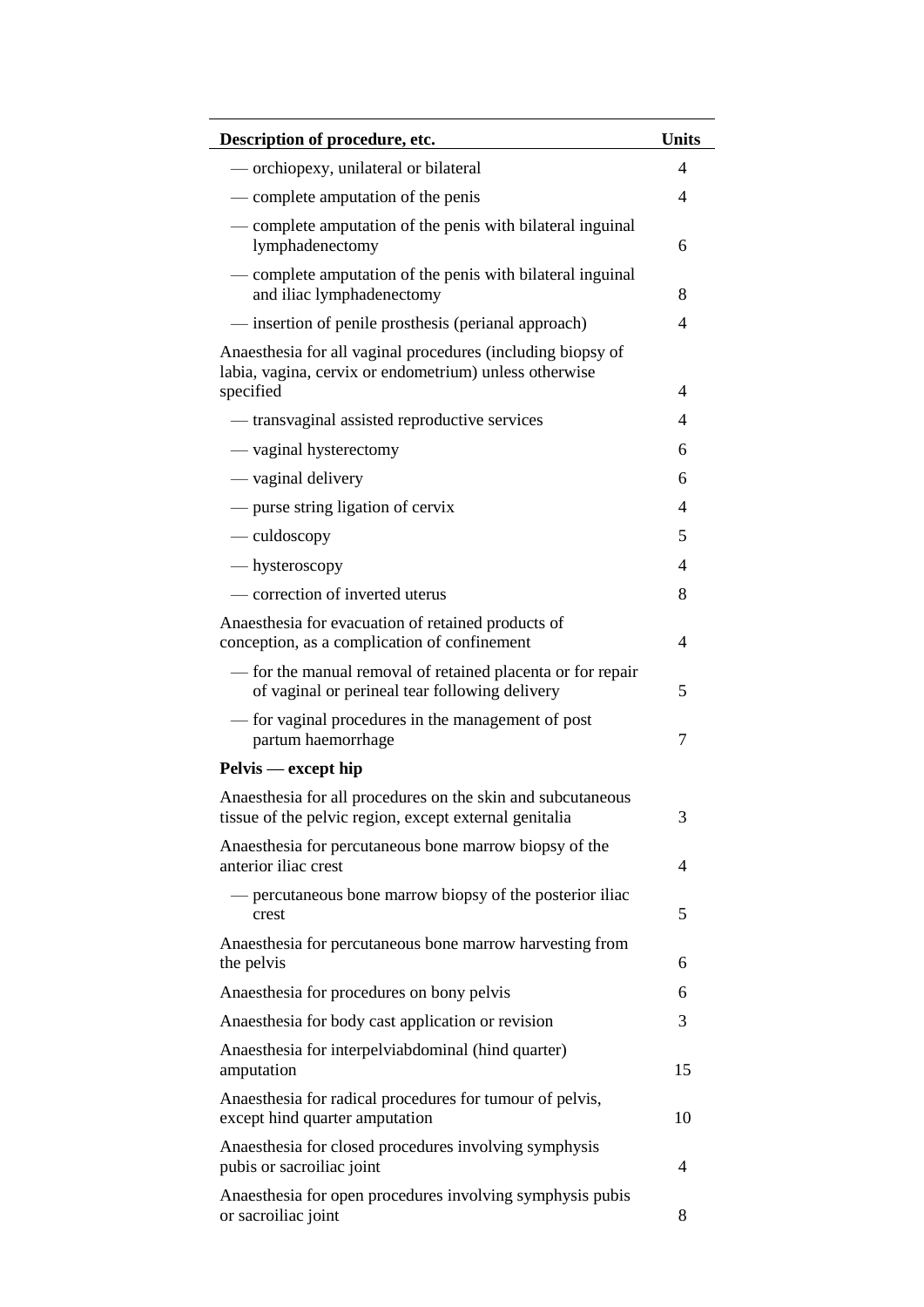| Description of procedure, etc.                                                                                            | <b>Units</b>             |
|---------------------------------------------------------------------------------------------------------------------------|--------------------------|
| Upper $leg$ $-$ except knee                                                                                               |                          |
| Anaesthesia for all procedures on the skin or subcutaneous<br>tissue of the upper leg                                     | 3                        |
| — on the nerves, muscles, tendons, fascia, or bursae of the<br>upper leg                                                  | 4                        |
| Anaesthesia for all closed procedures involving hip joint                                                                 | $\overline{\mathcal{A}}$ |
| Anaesthesia for arthroscopic procedures of hip joint                                                                      | 4                        |
| Anaesthesia for all open procedures involving hip joint<br>unless otherwise specified                                     | 6                        |
| — hip disarticulation                                                                                                     | 10                       |
| — total hip replacement or revision                                                                                       | 10                       |
| Anaesthesia for bilateral total hip replacement                                                                           | 14                       |
| Anaesthesia for all closed procedures involving upper $\frac{2}{3}$ of<br>femur                                           | 4                        |
| Anaesthesia for all open procedures involving upper $\frac{2}{3}$ of<br>femur unless otherwise specified                  | 6                        |
| — amputation                                                                                                              | 5                        |
| — radical resection                                                                                                       | 8                        |
| Anaesthesia for all procedures involving veins of the upper<br>leg including exploration                                  | $\overline{\mathcal{A}}$ |
| Anaesthesia for all procedures involving arteries of the upper<br>leg, including bypass graft, unless otherwise specified | 8                        |
| — femoral artery ligation                                                                                                 | 4                        |
| - femoral artery embolectomy                                                                                              | 6                        |
| — for microsurgical reimplantation of upper leg                                                                           | 15                       |
| Knee and popliteal area                                                                                                   |                          |
| Anaesthesia for all procedures on the skin and subcutaneous<br>tissue of the knee and/or popliteal area                   | 3                        |
| Anaesthesia for all procedures on nerves, muscles, tendons,<br>fascia and bursae of the knee and/or popliteal area        | 4                        |
| Anaesthesia for all closed procedures on the lower $\frac{1}{3}$ of<br>femur                                              | 4                        |
| Anaesthesia for all open procedures on the lower $\frac{1}{3}$ of femur                                                   | 5                        |
| Anaesthesia for all closed procedures on the knee joint                                                                   | 3                        |
| Anaesthesia for arthroscopic procedures of the knee joint                                                                 | $\overline{\mathcal{A}}$ |
| Anaesthesia for all closed procedures on upper ends of the<br>tibia and fibula, and/or patella                            | 3                        |
| Anaesthesia for all open procedures on upper ends of the<br>tibia and fibula, and/or patella                              | 4                        |
| Anaesthesia for open procedures on the knee joint unless<br>otherwise specified                                           | 4                        |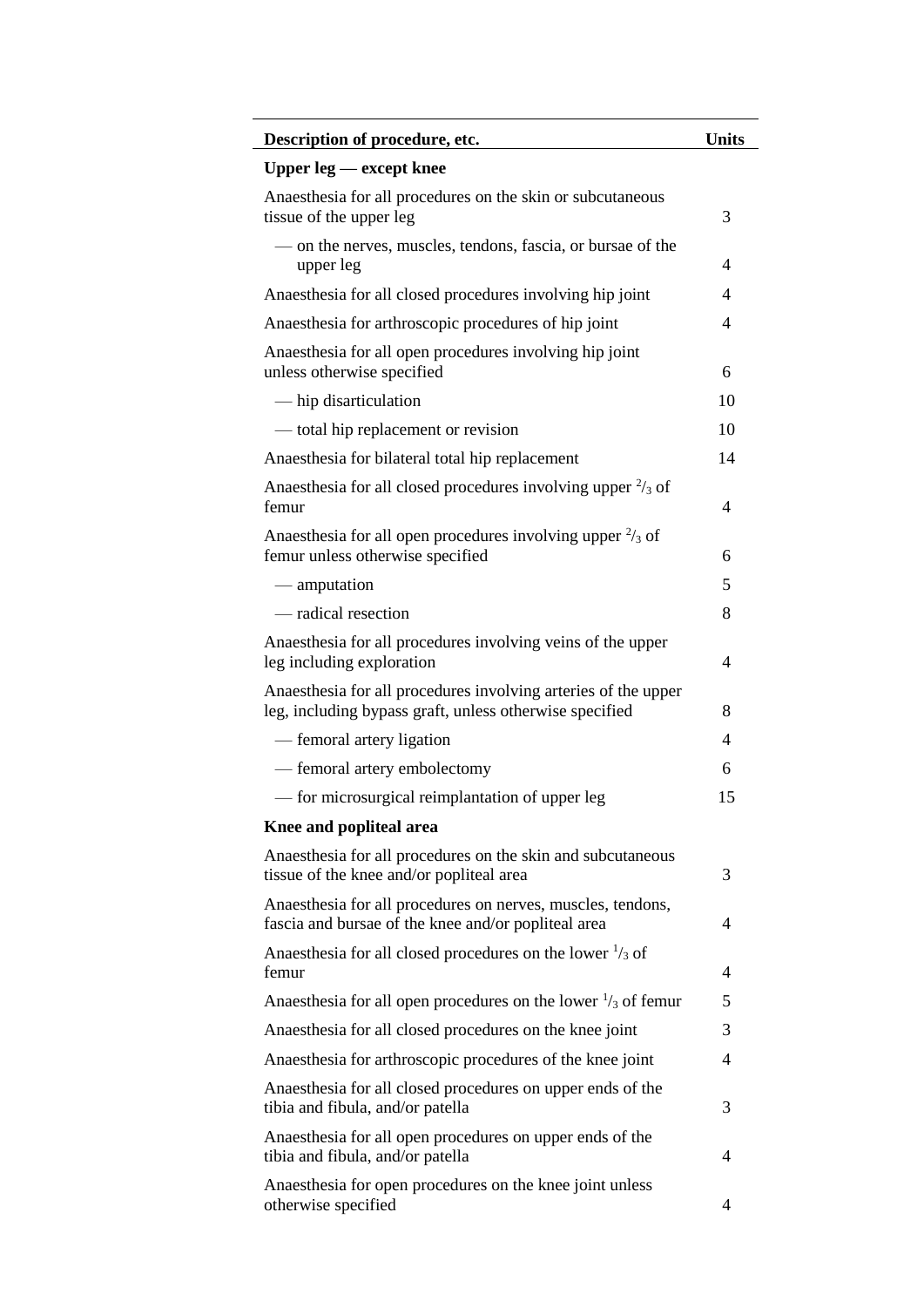| Description of procedure, etc.                                                                                                               | <b>Units</b> |
|----------------------------------------------------------------------------------------------------------------------------------------------|--------------|
| - knee replacement                                                                                                                           | 7            |
| — bilateral knee replacement                                                                                                                 | 10           |
| — disarticulation of knee                                                                                                                    | 5            |
| Anaesthesia for all cast applications, removal, or repair<br>involving the knee joint                                                        | 3            |
| Anaesthesia for all procedures on the veins of the knee and<br>popliteal area unless otherwise specified                                     | 4            |
| — repair of arteriovenous fistula                                                                                                            | 5            |
| Anaesthesia for all procedures on the arteries of the knee and<br>popliteal area unless otherwise specified                                  | 8            |
| Lower leg — below knee (includes ankle and foot)                                                                                             |              |
| Anaesthesia for all procedures on the skin or subcutaneous<br>tissue of the lower leg, ankle and foot                                        | 3            |
| Anaesthesia for all procedures on the nerves, muscles,<br>tendons and fascia of the lower leg, ankle, and foot unless<br>otherwise specified | 4            |
| Anaesthesia for all closed procedures on the lower leg, ankle<br>and foot                                                                    | 3            |
| Anaesthesia for arthroscopic procedure of ankle joint                                                                                        | 4            |
| — gastrocnemius recession                                                                                                                    | 5            |
| Anaesthesia for all open procedures on the bones of the<br>lower leg, ankle and foot, including amputation, unless<br>otherwise specified    | 4            |
| — radical resection                                                                                                                          | 5            |
| — osteotomy or osteoplasty of tibia and fibula                                                                                               | 5            |
| — total ankle replacement                                                                                                                    | 7            |
| Anaesthesia for lower leg cast application, removal or repair                                                                                | 3            |
| Anaesthesia for all procedures on arteries of the lower leg,<br>including bypass graft unless otherwise specified                            | 8            |
| — embolectomy                                                                                                                                | 6            |
| Anaesthesia for all procedures on the veins of the lower leg<br>unless otherwise specified                                                   | 4            |
| — venous thrombectomy                                                                                                                        | 5            |
| — for microsurgical reimplantation of the lower leg, ankle<br>or foot                                                                        | 15           |
| — for microsurgical reimplantation of the toe                                                                                                | 8            |
| Shoulder and axilla (includes humeral head and neck,<br>sternoclavicular joint, acromioclavicular joint and<br>shoulder joint)               |              |
| Anaesthesia for all procedures on the skin or subcutaneous<br>tissue of the shoulder or axilla                                               | 3            |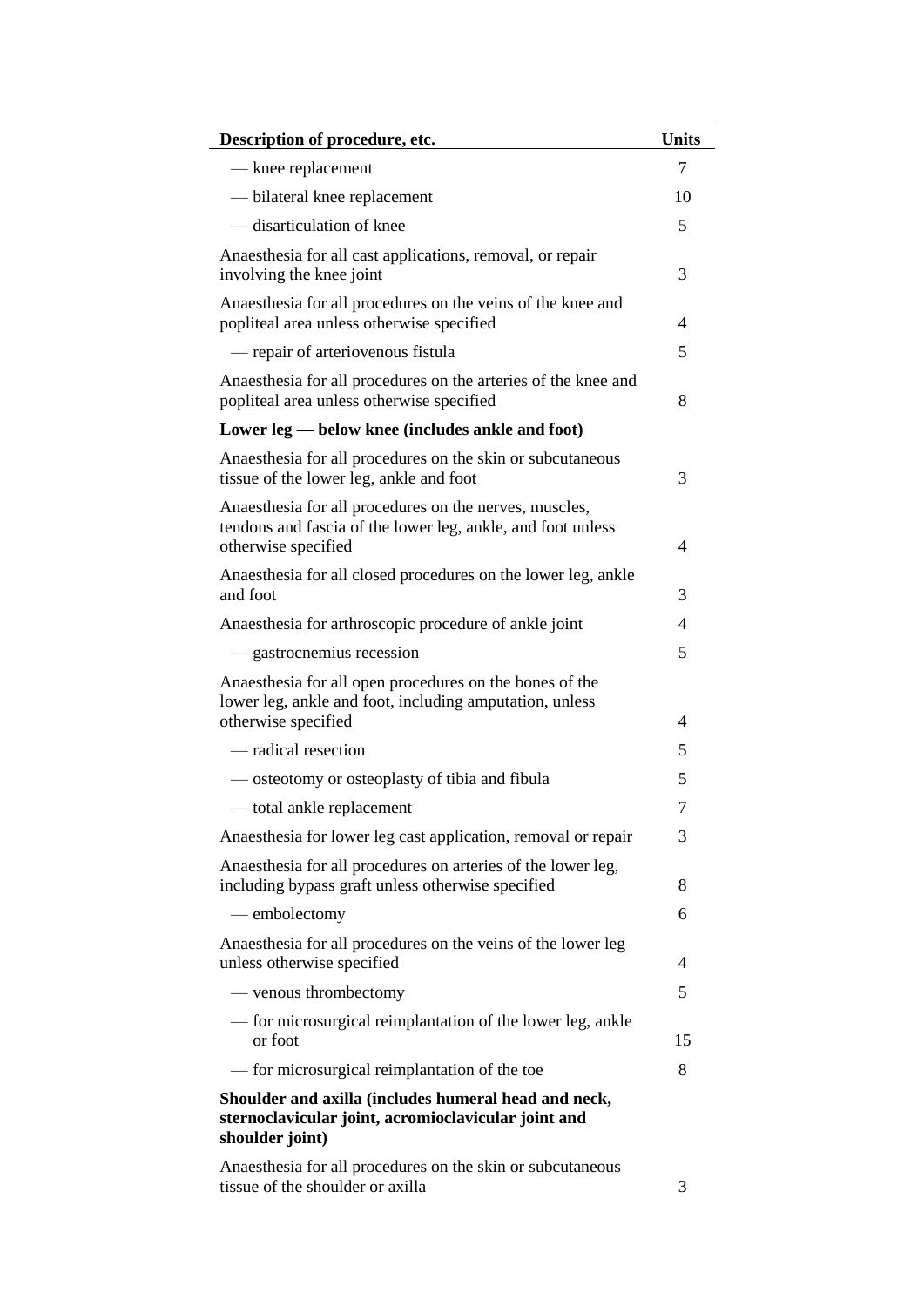| Description of procedure, etc.                                                                                                                                           | <b>Units</b> |
|--------------------------------------------------------------------------------------------------------------------------------------------------------------------------|--------------|
| Anaesthesia for all procedures on nerves, muscles, tendons,<br>fascia and bursae of shoulder and axilla, including axillary<br>dissection                                | 5            |
| Anaesthesia for all closed procedures on humeral head and<br>neck, sternoclavicular joint, acromioclavicular joint or the<br>shoulder joint                              | 4            |
| Anaesthesia for all arthroscopic procedures of the shoulder<br>joint                                                                                                     | 5            |
| Anaesthesia for all open procedures on the humeral head and<br>neck, sternoclavicular joint, acromioclavicular joint or the<br>shoulder joint unless otherwise specified | 5            |
| — radical resection                                                                                                                                                      | 6            |
| - shoulder disarticulation                                                                                                                                               | 9            |
| - interthoracoscapular (forequarter) amputation                                                                                                                          | 15           |
| - total shoulder replacement                                                                                                                                             | 10           |
| Anaesthesia for all procedures on arteries of shoulder and<br>axilla unless otherwise specified                                                                          | 8            |
| — axillary-brachial aneurysm                                                                                                                                             | 10           |
| — bypass graft                                                                                                                                                           | 8            |
| — axillary-femoral bypass graft                                                                                                                                          | 10           |
| Anaesthesia for all procedures on veins of shoulder and<br>axilla                                                                                                        | 4            |
| Anaesthesia for all shoulder cast application, removal or<br>repair unless otherwise specified                                                                           | 3            |
| — shoulder spica                                                                                                                                                         | 4            |
| <b>Upper arm and elbow</b>                                                                                                                                               |              |
| Anaesthesia for all procedures on the skin or subcutaneous<br>tissue of the upper arm and elbow                                                                          | 3            |
| Anaesthesia for all procedures on the nerves, muscles,<br>tendons, fascia and bursae of upper arm and elbow, unless<br>otherwise specified                               | 4            |
| — tenotomy, elbow to shoulder, open                                                                                                                                      | 5            |
| — tenoplasty, elbow to shoulder                                                                                                                                          | 5            |
| — tenodesis, rupture of long tendon of biceps                                                                                                                            | 5            |
| Anaesthesia for all closed procedures on the humerus and                                                                                                                 |              |
| elbow                                                                                                                                                                    | 3            |
| Anaesthesia for arthroscopic procedures of elbow joint                                                                                                                   | 4            |
| Anaesthesia for all open procedures on the humerus and<br>elbow unless otherwise specified                                                                               | 5            |
| — radical procedures                                                                                                                                                     | 6            |
| — total elbow replacement                                                                                                                                                | 7            |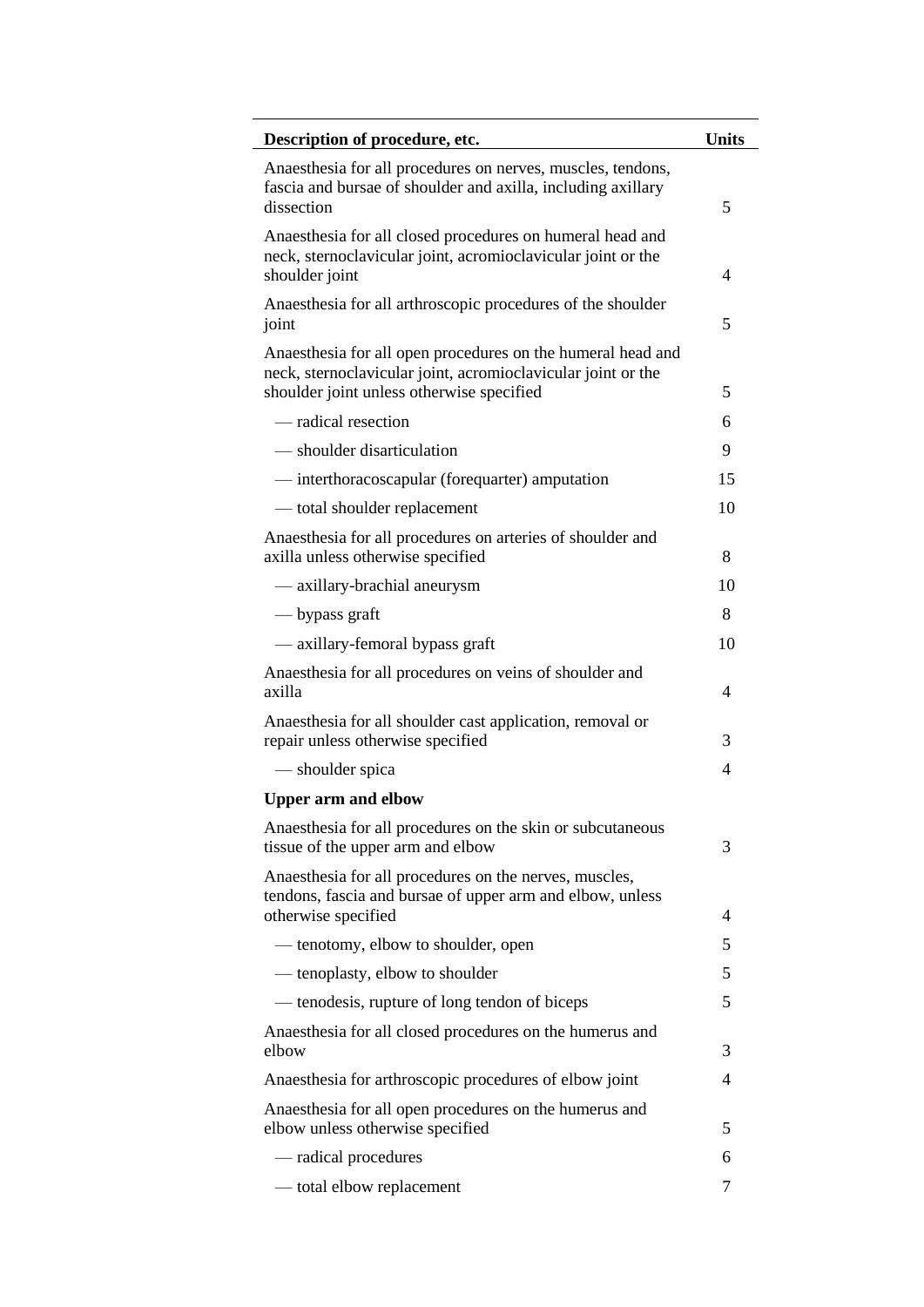| Description of procedure, etc.                                                                                      | <b>Units</b> |
|---------------------------------------------------------------------------------------------------------------------|--------------|
| Anaesthesia for all procedures on the arteries of the upper<br>arm unless otherwise specified                       | 8            |
| — embolectomy                                                                                                       | 6            |
| Anaesthesia for all procedures on the veins of the upper arm<br>unless otherwise specified                          | 4            |
| — for microsurgical reimplantation of the upper arm                                                                 | 15           |
| Forearm, wrist and hand                                                                                             |              |
| Anaesthesia for all procedures on the skin or subcutaneous<br>tissue of the forearm, wrist and hand                 | 3            |
| Anaesthesia for all procedures on the nerves, muscles,<br>tendons, fascia and bursae of the forearm, wrist and hand | 4            |
| Anaesthesia for all closed procedures on radius, ulna, wrist,<br>or hand bones                                      | 3            |
| Anaesthesia for all open procedures on radius, ulna, wrist, or<br>hand bones unless otherwise specified             | 4            |
| - total wrist replacement                                                                                           | 7            |
| Anaesthesia for arthroscopic procedures of the wrist joint                                                          | 4            |
| Anaesthesia for all procedures on the arteries of the forearm,<br>wrist, and hand unless otherwise specified        | 8            |
| — embolectomy                                                                                                       | 6            |
| Anaesthesia for all procedures on the veins of the forearm,<br>wrist, and hand unless otherwise specified           | 4            |
| Anaesthesia for forearm, wrist, or hand cast application,<br>removal or repair                                      | 3            |
| - for microsurgical reimplantation of forearm, wrist or<br>hand                                                     | 15           |
| — for microsurgical reimplantation of a finger                                                                      | 8            |
| <b>Burns</b>                                                                                                        |              |
| Anaesthesia for excision of debridement of burns with or<br>without skin grafting                                   |              |
| — where the burnt area involves not more than 3% of total<br>body surface                                           | 3            |
| — where the burnt area involves more than 3% but less<br>than 10% of total body surface                             | 5            |
| - where the burnt area involves 10% or more but less than<br>20% of total body surface                              | 7            |
| — where the burnt area involves 20% or more but less than<br>30% of total body surface                              | 9            |
| — where the burnt area involves 30% or more but less than<br>40% of total body surface                              | 11           |
| — where the burnt area involves 40% or more but less than<br>50% of total body surface                              | 13           |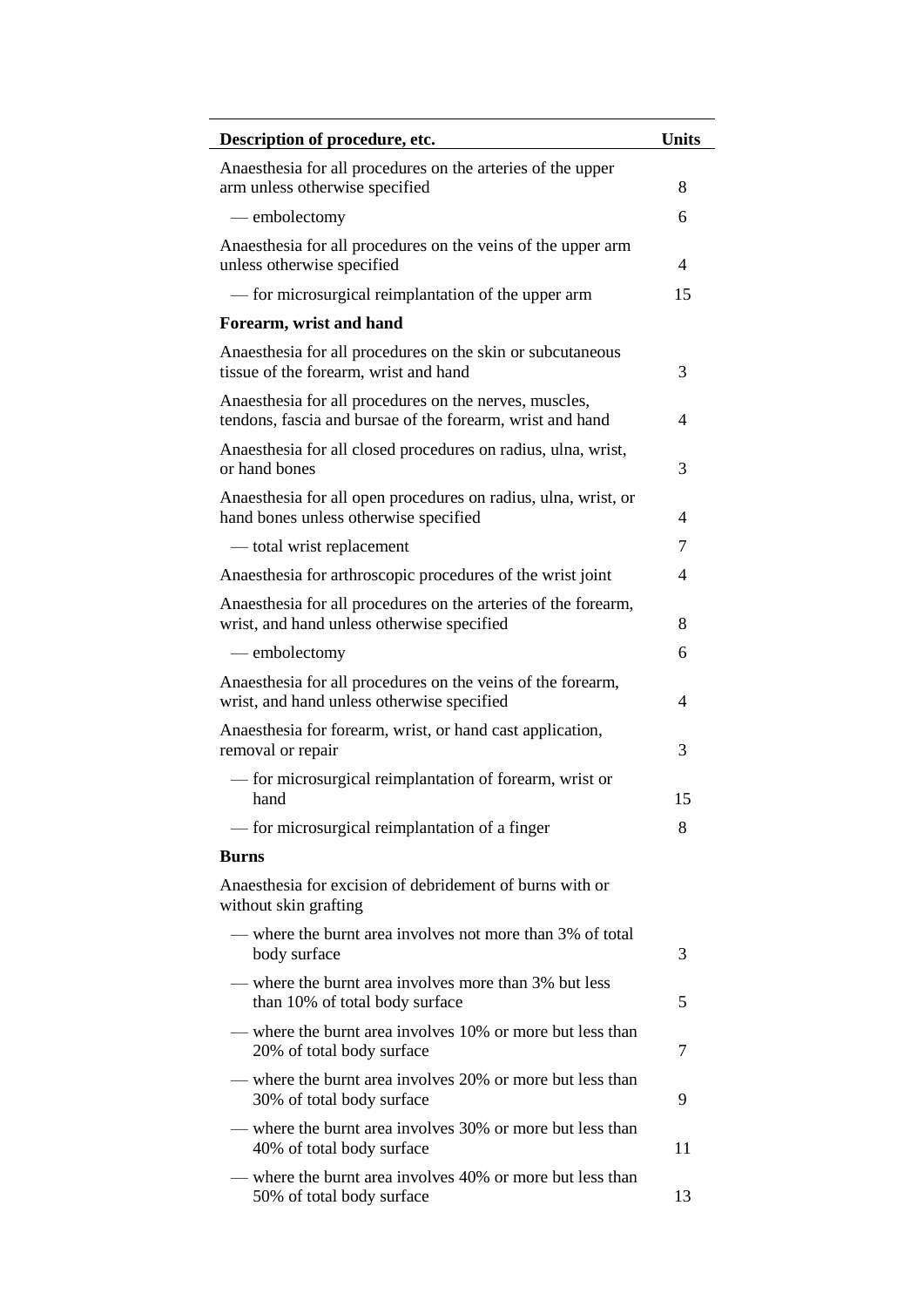| Description of procedure, etc.                                                                                                                                                   | <b>Units</b> |
|----------------------------------------------------------------------------------------------------------------------------------------------------------------------------------|--------------|
| — where the burnt area involves 50% or more but less than<br>60% of total body surface                                                                                           | 15           |
| — where the burnt area involves 60% or more but less than<br>70% of total body surface                                                                                           | 17           |
| — where the burnt area involves 70% or more but less than<br>80% of total body surface                                                                                           | 19           |
| — where the burnt area involves 80% or more of total<br>body surface                                                                                                             | 21           |
| <b>Other Procedures</b>                                                                                                                                                          |              |
| Anaesthesia for injection procedure for myelography                                                                                                                              |              |
| — lumbar or thoracic                                                                                                                                                             | 5            |
| — cervical                                                                                                                                                                       | 6            |
| — posterior fossa                                                                                                                                                                | 9            |
| Anaesthesia for injection procedure for discography                                                                                                                              |              |
| — lumbar or thoracic                                                                                                                                                             | 5            |
| — cervical                                                                                                                                                                       | 6            |
| Anaesthesia for peripheral arteriogram                                                                                                                                           | 5            |
| Anaesthesia for arteriograms                                                                                                                                                     |              |
| - carotid, cerebral or vertebral                                                                                                                                                 | 5            |
| — retrograde, brachial or femoral                                                                                                                                                | 5            |
| Anaesthesia for computerised axial tomography scanning,<br>magnetic resonance scanning, ultrasound scanning or digital<br>subtraction angiography scanning                       | 7            |
| Anaesthesia for radiology unless otherwise specified                                                                                                                             | 4            |
| Anaesthesia for retrograde cystography, retrograde<br>urethrography or retrograde cystourethrography                                                                             | 4            |
| Initiation of management of anaesthesia for fluoroscopy                                                                                                                          | 4            |
| Anaesthesia for bronchography                                                                                                                                                    | 6            |
| Anaesthesia for phlebography                                                                                                                                                     | 5            |
| Anaesthesia for heart, 2 dimensional real time<br>transoesophageal examination                                                                                                   | 6            |
| Anaesthesia for peripheral venous cannulation                                                                                                                                    | 3            |
| Anaesthesia for cardiac catheterisation including coronary<br>arteriography, ventriculography, cardiac mapping, insertion<br>of automatic defibrillator or transvenous pacemaker | 7            |
| Anaesthesia for cardiac electrophysiological procedures<br>including radio frequency ablation                                                                                    | 10           |
| Anaesthesia for central vein catheterisation or insertion of<br>right heart balloon catheter                                                                                     | 5            |
| Anaesthesia for lumbar puncture, cisternal puncture, or<br>epidural injection                                                                                                    | 5            |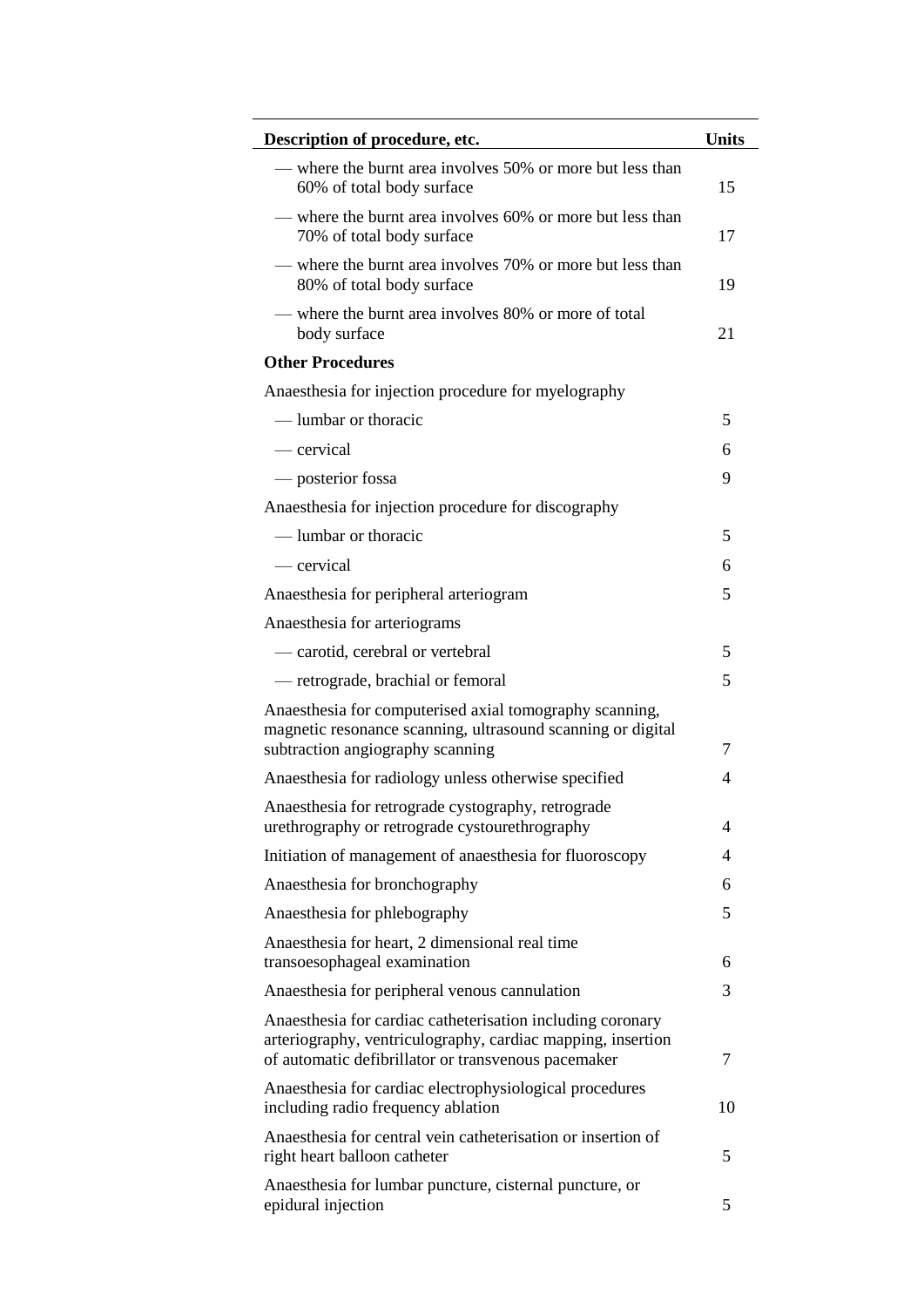| Description of procedure, etc.                                                                                                                     | <b>Units</b> |
|----------------------------------------------------------------------------------------------------------------------------------------------------|--------------|
| Anaesthesia for harvesting of bone marrow for the purpose<br>of transplantation                                                                    | 5            |
| Anaesthesia for muscle biopsy for malignant hyperpyrexia                                                                                           | 4            |
| Anaesthesia for electroencephalography                                                                                                             | 5            |
| Anaesthesia for brain stem evoked audiometry                                                                                                       | 5            |
| Anaesthesia for electrocochleography by extratympanic<br>method or transtympanic membrane insertion method                                         | 5            |
| Anaesthesia for a therapeutic procedure where it can be<br>demonstrated that there is a clinical need for anaesthesia                              | 5            |
| Anaesthesia during hyperbaric therapy where the medical<br>practitioner is not confined in the chamber (including the<br>administration of oxygen) | 8            |
| Anaesthesia during hyperbaric therapy where the medical<br>practitioner is confined in the chamber (including the<br>administration of oxygen)     | 15           |
| Anaesthesia for brachytherapy using radioactive sealed<br>sources                                                                                  | 5            |
| Anaesthesia for therapeutic nuclear medicine                                                                                                       | 5            |
| Anaesthesia for radiotherapy                                                                                                                       | 7            |
| Anaesthesia where no procedure ensues                                                                                                              | 3            |

## **Note — Unlisted anaesthetic procedures**

*The AMA recognise that in determining the number of units applicable, the anaesthetist shall have regard to equivalent procedures.*

| Division 2 — Therapeutic and diagnostic services |  |  |  |
|--------------------------------------------------|--|--|--|
|                                                  |  |  |  |

| Description of service, etc.                                                                                                                                                                                         | MUs | TUs | BUs |
|----------------------------------------------------------------------------------------------------------------------------------------------------------------------------------------------------------------------|-----|-----|-----|
| Administration of blood or bone<br>marrow already collected when<br>performed in association with the<br>administration of anaesthesia                                                                               | no  | no  | 4   |
| Venous cannulation and blood<br>transfusion (or blood products) not<br>associated with anaesthesia                                                                                                                   | no  | no  | 5   |
| Intubation, endotracheal, emergency<br>procedure, where the patient's airway<br>is unsecured and at high risk of<br>occlusion, (e.g. epiglottitis or<br>haematoma post thyroidectomy) not<br>associated with surgery | yes | yes | 15  |
| Intubation, endotracheal, not<br>associated with anaesthesia, when<br>subsequent management is not in an                                                                                                             |     |     |     |
| intensive care unit                                                                                                                                                                                                  | yes | yes | 4   |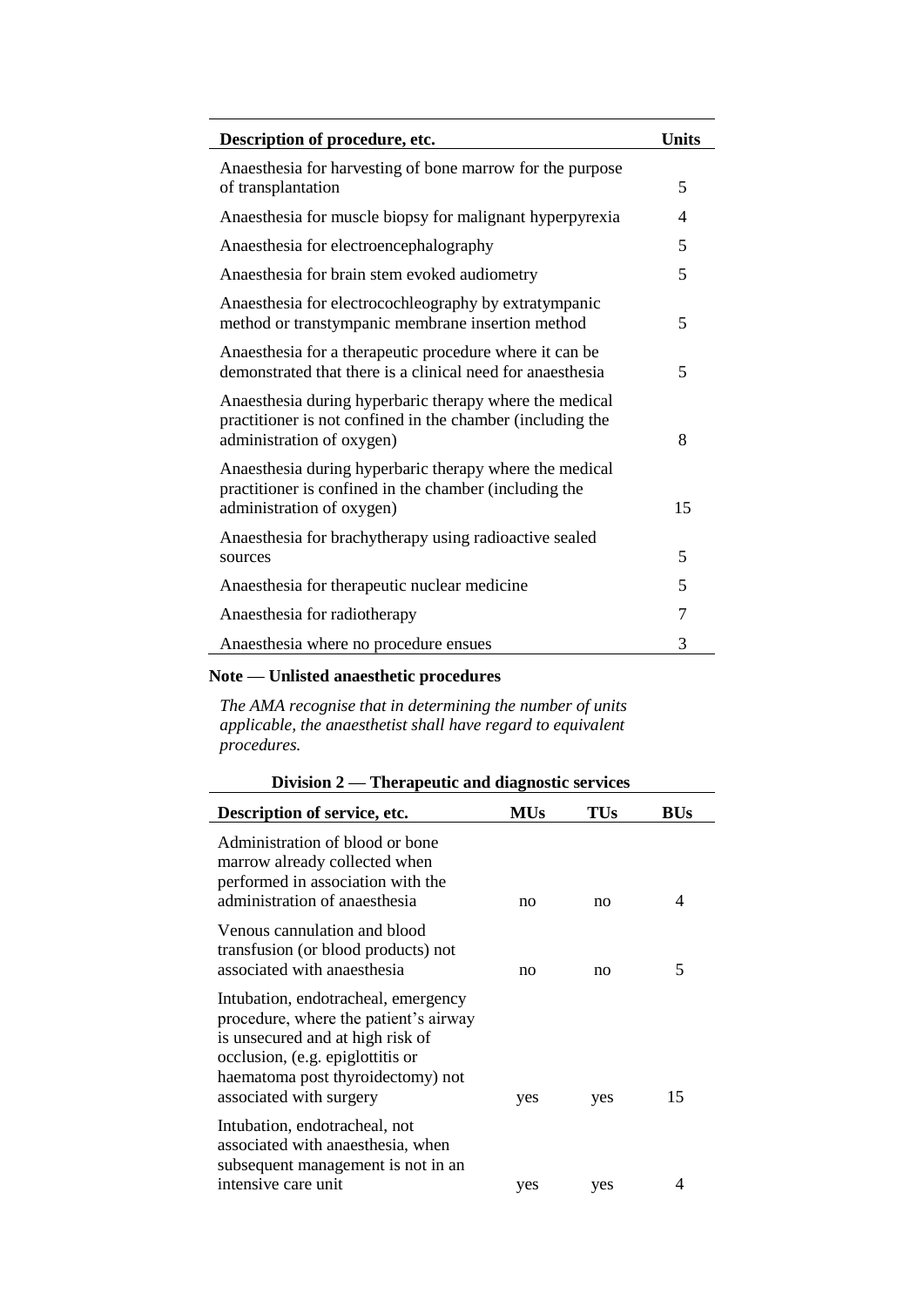| Description of service, etc.                                                                                                                                                     | <b>MUs</b> | <b>TUs</b> | <b>BUs</b> |
|----------------------------------------------------------------------------------------------------------------------------------------------------------------------------------|------------|------------|------------|
| Awake endotracheal intubation with<br>flexible fibreoptic scope, associated<br>with difficult airway, when performed<br>in association with the administration<br>of anaesthesia | no         | no         | 4          |
| Double lumen endobronchial tube or<br>bronchial blocker, insertion of, when<br>performed in association with the<br>administration of anaesthesia                                | no         | no         | 4          |
| Monitoring of depth of anaesthesia,<br>incorporating continuous<br>measurement of the EEG during<br>anaesthesia for the diagnosis of<br>awareness                                | no         | no         | 3          |
| Venous cannulation and<br>commencement of intravenous<br>infusion, under age of 3 years, not<br>associated with anaesthesia                                                      | no         | no         | 3          |
| Venous cannulation, cutdown                                                                                                                                                      | no         | no         | 5          |
| Venous cannulation and<br>commencement of intravenous<br>infusion not associated with<br>anaesthesia                                                                             | no         | no         | 2          |
| Right heart balloon catheter, insertion<br>of, including pulmonary wedge<br>pressure and cardiac output<br>measurement                                                           | no         | no         | 7          |
| Central vein catheterisation,<br>percutaneous via jugular, subclavian<br>or femoral vein                                                                                         | no         | no         | 3          |
| Central vein catheterisation by<br>cutdown                                                                                                                                       | no         | no         | 5          |
| Central venous pressure monitoring                                                                                                                                               | no         | no         | 3          |
| Arterial cannulation, percutaneous                                                                                                                                               | no         | no         | 3          |
| Arterial puncture, withdrawal of<br>blood for diagnosis                                                                                                                          | no         | no         | 1          |
| Arterial cannulation, by cutdown                                                                                                                                                 | no         | no         | 5          |
| Catheterisation, umbilical artery,<br>newborn, for diagnosis, or therapy                                                                                                         | no         | no         | 5          |
| Intra-arterial infusion or retrograde<br>intravenous perfusion of a<br>sympatholytic agent                                                                                       | no         | no         | 4          |
| Intravenous regional anaesthesia of<br>limb by retrograde perfusion                                                                                                              | no         | no         | 4          |
| Perfusion of limb or organ                                                                                                                                                       | no         | no         | 12         |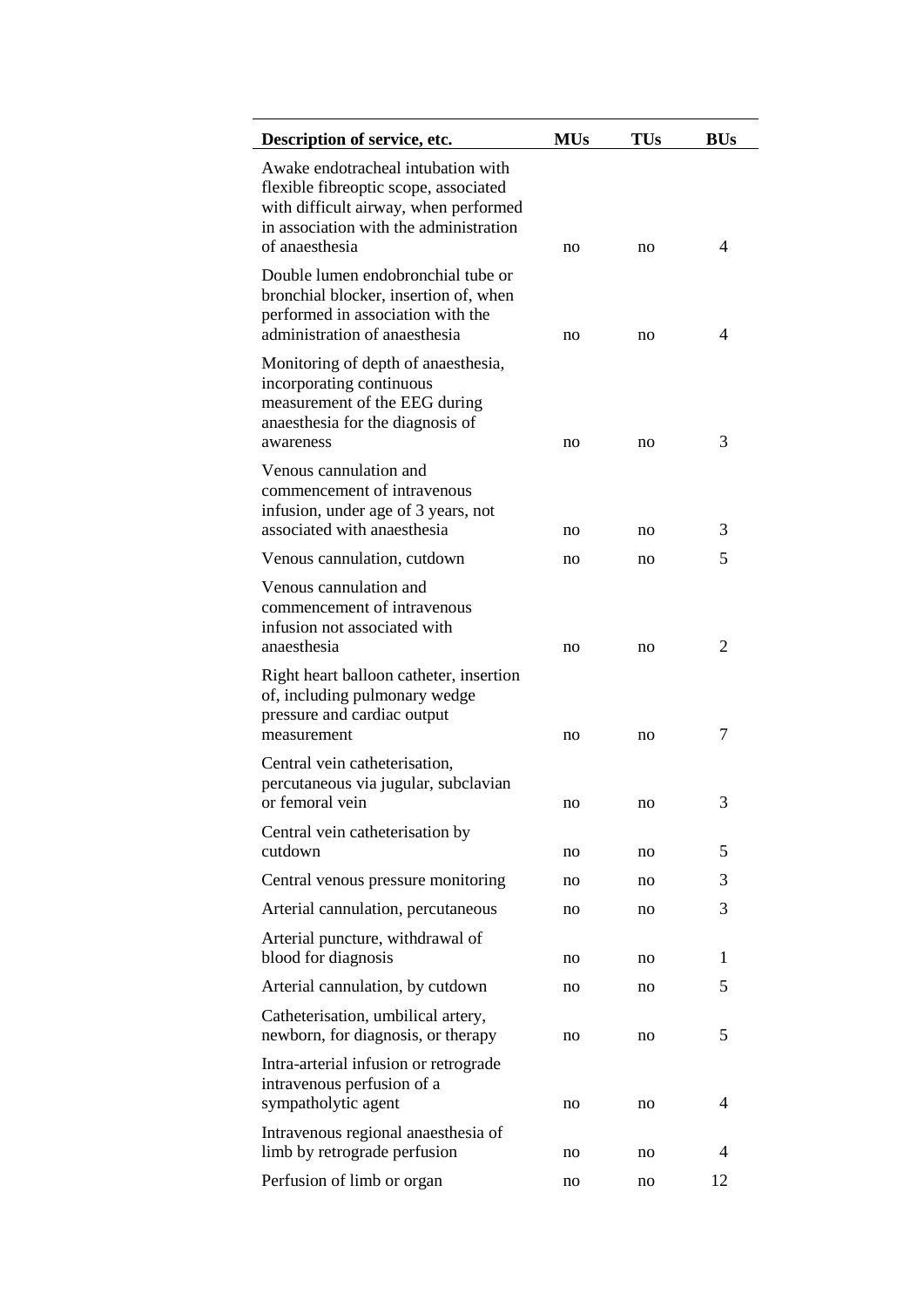| Description of service, etc.                                                                                                                                                                                                                                                      | <b>MUs</b> | TUs | <b>BUs</b>       |
|-----------------------------------------------------------------------------------------------------------------------------------------------------------------------------------------------------------------------------------------------------------------------------------|------------|-----|------------------|
| Medical management of<br>cardio-pulmonary bypass perfusion<br>using heart/lung machine                                                                                                                                                                                            | yes        | yes | 20               |
| Hypothermia, total body                                                                                                                                                                                                                                                           | no         | no  | 5                |
| Deep hypothermia to a core<br>temperature of less than 22 degrees in<br>association with circulatory arrest                                                                                                                                                                       | no         | no  | 15               |
| Standby medical management of<br>cardio-pulmonary bypass perfusion<br>using heart/lung machine                                                                                                                                                                                    | no         | yes | 5                |
| Major nerve block (proximal to the<br>elbow or knee), including intercostal<br>nerve $block(s)$ or plexus block to<br>provide post operative pain relief                                                                                                                          | no         | no  | 4                |
| Minor nerve block (specify type) to<br>provide post operative pain relief<br>(does not include subcutaneous<br>infiltration)                                                                                                                                                      | no         | no  | $\overline{2}$   |
| Intrathecal or epidural injection<br>(initial) of a therapeutic substance,<br>with or without insertion of a catheter,<br>in association with anaesthesia and<br>surgery, for post operative pain<br>management                                                                   | no         | no  | 5                |
| Intrathecal or epidural injection<br>(subsequent) of a therapeutic<br>substance, in association with<br>anaesthesia and surgery, for post<br>operative pain management                                                                                                            | no         | no  | 3                |
| Subarachnoid puncture, lumbar,<br>diagnostic                                                                                                                                                                                                                                      | no         | no  | 5                |
| Insertion of subarachnoid drain                                                                                                                                                                                                                                                   | no         | no  | 8                |
| Intrathecal, or epidural or injection,<br>(initial or commencement of infusion)<br>of a therapeutic substance, including<br>up to 1 hour of continuous attendance<br>by a medical practitioner                                                                                    | no         | no  | 8                |
| Intrathecal, or epidural or injection,<br>(initial or commencement of infusion)<br>of a therapeutic substance, where<br>continuous attendance by a medical<br>practitioner extends beyond the first<br>hour. Derived fee being 8 units for the<br>first hour plus 1 unit for each |            |     |                  |
| additional 15 minutes or part thereof                                                                                                                                                                                                                                             | no         | no  | $\boldsymbol{0}$ |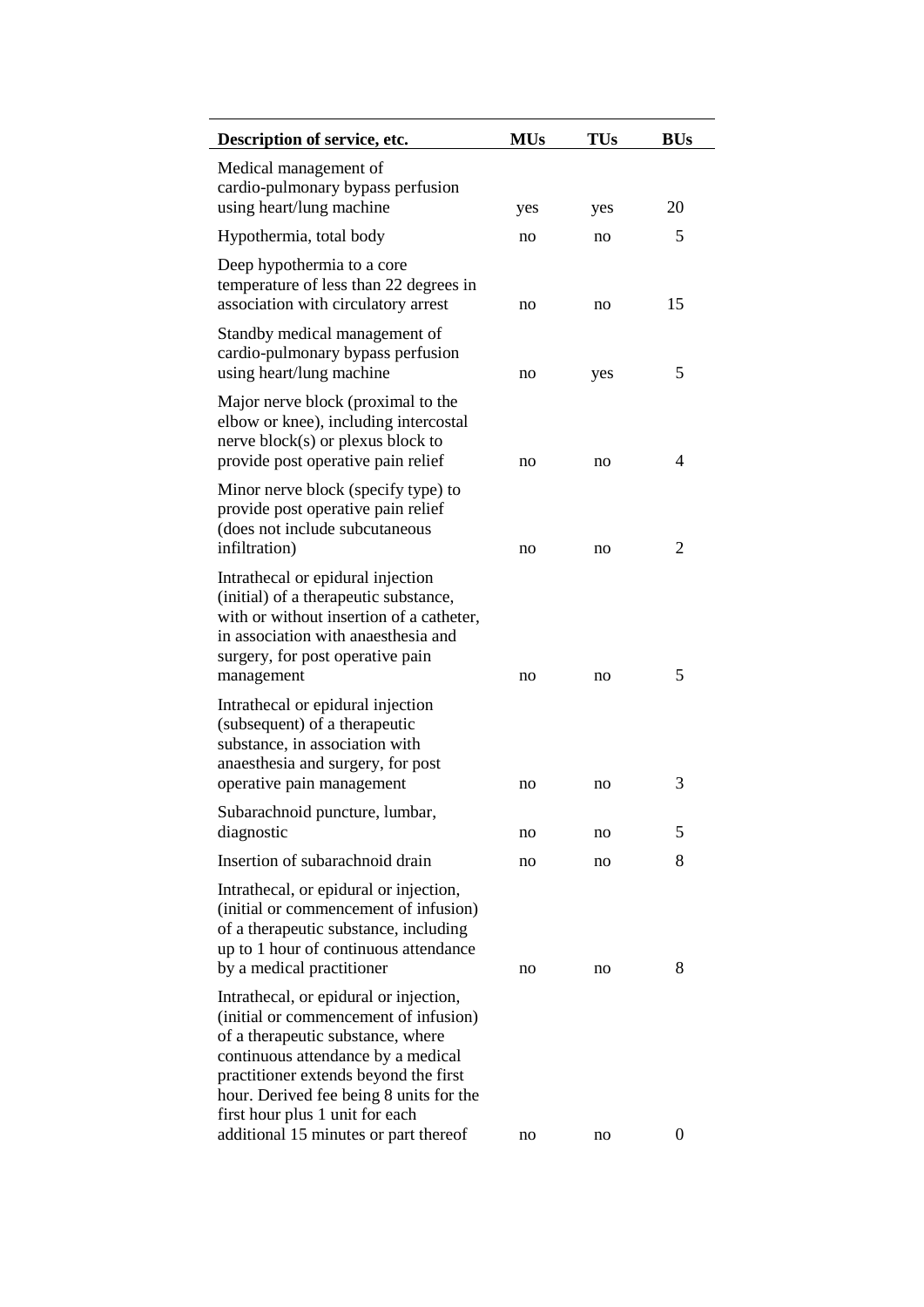| Description of service, etc.                                                                                                                                                                                                                                                                                                                                       | <b>MUs</b> | <b>TUs</b> | <b>BUs</b>       |
|--------------------------------------------------------------------------------------------------------------------------------------------------------------------------------------------------------------------------------------------------------------------------------------------------------------------------------------------------------------------|------------|------------|------------------|
| Intrathecal, or epidural or injection,<br>(initial or commencement of infusion)<br>of a therapeutic substance, including<br>up to 1 hour of continuous attendance<br>by a medical practitioner after hours<br>for a patient in labour                                                                                                                              | no         | no         | 15               |
| Intrathecal, or epidural or injection,<br>(initial or commencement of infusion)<br>of a therapeutic substance, where<br>continuous after hours attendance by a<br>medical practitioner extends beyond<br>the first hour for a patient in labour.<br>Derived fee being 15 units for the first<br>hour plus 1 unit for each additional<br>15 minutes or part thereof | no         | no         | $\boldsymbol{0}$ |
| Subsequent injection (or revision of<br>infusion) of a therapeutic substance to<br>maintain regional anaesthesia or<br>analgesia where the period of<br>continuous medical practitioner<br>attendance is 15 minutes or less                                                                                                                                        | no         | no         | 3                |
| Subsequent injection (or revision of<br>infusion) of a therapeutic substance to<br>maintain regional anaesthesia or<br>analgesia where the period of<br>continuous medical practitioner<br>attendance is more than 15 minutes                                                                                                                                      | no         | no         | 4                |
| Interpleural block, initial injection or<br>commencement of infusion of a<br>therapeutic substance                                                                                                                                                                                                                                                                 | no         | no         | 5                |
| Intrathecal, epidural or caudal<br>injection of neurolytic substance                                                                                                                                                                                                                                                                                               | no         | no         | 20               |
| Intrathecal, epidural or caudal<br>injection of substance other than<br>anaesthetic, contrast or neurolytic<br>solutions, not being a service to which<br>another item in the Group applies                                                                                                                                                                        | no         | no         | 8                |
| Epidural injection of blood for blood<br>patch                                                                                                                                                                                                                                                                                                                     | no         | no         | 8                |
| Injection of an anaesthetic agent                                                                                                                                                                                                                                                                                                                                  |            |            |                  |
| — trigeminal nerve, primary<br>division of                                                                                                                                                                                                                                                                                                                         | no         | no         | 10               |
| — trigeminal nerve, peripheral<br>branch of                                                                                                                                                                                                                                                                                                                        | no         | no         | 5                |
| — facial nerve                                                                                                                                                                                                                                                                                                                                                     | no         | no         | 3                |
| — retrobulbar or peribulbar                                                                                                                                                                                                                                                                                                                                        | no         | no         | 5                |
| — greater occipital nerve                                                                                                                                                                                                                                                                                                                                          | no         | no         | 3                |
| — vagus nerve                                                                                                                                                                                                                                                                                                                                                      | no         | no         | 8                |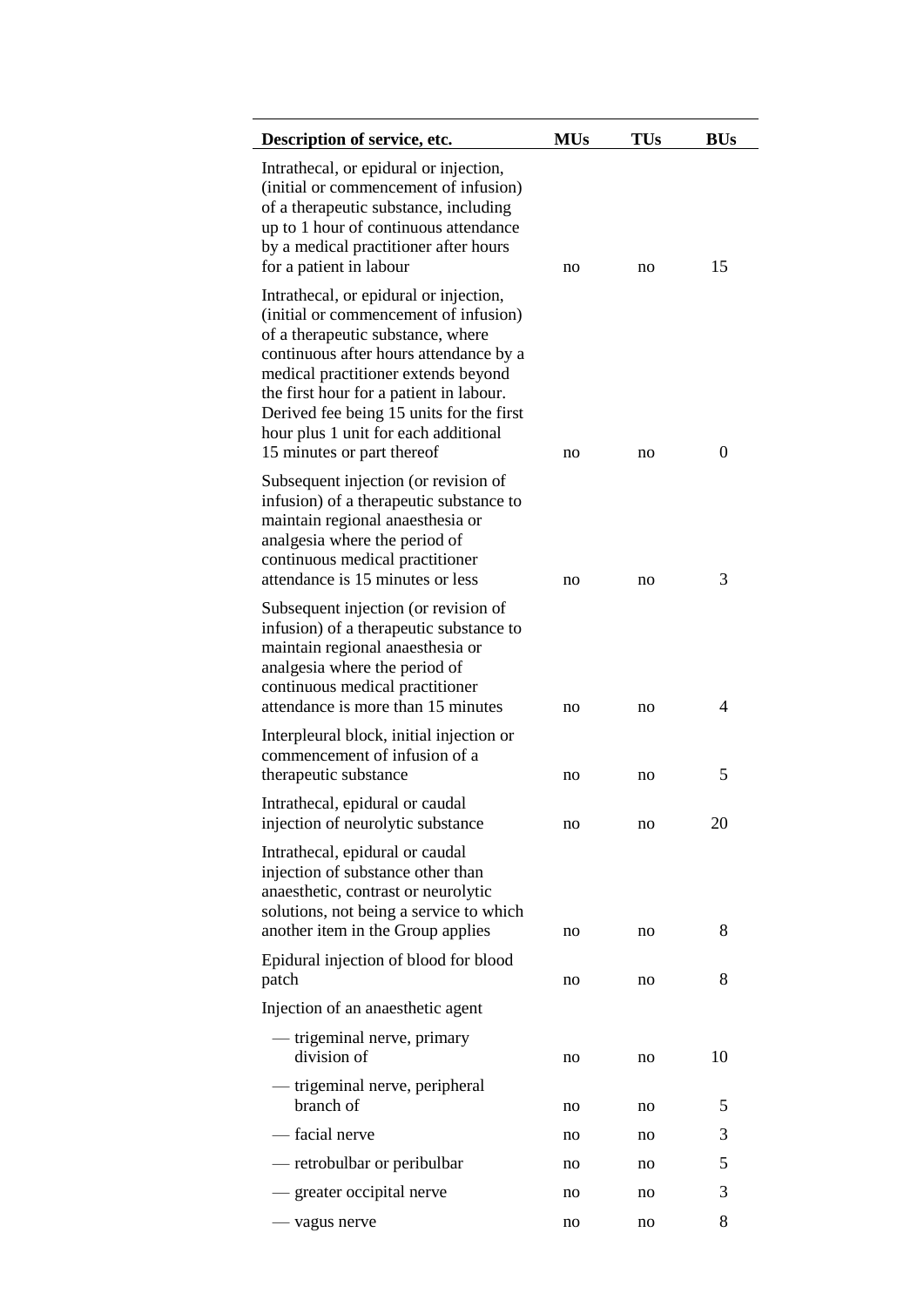| Description of service, etc.                                                                                                                          | <b>MUs</b> | TUs | <b>BUs</b> |
|-------------------------------------------------------------------------------------------------------------------------------------------------------|------------|-----|------------|
| — phrenic nerve                                                                                                                                       | no         | no  | 7          |
| - spinal accessory nerve                                                                                                                              | no         | no  | 5          |
| — cervical plexus                                                                                                                                     | no         | no  | 8          |
| — brachial plexus                                                                                                                                     | no         | no  | 8          |
| — suprascapular nerve                                                                                                                                 | no         | no  | 5          |
| — intercostal nerve, single                                                                                                                           | no         | no  | 5          |
| — intercostal nerves, multiple                                                                                                                        | no         | no  | 7          |
| — ilioinguinal, iliohypogastric or<br>genito femoral nerves, 1 or more                                                                                |            |     |            |
| of                                                                                                                                                    | no         | no  | 5          |
| pudendal nerve                                                                                                                                        | no         | no  | 8          |
| -ulnar, radial or median nerve of<br>main trunk, 1 or more of, not<br>being associated with a brachial<br>plexus block                                | no         | no  | 5          |
| — paracervical (uterine) nerve                                                                                                                        | no         | no  | 5          |
| — obturator nerve                                                                                                                                     | no         | no  | 7          |
| - femoral nerve                                                                                                                                       | no         | no  | 7          |
| — saphenous, sural, popliteal or<br>posterior tibial nerve of main<br>trunk, 1 or more of<br>paravertebral, cervical, thoracic,                       | no         | no  | 5          |
| lumbar, sacral or coccygeal<br>nerves, single vertebral level                                                                                         | no         | no  | 7          |
| paravertebral nerves, multiple<br>levels                                                                                                              | no         | no  | 10         |
| - sciatic nerve                                                                                                                                       | no         | no  | 7          |
| — other peripheral nerve or branch                                                                                                                    | no         | no  | 5          |
| - sphenopalatine ganglion                                                                                                                             | no         | no  | 10         |
| — carotid sinus, as an independent<br>percutaneous procedure                                                                                          | no         | no  | 8          |
| stellate ganglion (cervical<br>sympathetic block)                                                                                                     | no         | no  | 8          |
| — lumbar or thoracic nerves<br>(paravertebral sympathetic block)                                                                                      | no         | no  | 8          |
| — coeliac plexus or splanchnic<br>nerves                                                                                                              | no         | no  | 10         |
| Cranial nerve other than trigeminal,<br>destruction by a neurolytic agent, not<br>being a service associated with the<br>injection of botulinum toxin | no         | no  | 20         |
|                                                                                                                                                       |            |     |            |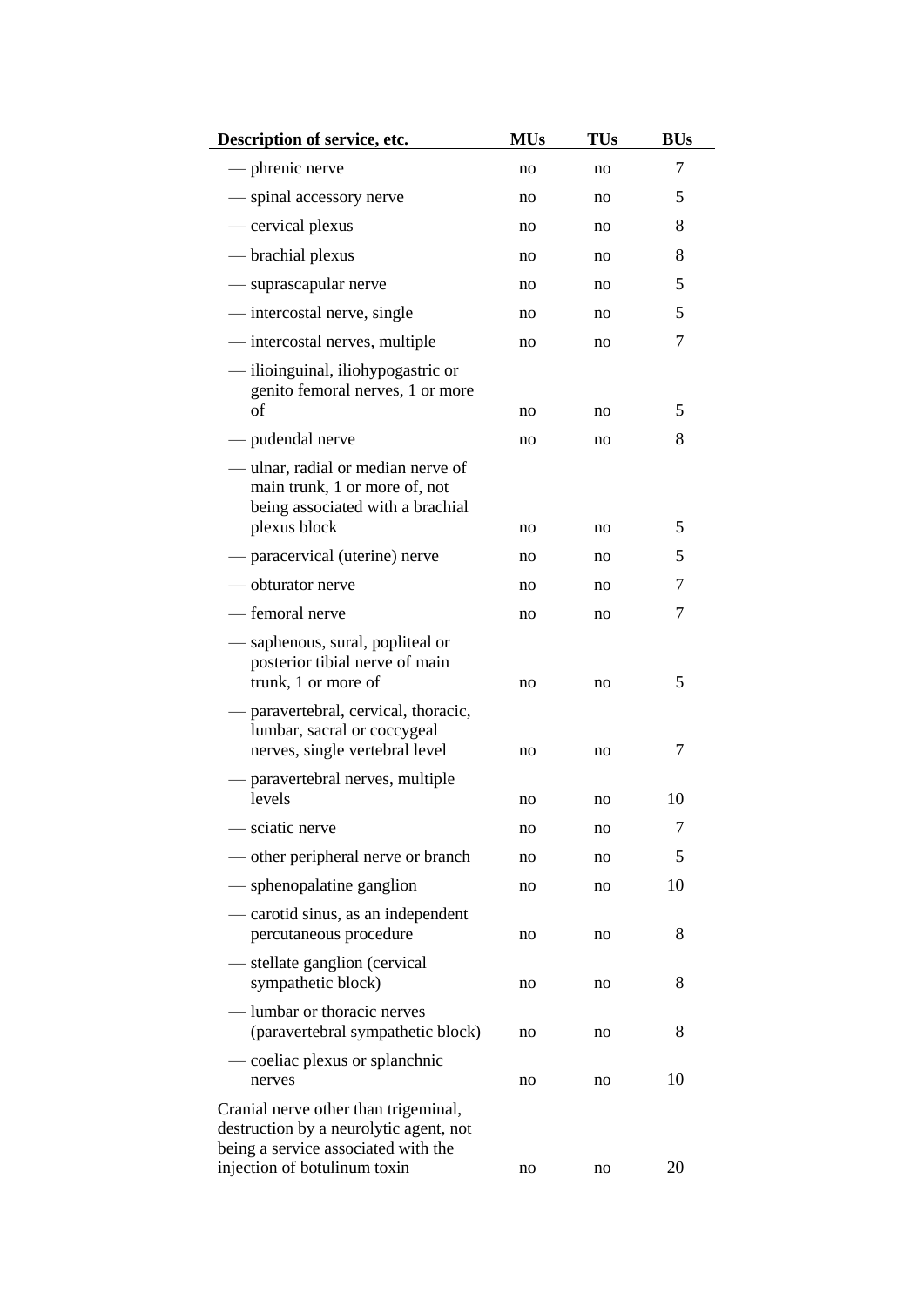| Description of service, etc.                                                                                                                                                                                                                                                                                           | <b>MUs</b> | <b>TUs</b> | <b>BUs</b> |
|------------------------------------------------------------------------------------------------------------------------------------------------------------------------------------------------------------------------------------------------------------------------------------------------------------------------|------------|------------|------------|
| Nerve branch, not covered by any<br>other item in this Group, destruction<br>by a neurolytic agent, not being a<br>service associated with the injection<br>of botulinum toxin                                                                                                                                         | no         | no         | 10         |
| Coeliac plexus or splanchnic nerves,<br>destruction by a neurolytic agent                                                                                                                                                                                                                                              | no         | no         | 20         |
| Lumbar sympathetic chain,<br>destruction by a neurolytic agent                                                                                                                                                                                                                                                         | no         | no         | 15         |
| Cervical or thoracic sympathetic<br>chain, destruction by a neurolytic<br>agent                                                                                                                                                                                                                                        | no         | no         | 20         |
| Cardioversion, elective, electrical<br>conversion of arrhythmia, external                                                                                                                                                                                                                                              | no         | no         | 4          |
| Hyperbaric oxygen treatment when<br>the specialist is inside the chamber                                                                                                                                                                                                                                               | yes        | yes        | 15         |
| Hyperbaric oxygen treatment when<br>the specialist is outside the chamber                                                                                                                                                                                                                                              | yes        | yes        | 8          |
| transoesophageal examination of, at<br>least 2 oesophageal windows<br>performed using a mechanical sector<br>scanner or phased array transducer<br>$with -$<br>measurement blood flow<br>(a)<br>velocities across the cardiac<br>valves using pulsed wave and<br>continuous Doppler                                    |            |            |            |
| techniques; and<br>(b) real time colour flow mapping<br>from at least 2 oesophageal<br>windows; and                                                                                                                                                                                                                    |            |            |            |
| recording on video<br>(c)                                                                                                                                                                                                                                                                                              | no         | no         | 10         |
| Intra-operative 2-dimensional real<br>time transoesophageal<br>echocardiography incorporating<br>Doppler techniques with colour flow<br>mapping and recording onto video,<br>performed during cardiac surgery<br>incorporating sequential assessment<br>of cardiac function before and after<br>the surgical procedure | no         | no         | 14         |
| The use of 2-dimensional imaging<br>ultrasound guidance to assist<br>percutaneous major vascular access<br>involving catheterisation of the                                                                                                                                                                            |            |            |            |
| jugular, subclavian or femoral vein                                                                                                                                                                                                                                                                                    | no         | no         | 3          |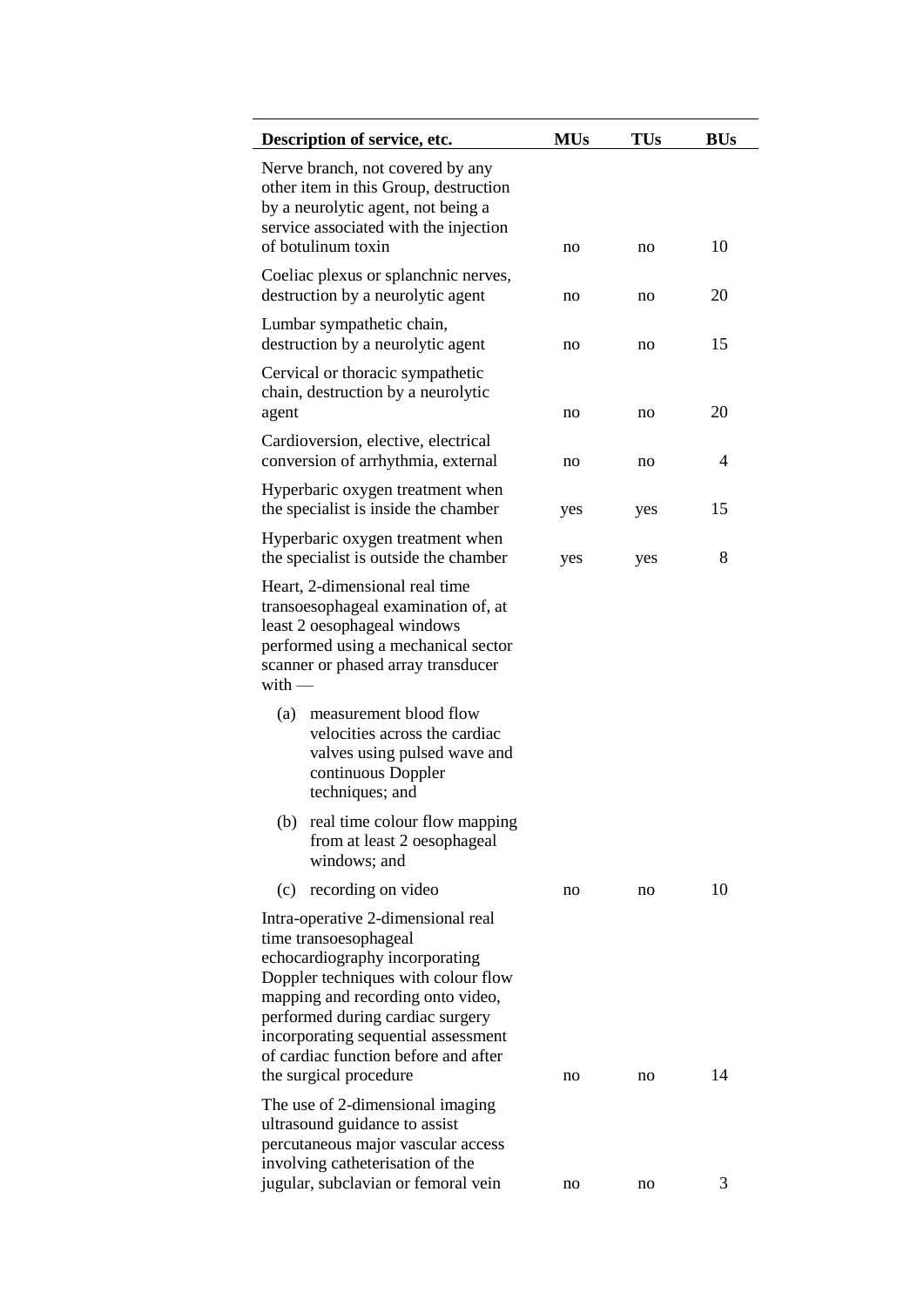| Description of service, etc.           | MUs | TUs | BUs |
|----------------------------------------|-----|-----|-----|
| The use of 2-dimensional imaging       |     |     |     |
| ultrasound guidance to assist          |     |     |     |
| percutaneous neural blockade           |     |     |     |
| involving the branchial plexus, or     |     |     |     |
| femoral and/or sciatic nerve           | no  | no  | 3   |
| Assistance in the administration of an |     |     |     |
| anaesthetic                            | ves | ves |     |

## **Note — Unlisted services**

*For an unlisted service, the number of units is to be determined by reference to the nearest listed anaesthetic procedure.*

| $\cdots$<br>meana proceau co                                                                                                                                                                   |          |
|------------------------------------------------------------------------------------------------------------------------------------------------------------------------------------------------|----------|
| Type of procedure                                                                                                                                                                              | Fee      |
| <b>GENERAL</b>                                                                                                                                                                                 |          |
| Localised burns                                                                                                                                                                                | \$68.00  |
| Localised burns, including dressing of, under general<br>anaesthetic                                                                                                                           | \$193.30 |
| Extensive burns                                                                                                                                                                                | \$117.40 |
| Extensive burns, including dressing of, under general<br>anaesthetic                                                                                                                           | \$409.25 |
| Dressing of wounds, under general anaesthetic                                                                                                                                                  | \$193.30 |
| Acupuncture, including consultation                                                                                                                                                            | \$90.20  |
| <b>DISLOCATIONS</b>                                                                                                                                                                            |          |
| closed reduction means non-operative reduction of the<br>dislocation, and included percutaneous fixation and/or<br>external splintage by cast or splint.                                       |          |
| open reduction means treatment by either closed<br>reduction and intra-medullary fixation or treatment by<br>operative exposure of the dislocation including internal<br>or external fixation. |          |
| other means treatment by any other method and<br>includes the use of external splintage.                                                                                                       |          |
| [Where injuries are associated with a compound (open)<br>wound, an additional fee of 50% of the fee listed is to apply.]                                                                       |          |
| Elbow, by closed reduction                                                                                                                                                                     | \$364.65 |
| Elbow, by open reduction                                                                                                                                                                       | \$483.65 |
| Mandible, by closed reduction                                                                                                                                                                  | \$130.35 |
| Clavicle, by closed reduction                                                                                                                                                                  | \$154.60 |
| Shoulder, not requiring general anaesthetic                                                                                                                                                    | \$173.90 |
| Shoulder, by open reduction, with general anaesthetic                                                                                                                                          | \$623.40 |
| Shoulder, other, with general anaesthetic                                                                                                                                                      | \$308.65 |
| Metacarpophalangeal joint, by closed reduction                                                                                                                                                 | \$208.35 |

## **Part 2 — Medical procedures**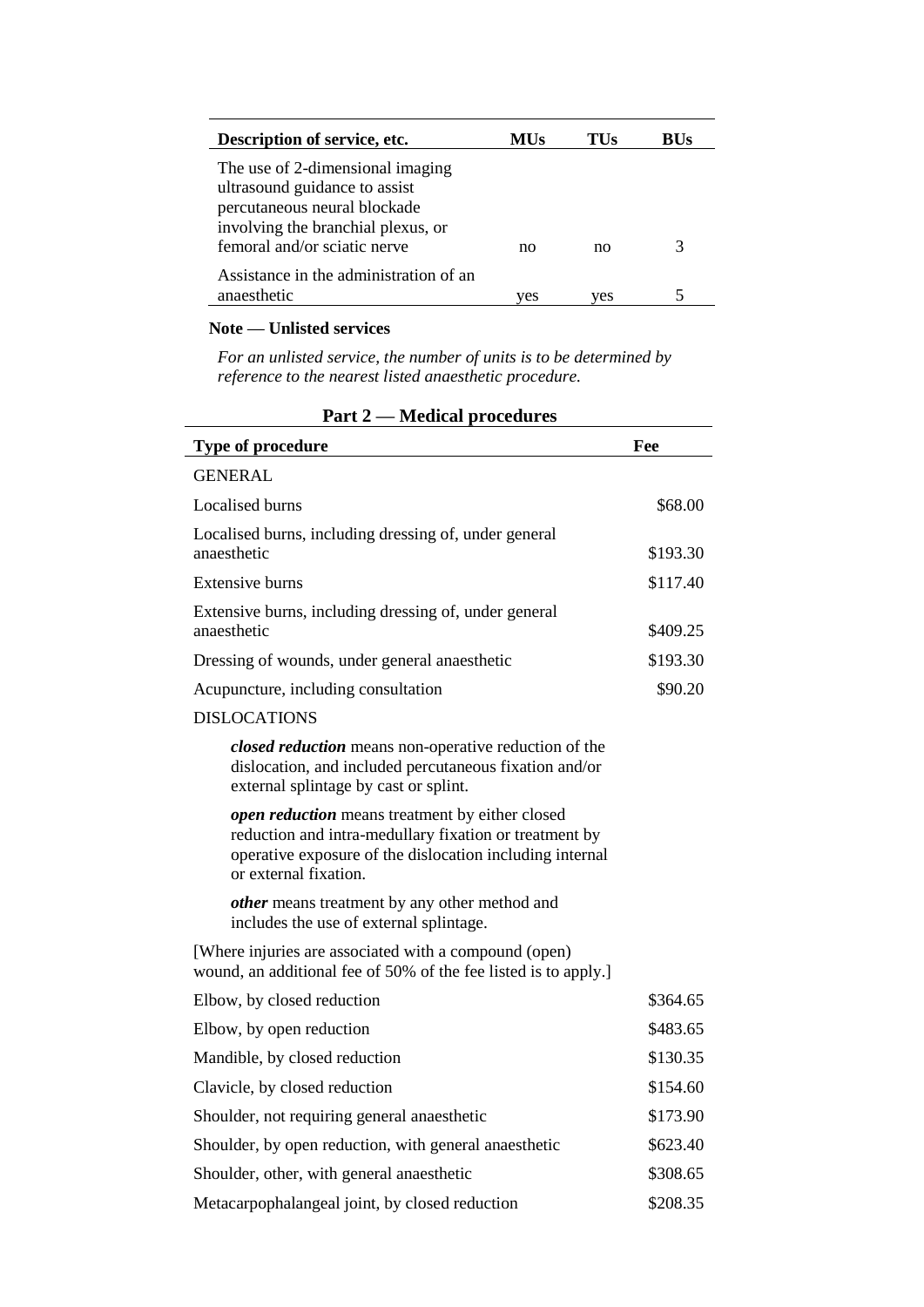| Type of procedure                                                                                                                                                                           | Fee        |
|---------------------------------------------------------------------------------------------------------------------------------------------------------------------------------------------|------------|
| Patella, by closed reduction                                                                                                                                                                | \$234.25   |
| Patella, by open reduction                                                                                                                                                                  | \$312.55   |
| Radioulnar joint, by closed reduction                                                                                                                                                       | \$364.65   |
| Toe, by closed reduction                                                                                                                                                                    | \$130.35   |
| <b>REMOVAL OF FOREIGN BODIES</b>                                                                                                                                                            |            |
| as independent procedure                                                                                                                                                                    | \$56.70    |
| superficial                                                                                                                                                                                 | \$253.00   |
| deep tissue or muscle                                                                                                                                                                       | \$707.00   |
| ear, other than by syringing                                                                                                                                                                | \$182.30   |
| nose, other than by simple probing                                                                                                                                                          | \$182.30   |
| cornea or sclera, embedded                                                                                                                                                                  | \$186.10   |
| <b>FRACTURES</b>                                                                                                                                                                            |            |
| closed reduction means non-operative reduction of the<br>fracture, and included percutaneous fixation and/or<br>external splintage by cast or splint.                                       |            |
| open reduction means treatment by either closed<br>reduction and intra-medullary fixation or treatment by<br>operative exposure of the fracture including internal or<br>external fixation. |            |
| <i>other</i> means treatment by any other method and<br>includes the use of external splintage.                                                                                             |            |
| [Where injuries are associated with a compound (open)<br>wound, an additional fee of 50% of the fee listed is to apply.]                                                                    |            |
| Metacarpal                                                                                                                                                                                  |            |
| Carpal Scaphoid, by open reduction                                                                                                                                                          | \$1 041.75 |
| Carpal Scaphoid, other                                                                                                                                                                      | \$465.00   |
| Carpus (excluding Scaphoid), by open reduction                                                                                                                                              | \$651.00   |
| Carpus (excluding Scaphoid), other                                                                                                                                                          | \$260.50   |
| Radius                                                                                                                                                                                      |            |
| by closed management                                                                                                                                                                        | \$520.70   |
| by open management                                                                                                                                                                          | \$1 041.75 |
| Ribs (1 or more), each attendance                                                                                                                                                           | \$119.10   |
| Tibia, plateau of, medial or lateral, by closed reduction                                                                                                                                   | \$939.50   |
| Tibia, plateau of, medial and lateral                                                                                                                                                       |            |
| by closed reduction                                                                                                                                                                         | \$1 562.60 |
| by open reduction                                                                                                                                                                           | \$2 092.85 |
| <b>SUTURES</b>                                                                                                                                                                              |            |
| face or neck, less than 7 cm, superficial                                                                                                                                                   | \$186.10   |
| face or neck, less than 7 cm, deep                                                                                                                                                          | \$282.85   |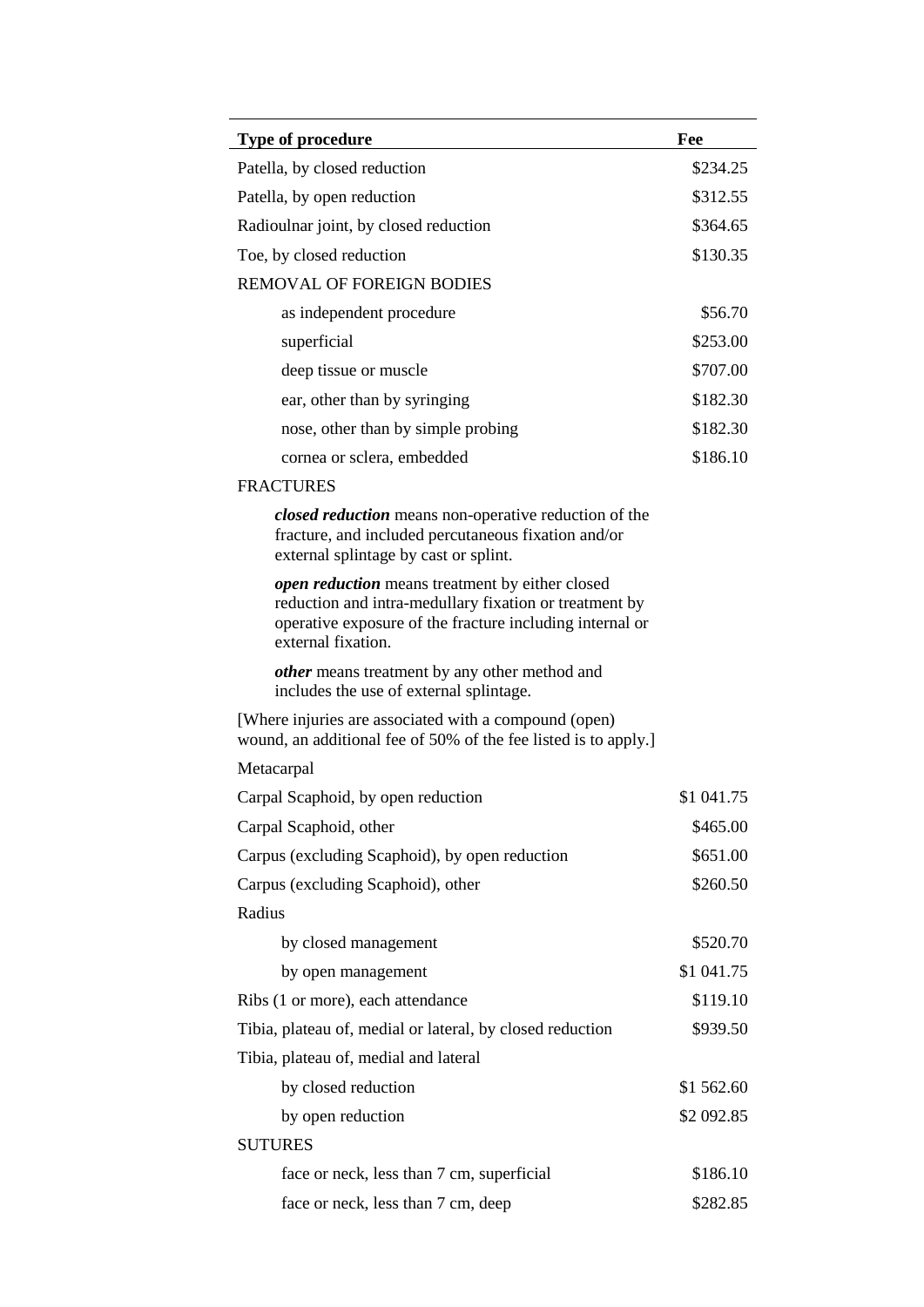| Type of procedure                                | Fee        |
|--------------------------------------------------|------------|
| face or neck, more than 7 cm, superficial        | \$282.85   |
| face or neck, more than 7 cm, deep               | \$483.65   |
| except face or neck, less than 7 cm, superficial | \$141.40   |
| except face or neck, less than 7 cm, deep        | \$212.10   |
| except face or neck, more than 7 cm, superficial | \$212.10   |
| except face or neck, more than 7 cm, deep        | \$465.00   |
| <b>AMPUTATIONS</b>                               |            |
| Hand, midcarpal or transmetacarpal               | \$707.00   |
| Hand, forearm or through arm                     | \$818.55   |
| At shoulder                                      | \$1 385.75 |
| Interscapulothoracic                             | \$2 753.10 |
| 1 digit of foot                                  | \$372.00   |
| 2 digits of 1 foot                               | \$558.20   |
| 3 digits of 1 foot                               | \$753.45   |
| 4 digits of 1 foot                               | \$939.50   |
| 5 digits of 1 foot                               | \$1 125.45 |
| Foot, midtarsal or transmetatarsal               | \$707.00   |
| Through thigh, at knee or below knee             | \$1 209.30 |
| At hip                                           | \$1 701.95 |

#### ASSISTANCE AT OPERATIONS

The fee for assistance at any operation (or series or combination of operations) is to be related to the fee listed for the operation (or series or combination of operations) itself.

The fee is 20% of the total fee or the minimum sum of \$234.25, whichever is greater.

## USE OF PRIVATE THEATRES

A theatre fee of \$141.40 will be paid to practitioners for the use of their private theatre, but this fee may only be charged if the patient would otherwise have been sent to hospital.

## **Part 3 — Diagnostic Imaging Services**

#### ULTRASOUND

| <b>MBS</b> item number | Fee<br>\$ |
|------------------------|-----------|
| 55028                  | 227.90    |
| 55029                  | 79.00     |
| 55030                  | 227.90    |
| 55031                  | 79.00     |
| 55032                  | 227.90    |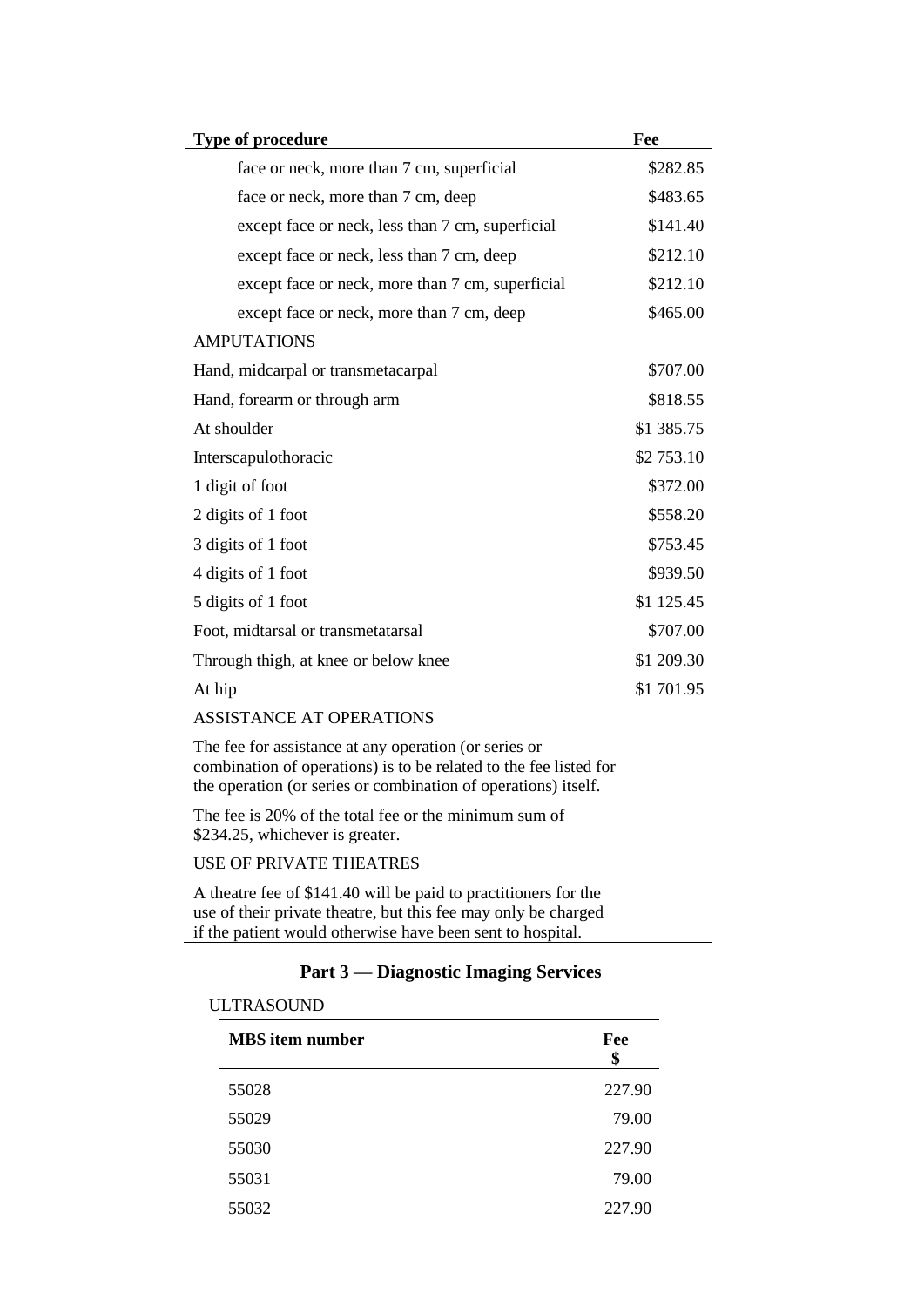| <b>MBS</b> item number | Fee<br>\$ |
|------------------------|-----------|
| 55033                  | 79.00     |
| 55036                  | 232.30    |
| 55037                  | 79.00     |
| 55038                  | 227.90    |
| 55039                  | 79.00     |
| 55048                  | 227.90    |
| 55049                  | 79.00     |
| 55054                  | 227.90    |
| 55070                  | 205.15    |
| 55073                  | 71.10     |
| 55076                  | 227.90    |
| 55079                  | 79.00     |
| 55084                  | 205.15    |
| 55085                  | 71.10     |
| 55113                  | 481.60    |
| 55114                  | 481.60    |
| 55115                  | 481.60    |
| 55116                  | 535.65    |
| 55117                  | 535.65    |
| 55118                  | 575.25    |
| 55130                  | 355.10    |
| 55135                  | 738.40    |
| 55238                  | 353.95    |
| 55244                  | 353.95    |
| 55246                  | 353.95    |
| 55248                  | 353.95    |
| 55252                  | 353.95    |
| 55274                  | 353.95    |
| 55276                  | 353.95    |
| 55278                  | 353.95    |
| 55280                  | 353.95    |
| 55282                  | 353.95    |
| 55284                  | 353.95    |
| 55292                  | 353.95    |
| 55294                  | 353.95    |
| 55296                  | 231.95    |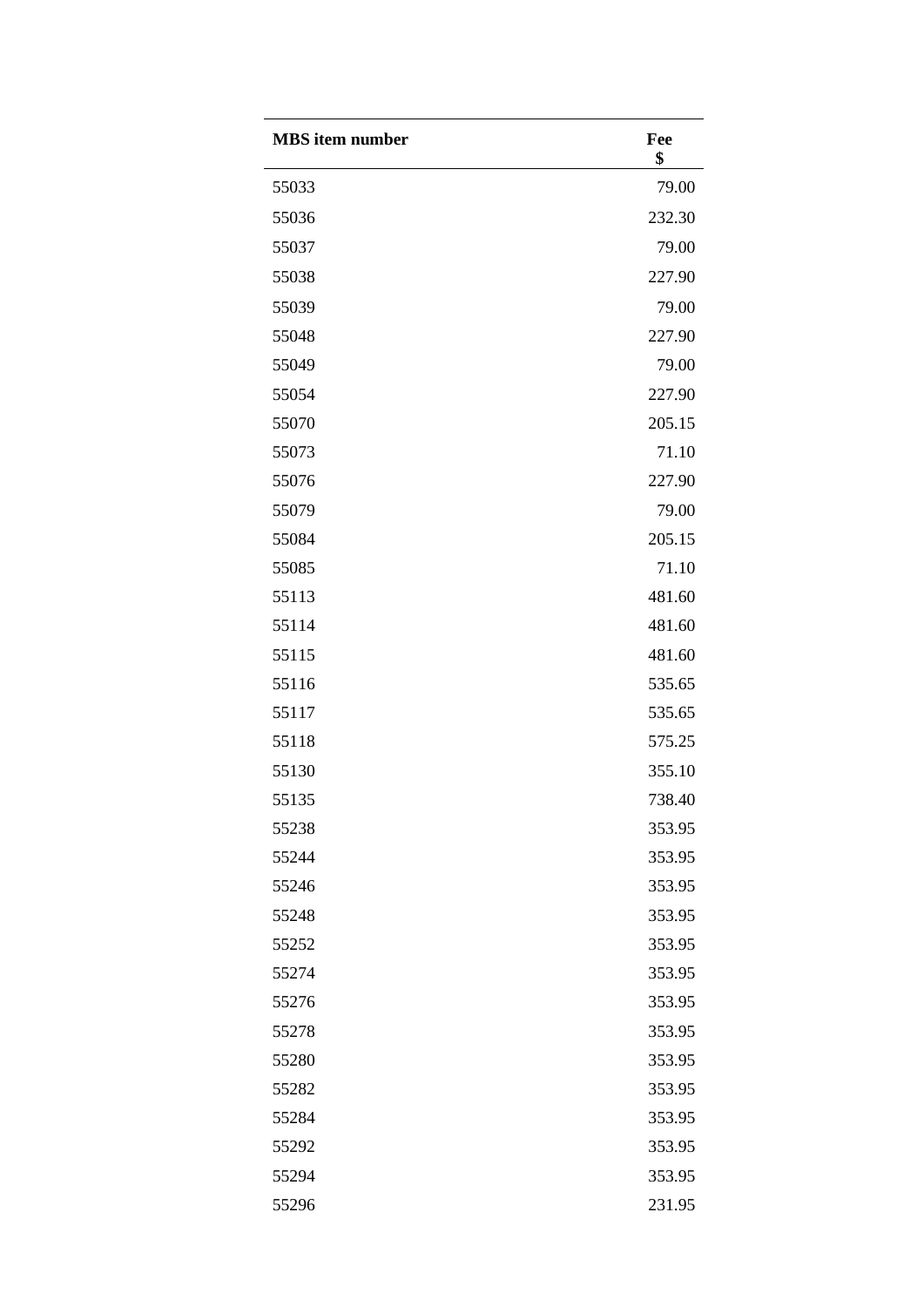| <b>MBS</b> item number | Fee<br>\$ |
|------------------------|-----------|
| 55600                  | 227.90    |
| 55603                  | 227.90    |
| 55700                  | 125.20    |
| 55703                  | 73.15     |
| 55704                  | 146.20    |
| 55705                  | 73.15     |
| 55706                  | 208.80    |
| 55707                  | 146.20    |
| 55708                  | 73.15     |
| 55709                  | 79.35     |
| 55712                  | 240.20    |
| 55715                  | 83.55     |
| 55718                  | 208.80    |
| 55721                  | 240.20    |
| 55723                  | 79.35     |
| 55725                  | 83.55     |
| 55729                  | 56.90     |
| 55736                  | 265.15    |
| 55739                  | 118.95    |
| 55759                  | 313.30    |
| 55762                  | 125.20    |
| 55764                  | 334.10    |
| 55766                  | 135.65    |
| 55768                  | 313.30    |
| 55770                  | 125.20    |
| 55772                  | 334.10    |
| 55774                  | 135.65    |
| 55812                  | 227.90    |
| 55814                  | 79.00     |
| 55844                  | 182.40    |
| 55846                  | 79.00     |
| 55848                  | 227.90    |
| 55850                  | 319.15    |
| 55852                  | 227.90    |
| 55854                  | 79.00     |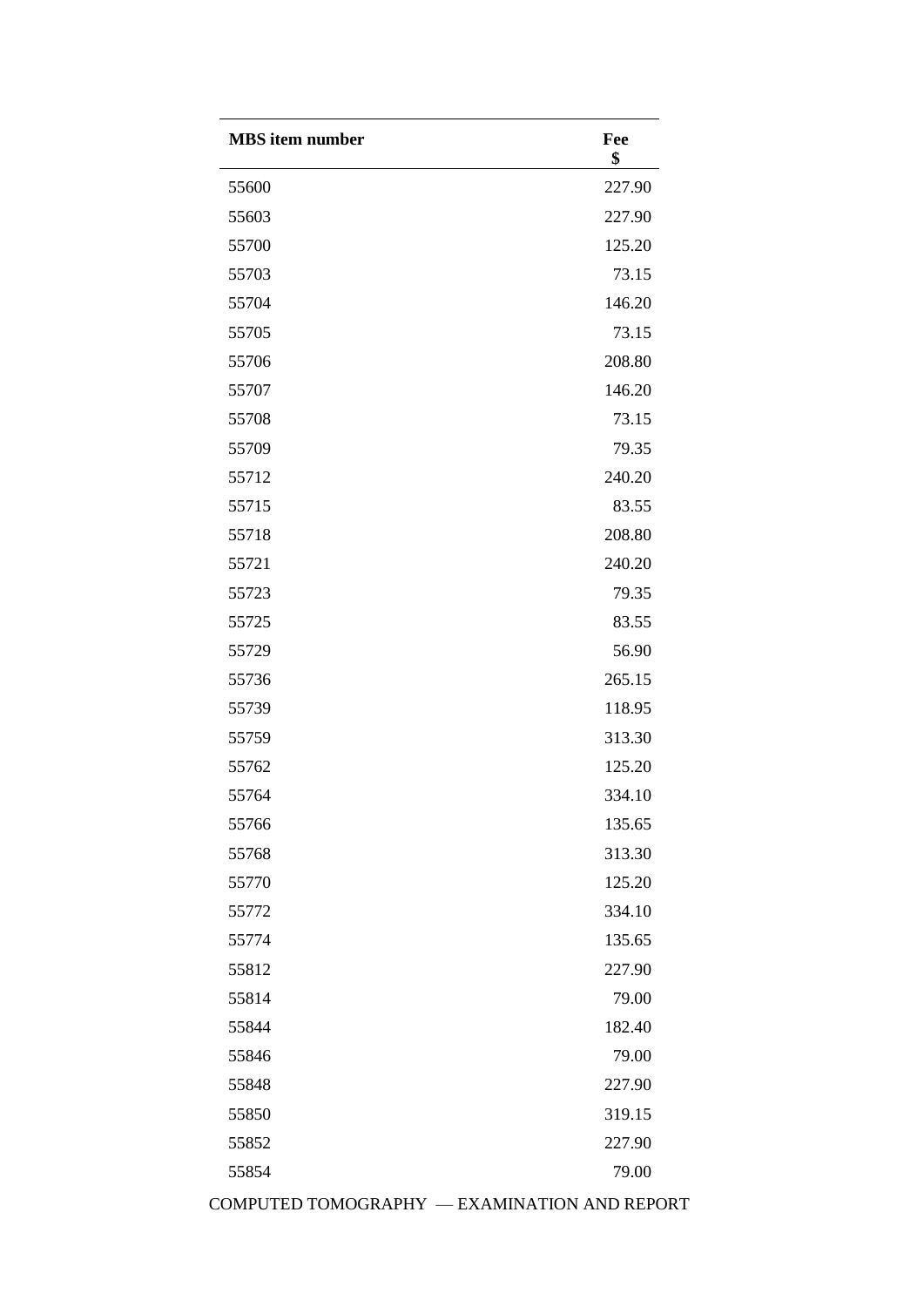| <b>MBS</b> item number | Fee<br>\$ |
|------------------------|-----------|
| 56001                  | 374.00    |
| 56007                  | 479.45    |
| 56010                  | 483.45    |
| 56013                  | 479.45    |
| 56016                  | 556.20    |
| 56022                  | 431.55    |
| 56028                  | 646.05    |
| 56030                  | 431.55    |
| 56036                  | 646.05    |
| 56101                  | 441.25    |
| 56107                  | 652.25    |
| 56219                  | 625.70    |
| 56220                  | 460.35    |
| 56221                  | 460.35    |
| 56223                  | 460.35    |
| 56224                  | 673.95    |
| 56225                  | 673.95    |
| 56226                  | 673.95    |
| 56233                  | 460.35    |
| 56234                  | 673.95    |
| 56235                  | 234.80    |
| 56236                  | 340.30    |
| 56237                  | 460.35    |
| 56238                  | 673.95    |
| 56239                  | 234.80    |
| 56240                  | 340.30    |
| 56259                  | 316.00    |
| 56301                  | 565.80    |
| 56307                  | 767.00    |
| 56341                  | 286.65    |
| 56347                  | 387.40    |
| 56401                  | 479.45    |
| 56407                  | 690.40    |
| 56409                  | 479.45    |
| 56412                  | 690.40    |
| 56441                  | 243.10    |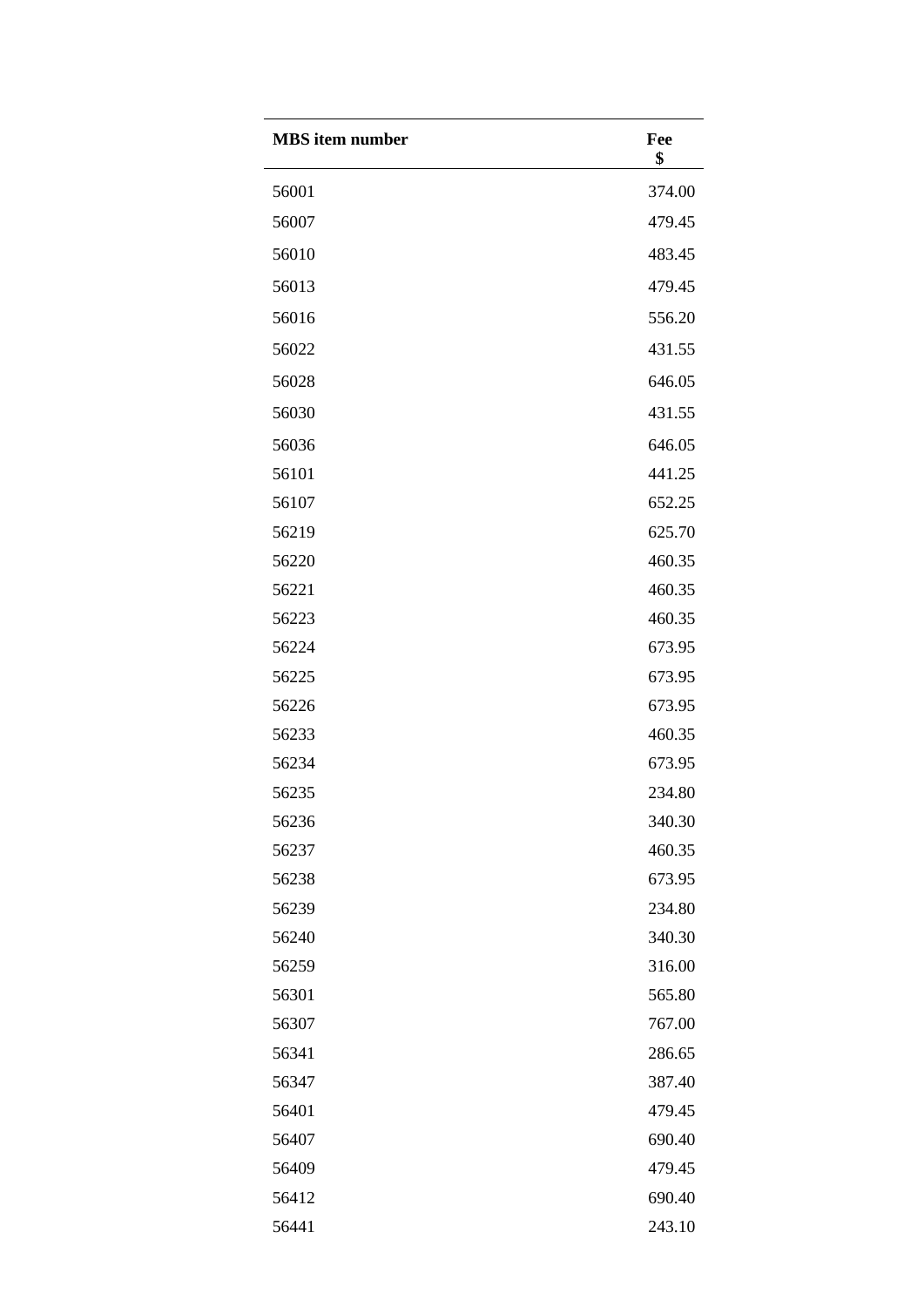| <b>MBS</b> item number | Fee<br>\$ |
|------------------------|-----------|
| 56447                  | 348.05    |
| 56449                  | 243.10    |
| 56452                  | 348.05    |
| 56501                  | 738.40    |
| 56507                  | 920.55    |
| 56541                  | 370.35    |
| 56547                  | 467.50    |
| 56659                  | 215.00    |
| 56665                  | 321.15    |
| 56801                  | 894.90    |
| 56807                  | 1 074.15  |
| 56841                  | 447.45    |
| 56847                  | 544.45    |
| 57001                  | 895.10    |
| 57007                  | 1 088.90  |
| 57041                  | 447.55    |
| 57047                  | 544.50    |
| 57201                  | 297.60    |
| 57247                  | 148.65    |
| 57341                  | 901.45    |
| 57345                  | 463.45    |
| 57351                  | 978.15    |
| 57355                  | 506.65    |
| 57356                  | 506.65    |

### DIAGNOSTIC RADIOLOGY

| <b>MBS</b> item number | Fee<br>\$ |
|------------------------|-----------|
| 57506                  | 65.80     |
| 57509                  | 88.05     |
| 57512                  | 89.75     |
| 57515                  | 119.50    |
| 57518                  | 71.85     |
| 57521                  | 96.10     |
| 57524                  | 109.50    |
| 57527                  | 145.70    |
| 57700                  | 89.75     |
| 57703                  | 119.50    |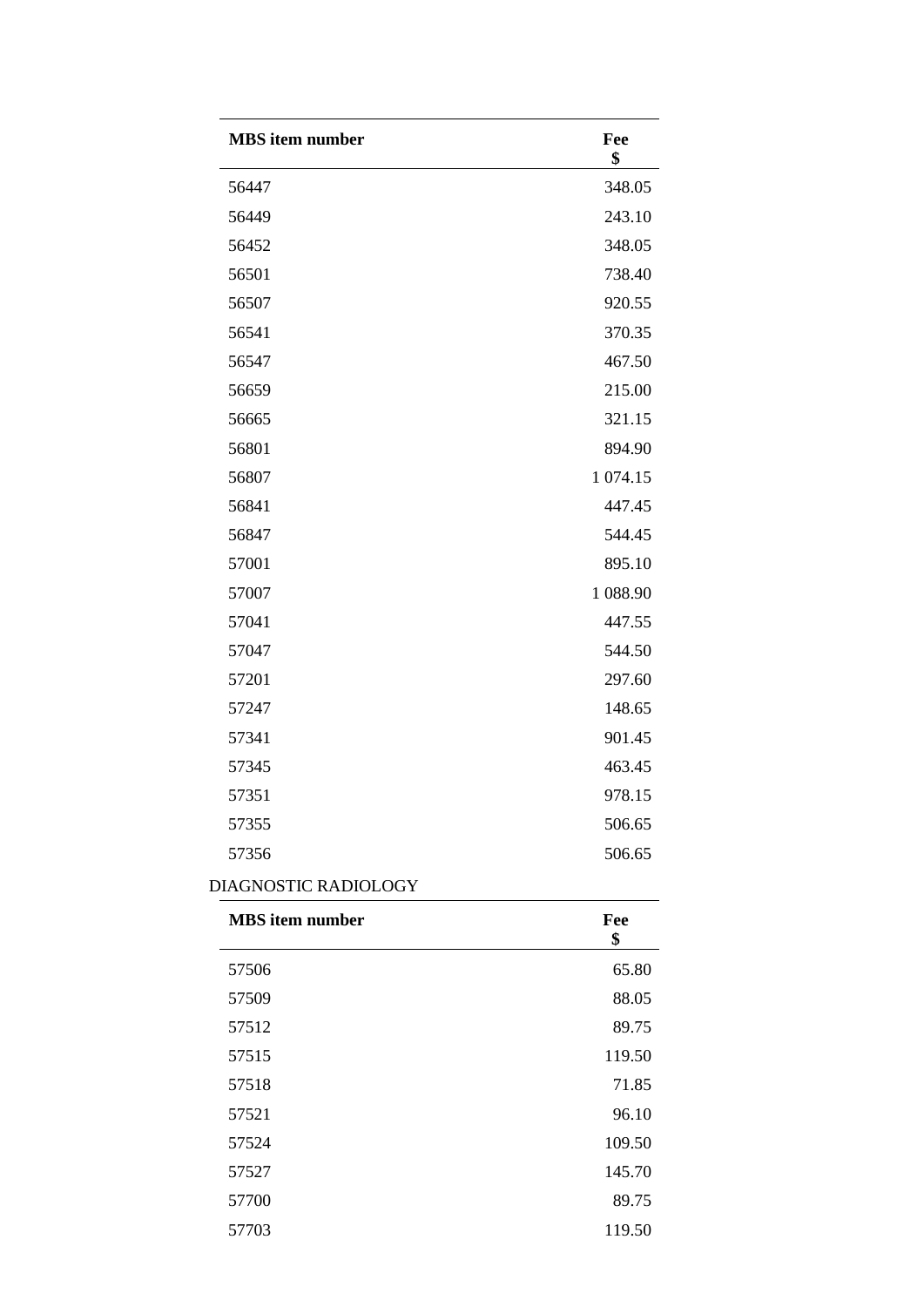| <b>MBS</b> item number | Fee<br>\$ |
|------------------------|-----------|
| 57706                  | 71.85     |
| 57709                  | 96.10     |
| 57712                  | 104.45    |
| 57715                  | 135.00    |
| 57721                  | 219.80    |
| 57901                  | 142.80    |
| 57902                  | 142.80    |
| 57915                  | 104.45    |
| 57918                  | 104.45    |
| 57921                  | 104.45    |
| 57924                  | 104.45    |
| 57927                  | 109.80    |
| 57930                  | 72.90     |
| 57933                  | 173.30    |
| 57939                  | 142.80    |
| 57942                  | 109.80    |
| 57945                  | 96.10     |
| 57960                  | 105.10    |
| 57963                  | 105.10    |
| 57966                  | 105.10    |
| 57969                  | 105.10    |
| 58100                  | 148.65    |
| 58103                  | 122.05    |
| 58106                  | 170.50    |
| 58108                  | 294.30    |
| 58109                  | 104.20    |
| 58112                  | 215.40    |
| 58115                  | 294.30    |
| 58300                  | 88.85     |
| 58306                  | 197.85    |
| 58500                  | 78.30     |
| 58503                  | 104.45    |
| 58506                  | 134.80    |
| 58509                  | 88.05     |
| 58521                  | 96.10     |
| 58524                  | 125.15    |
| 58527                  | 153.65    |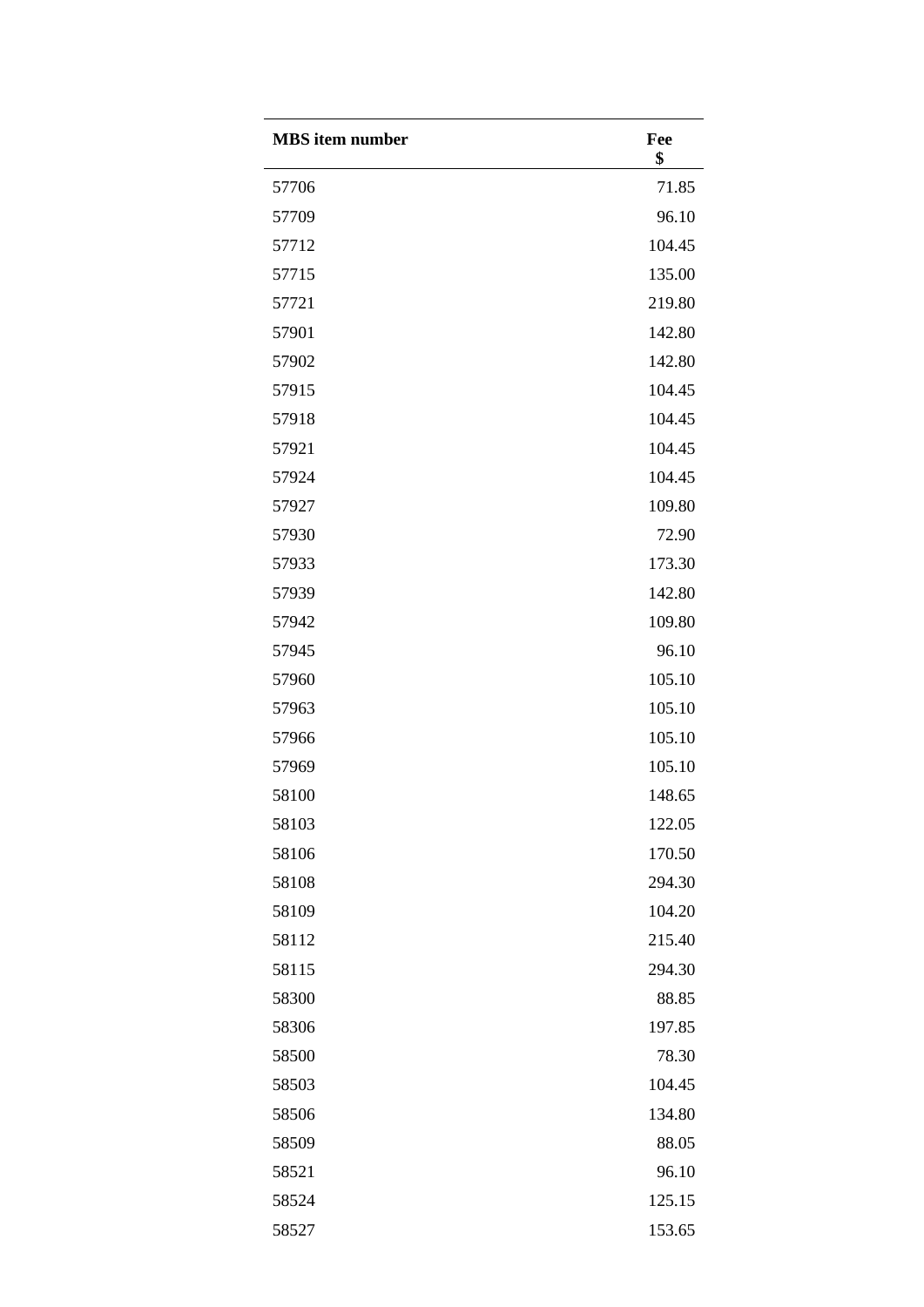| <b>MBS</b> item number | Fee<br>\$ |
|------------------------|-----------|
| 58700                  | 102.15    |
| 58706                  | 349.70    |
| 58715                  | 335.70    |
| 58718                  | 279.50    |
| 58721                  | 306.25    |
| 58900                  | 79.00     |
| 58903                  | 105.35    |
| 58909                  | 199.10    |
| 58912                  | 244.20    |
| 58915                  | 174.80    |
| 58916                  | 306.75    |
| 58921                  | 299.60    |
| 58927                  | 169.30    |
| 58933                  | 455.45    |
| 58936                  | 434.10    |
| 58939                  | 308.50    |
| 59103                  | 47.25     |
| 59300                  | 198.30    |
| 59303                  | 119.40    |
| 59312                  | 192.70    |
| 59314                  | 116.20    |
| 59318                  | 104.25    |
| 59700                  | 213.85    |
| 59703                  | 168.20    |
| 59712                  | 251.85    |
| 59715                  | 318.00    |
| 59718                  | 298.25    |
| 59724                  | 501.65    |
| 59733                  | 238.55    |
| 59739                  | 163.55    |
| 59751                  | 308.20    |
| 59754                  | 485.80    |
| 59763                  | 296.65    |
| 59903                  | 253.75    |
| 59912                  | 676.00    |
| 59925                  | 802.70    |
| 59970                  | 372.85    |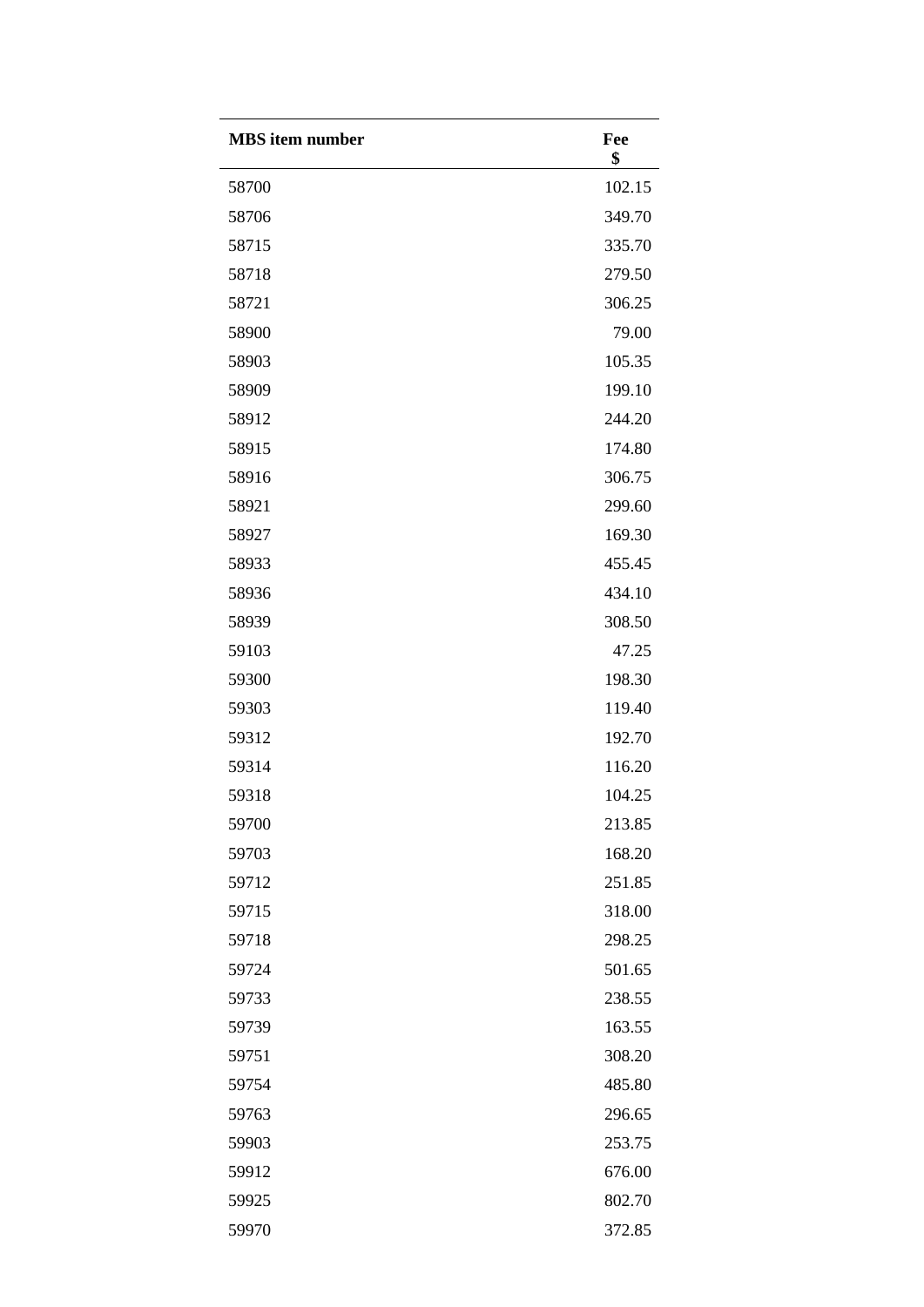| <b>MBS</b> item number | Fee<br>\$ |
|------------------------|-----------|
| 59971                  | 127.00    |
| 59972                  | 337.85    |
| 59973                  | 401.40    |
| 59974                  | 186.45    |
| 60000                  | 1 249.30  |
| 60003                  | 1832.15   |
| 60006                  | 2 605.00  |
| 60009                  | 3 048.55  |
| 60012                  | 1 249.30  |
| 60015                  | 1832.15   |
| 60018                  | 2 605.00  |
| 60021                  | 3 048.55  |
| 60024                  | 1 249.30  |
| 60027                  | 1832.15   |
| 60030                  | 2 605.00  |
| 60033                  | 3 048.55  |
| 60036                  | 1 249.30  |
| 60039                  | 1832.15   |
| 60042                  | 2 605.00  |
| 60045                  | 3 048.55  |
| 60048                  | 1 249.30  |
| 60051                  | 1 832.15  |
| 60054                  | 2 605.00  |
| 60057                  | 3 048.55  |
| 60060                  | 1 249.30  |
| 60063                  | 1832.15   |
| 60066                  | 2 605.00  |
| 60069                  | 3 048.55  |
| 60072                  | 106.70    |
| 60075                  | 212.90    |
| 60078                  | 319.35    |
| 60500                  | 96.10     |
| 60503                  | 65.80     |
| 60506                  | 141.30    |
| 60509                  | 219.00    |
| 60918                  | 104.45    |
| 60927                  | 84.35     |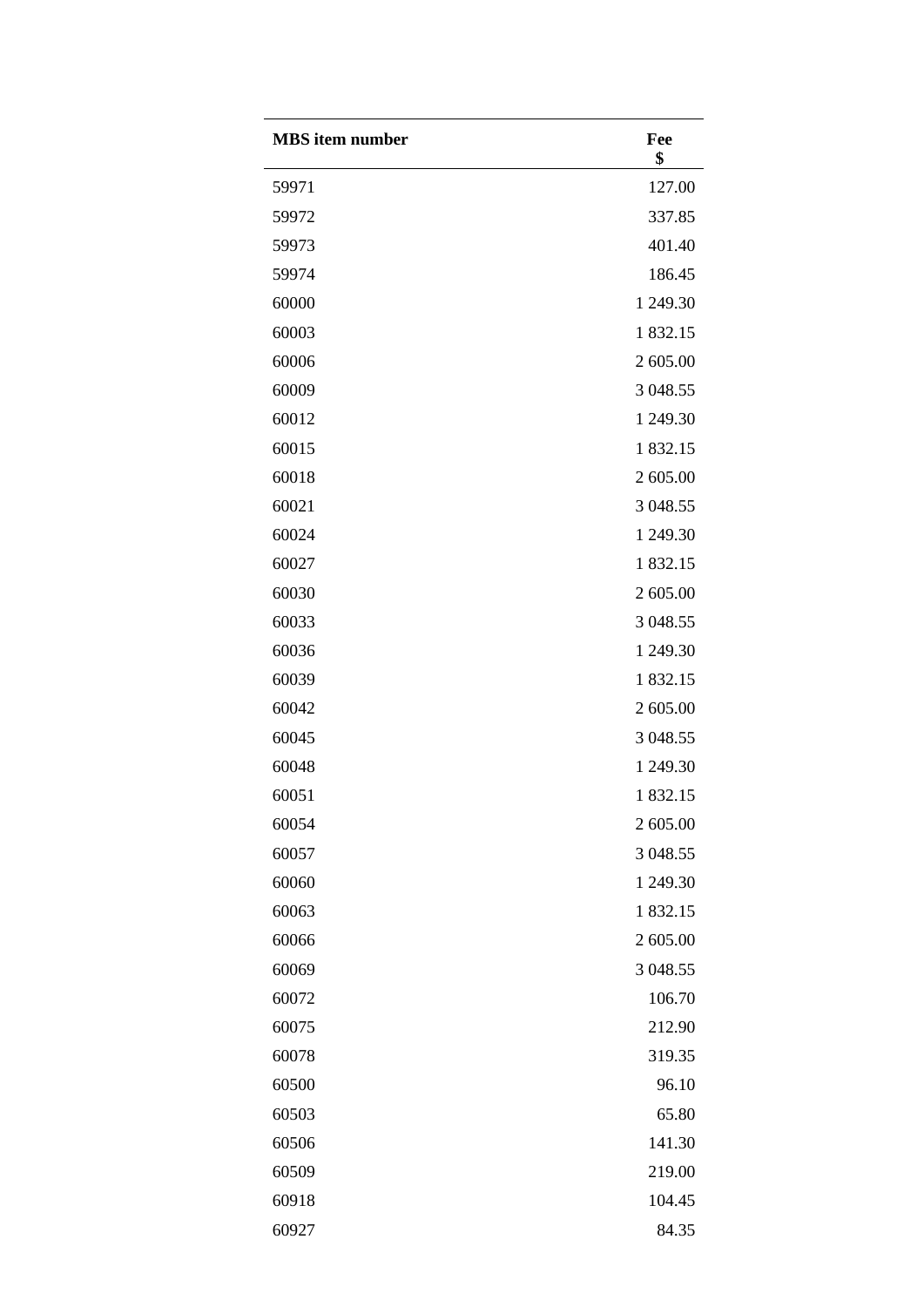| <b>MBS</b> item number | Fee    |
|------------------------|--------|
| 61109                  | 573.45 |

#### NUCLEAR MEDICINE IMAGING

| <b>MBS</b> item number | Fee<br>\$ |
|------------------------|-----------|
| 61302                  | 765.80    |
| 61303                  | 964.40    |
| 61306                  | 1 210.75  |
| 61307                  | 1 424.45  |
| 61310                  | 626.60    |
| 61313                  | 517.60    |
| 61314                  | 716.50    |
| 61328                  | 388.40    |
| 61340                  | 431.65    |
| 61348                  | 756.45    |
| 61353                  | 659.45    |
| 61356                  | 670.10    |
| 61360                  | 688.20    |
| 61361                  | 787.25    |
| 61364                  | 847.90    |
| 61368                  | 380.70    |
| 61369                  | 3 438.90  |
| 61372                  | 380.70    |
| 61373                  | 835.45    |
| 61376                  | 244.60    |
| 61381                  | 979.80    |
| 61383                  | 1 066.05  |
| 61384                  | 1 173.25  |
| 61386                  | 567.35    |
| 61387                  | 734.95    |
| 61389                  | 632.20    |
| 61390                  | 699.45    |
| 61393                  | 1 033.00  |
| 61397                  | 421.10    |
| 61402                  | 1 0 32.25 |
| 61409                  | 1 490.35  |
| 61413                  | 385.45    |
| 61421                  | 818.60    |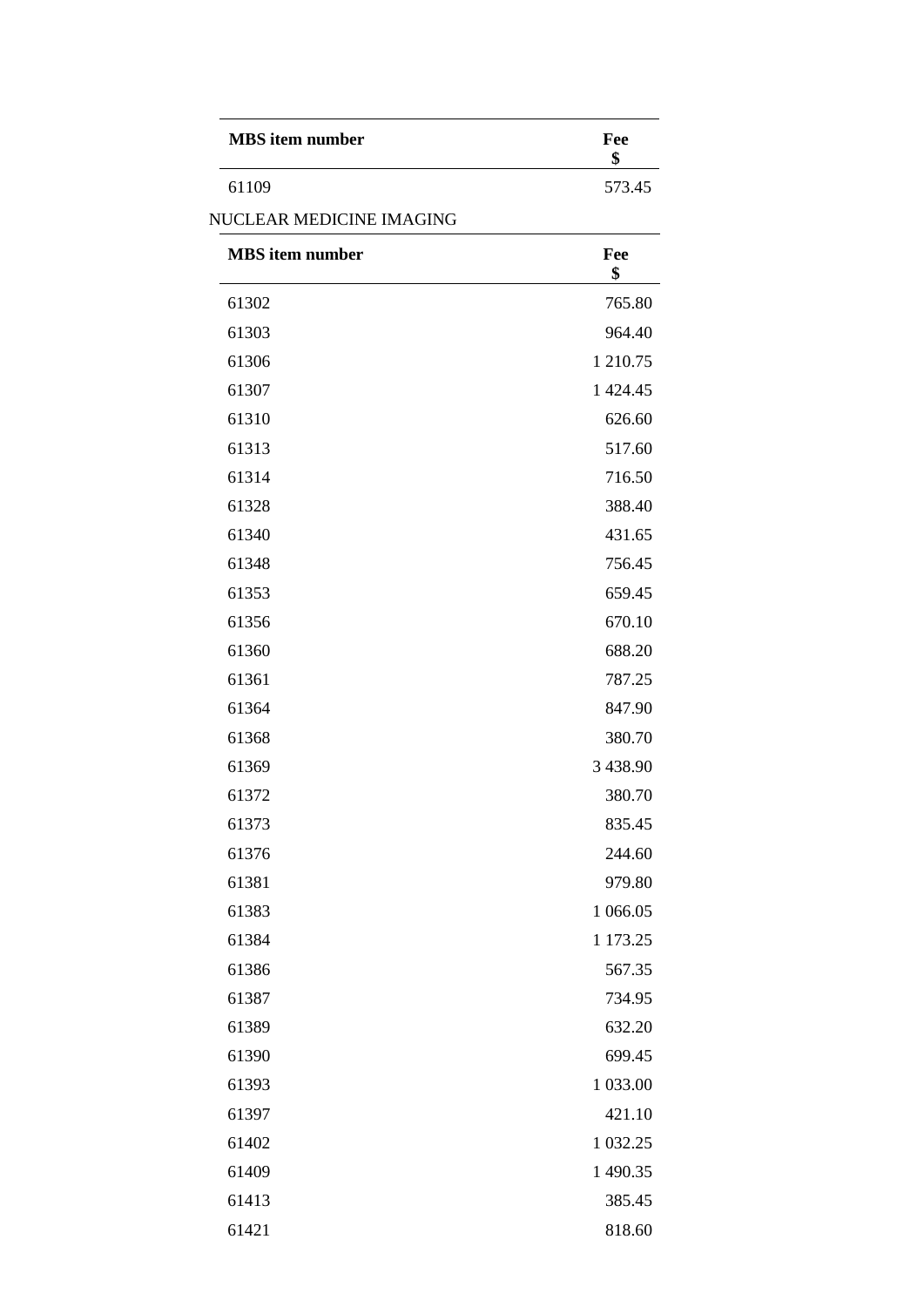| <b>MBS</b> item number | Fee<br>\$ |
|------------------------|-----------|
| 61425                  | 1 024.85  |
| 61426                  | 946.50    |
| 61429                  | 926.35    |
| 61430                  | 1 1 25.10 |
| 61433                  | 847.90    |
| 61434                  | 1 049.90  |
| 61438                  | 1 148.10  |
| 61441                  | 835.45    |
| 61442                  | 1 283.55  |
| 61445                  | 489.25    |
| 61446                  | 569.15    |
| 61449                  | 778.25    |
| 61450                  | 678.20    |
| 61453                  | 878.10    |
| 61454                  | 593.80    |
| 61457                  | 802.60    |
| 61461                  | 900.40    |
| 61462                  | 222.30    |
| 61469                  | 593.80    |
| 61473                  | 299.15    |
| 61480                  | 660.05    |
| 61485                  | 1704.70   |
| 61495                  | 380.70    |
| 61499                  | 431.65    |
| 61650                  | 1 499.05  |

## MAGNETIC RESONANCE IMAGING

| <b>MBS</b> item number | Fee<br>\$     |
|------------------------|---------------|
| 63000-63200            | 1 1 1 0 . 9 5 |
| 63201                  | 1 666.40      |
| 63202-63203            | 1 1 1 0 . 9 5 |
| 63204                  | 1 666.40      |
| 63219 - 63243          | 1 666.40      |
| 63271-63473            | 1 1 1 0 . 9 5 |
| 63491-63494            | 127.05        |
| 63497                  | 381.30        |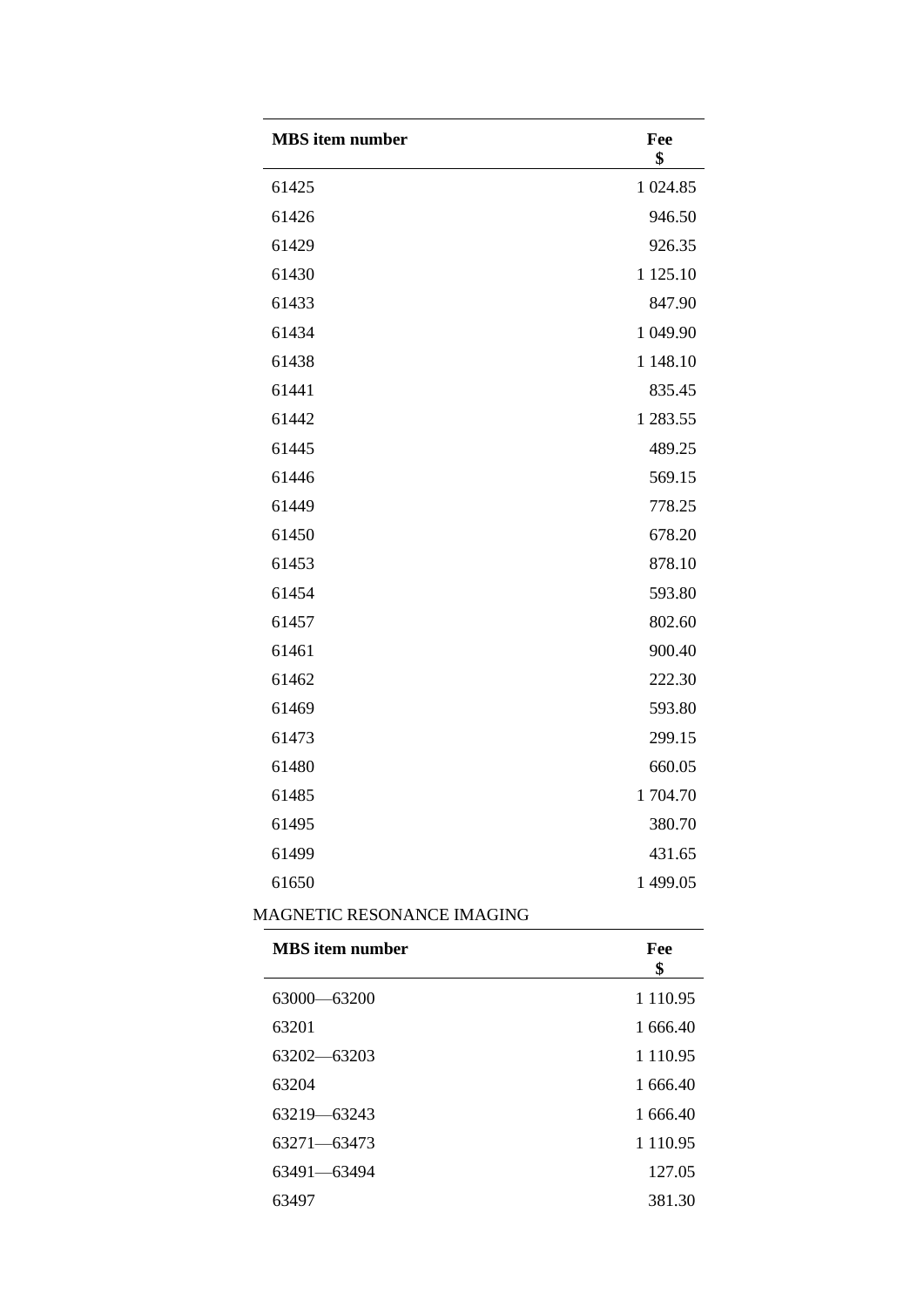# **Schedule 2 — Scale of fees: physiotherapists**

| ×<br>۹ |  |
|--------|--|
|--------|--|

| <b>Service Code</b> | <b>Service</b>                                                                                                                                                                                                                                                                             |                |
|---------------------|--------------------------------------------------------------------------------------------------------------------------------------------------------------------------------------------------------------------------------------------------------------------------------------------|----------------|
| PA001               | <b>Initial Consultation</b>                                                                                                                                                                                                                                                                | <b>Set Fee</b> |
|                     | A consultation with the physiotherapist<br>including the following elements —                                                                                                                                                                                                              | \$90.85        |
|                     | Subjective assessment $-$ of the following<br>points as required:                                                                                                                                                                                                                          |                |
|                     | Major symptoms and lifestyle dysfunction;<br>current history and treatment; past history<br>and treatment; pain, 24-hour behaviour,<br>aggravating and relieving factors; general<br>health, medication, risk factors.                                                                     |                |
|                     | <b>Objective assessment</b> — of the following<br>points as required:                                                                                                                                                                                                                      |                |
|                     | Movement — active, passive, resisted,<br>repeated; muscle tone, spasm, weakness;<br>accessory movements, passive<br>intervertebral movements etc. Appropriate<br>procedures/tests as indicated.                                                                                            |                |
|                     | Appropriate initial management,<br><b>treatment or advice</b> — based on<br>assessment findings that could include the<br>following as required:                                                                                                                                           |                |
|                     | Provisional diagnosis; goals of treatment;<br>treatment plan. Discussion with the patient<br>regarding working hypothesis and treatment<br>goals and expected outcomes; initial<br>treatment and response; advice regarding<br>home care including any exercise program<br>to be followed. |                |
|                     | <b>Documentation of consultation</b> — as<br>required that could include:                                                                                                                                                                                                                  |                |
|                     | The assessment findings, physiotherapy<br>intervention(s), evaluation of<br>intervention(s), plan for future treatment<br>and results of other relevant tests and<br>warnings (if applicable).                                                                                             |                |
|                     | <b>Includes:</b>                                                                                                                                                                                                                                                                           |                |
|                     | Individual services provided in rooms,<br>home or hospital; hydrotherapy<br>treatment; extended treatments; and<br>services provided outside of normal<br>business hours.                                                                                                                  |                |

## **Part 1 — General**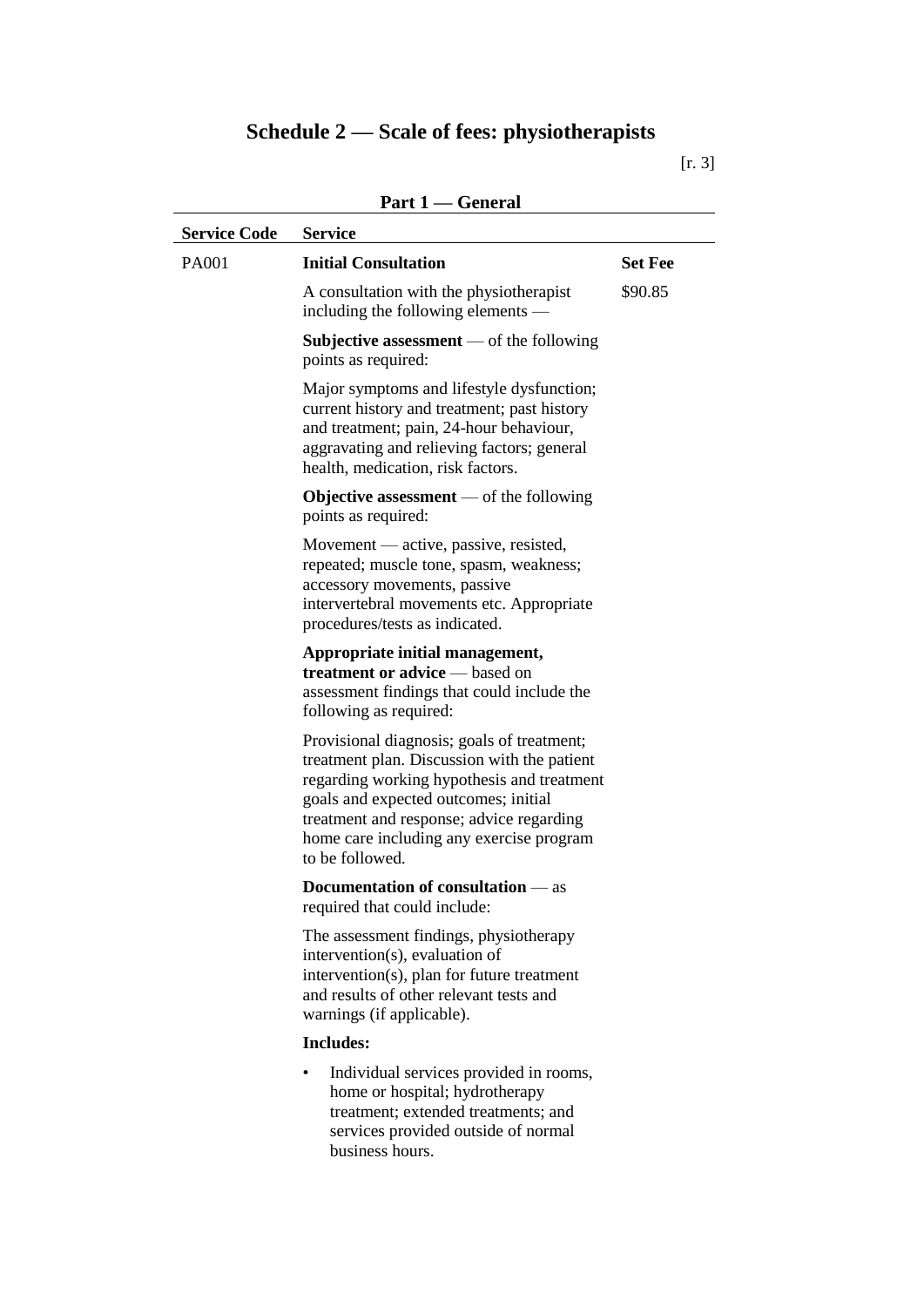| <b>Service Code</b> | <b>Service</b>                                                                                                                                                                                                                                                                                                                       |                |
|---------------------|--------------------------------------------------------------------------------------------------------------------------------------------------------------------------------------------------------------------------------------------------------------------------------------------------------------------------------------|----------------|
|                     | Courtesy communication by the<br>physiotherapist with the medical<br>practitioner such as acknowledgment of<br>referral.                                                                                                                                                                                                             |                |
|                     | The physiotherapist's notes of the<br>٠<br>consultation.                                                                                                                                                                                                                                                                             |                |
|                     | Does not include:                                                                                                                                                                                                                                                                                                                    |                |
|                     | Oral or written communication by the<br>physiotherapist with a medical<br>specialist, medical practitioner,<br>employer, insurer or vocational<br>rehabilitation provider (other than a<br>courtesy communication with the<br>medical practitioner). Oral<br>communication has a specific item<br>number in this Table (PK001).      |                |
|                     | The physiotherapist's involvement in<br>٠<br>case conferences. This service has a<br>specific item number in this Table<br>(PQ001).                                                                                                                                                                                                  |                |
| <b>PB001</b>        | <b>Standard Consultation</b>                                                                                                                                                                                                                                                                                                         | <b>Set Fee</b> |
|                     | Consultation for 1 body area or condition<br>including the following elements —                                                                                                                                                                                                                                                      | \$72.95        |
|                     | subjective re-assessment;<br>٠                                                                                                                                                                                                                                                                                                       |                |
|                     | objective re-assessment;<br>٠                                                                                                                                                                                                                                                                                                        |                |
|                     | appropriate management, intervention<br>٠<br>or advice;                                                                                                                                                                                                                                                                              |                |
|                     | documentation of consultation.                                                                                                                                                                                                                                                                                                       |                |
|                     | Includes:                                                                                                                                                                                                                                                                                                                            |                |
|                     | Individual services provided in rooms,<br>٠<br>home or hospital; hydrotherapy<br>treatment; extended treatments; and<br>services provided outside of normal<br>business hours.                                                                                                                                                       |                |
|                     | Courtesy communication by the<br>٠<br>physiotherapist such as brief oral or<br>written communication with the<br>medical practitioner.                                                                                                                                                                                               |                |
|                     | Does not include:                                                                                                                                                                                                                                                                                                                    |                |
|                     | Oral or written communication by the<br>٠<br>physiotherapist with a medical<br>specialist, medical practitioner,<br>employer, insurer or vocational<br>rehabilitation provider (other than a<br>courtesy communication with the<br>medical practitioner). Oral<br>communication has a specific item<br>number in this Table (PK001). |                |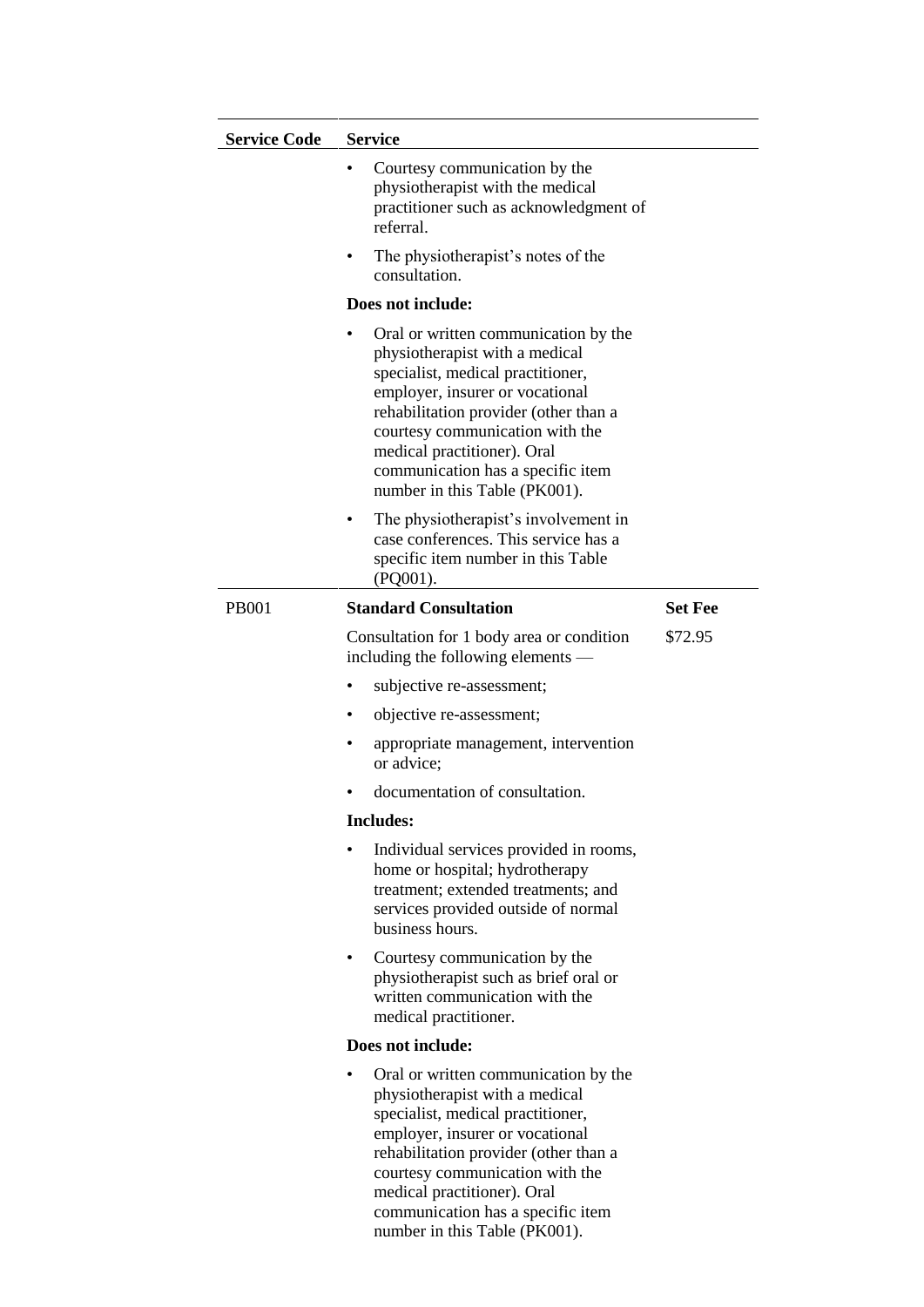| <b>Service Code</b> | <b>Service</b>                                                                                                                                                                                                                                                 |                         |
|---------------------|----------------------------------------------------------------------------------------------------------------------------------------------------------------------------------------------------------------------------------------------------------------|-------------------------|
|                     | The physiotherapist's involvement in<br>case conferences. This service has a<br>specific item number in this Table<br>$(PQ001)$ .                                                                                                                              |                         |
| <b>PC001</b>        | 2 distinct areas of treatment per visit                                                                                                                                                                                                                        | <b>Set Fee</b>          |
|                     | Same description as PB001 except relates<br>to the treatment/management of 2 distinct<br>areas/conditions.                                                                                                                                                     | \$92.20                 |
| <b>PG001</b>        | Group Consultation — per person                                                                                                                                                                                                                                | Cost per<br>participant |
|                     | Includes non-individualised services<br>provided to more than 1 individual<br>$whether$ —                                                                                                                                                                      | \$22.50                 |
|                     | in rooms, home or hospital;                                                                                                                                                                                                                                    |                         |
|                     | hydrotherapy treatment;<br>٠                                                                                                                                                                                                                                   |                         |
|                     | extended treatments;                                                                                                                                                                                                                                           |                         |
|                     | services provided outside of normal<br>٠<br>business hours.                                                                                                                                                                                                    |                         |
| <b>PE001</b>        | Worksite Visit - prior approval from<br>insurer required                                                                                                                                                                                                       | <b>Hourly</b><br>rate** |
|                     | Prior to a worksite evaluation,<br>consideration of details such as relevance to<br>injury; intended outcomes; likely duration<br>and reporting requirements should be made<br>and discussed with the insurer with a<br>suggested maximum duration of 2 hours. | \$207.05                |
|                     | Does not include reports or travel.                                                                                                                                                                                                                            |                         |
| PR001               | <b>Progress/Standard Report</b>                                                                                                                                                                                                                                | <b>Set Fee</b>          |
|                     | A report relating to a specific worker that is<br>provided to a medical specialist, medical<br>practitioner, employer, insurer or vocational<br>rehabilitation provider that contains (where<br>$applicable)$ —                                                | \$90.85                 |
|                     | a summary of assessment findings;<br>٠                                                                                                                                                                                                                         |                         |
|                     | treatment/management services<br>$\bullet$<br>provided and results obtained;                                                                                                                                                                                   |                         |
|                     | recommendations for further<br>٠<br>treatment/management;                                                                                                                                                                                                      |                         |
|                     | functional and objective improvements;<br>٠                                                                                                                                                                                                                    |                         |
|                     | perceived treatment duration required;<br>٠                                                                                                                                                                                                                    |                         |
|                     | return to work recommendation;<br>٠                                                                                                                                                                                                                            |                         |
|                     | perceived barriers to return to work;<br>٠                                                                                                                                                                                                                     |                         |
|                     | questionnaire results and implications.<br>٠                                                                                                                                                                                                                   |                         |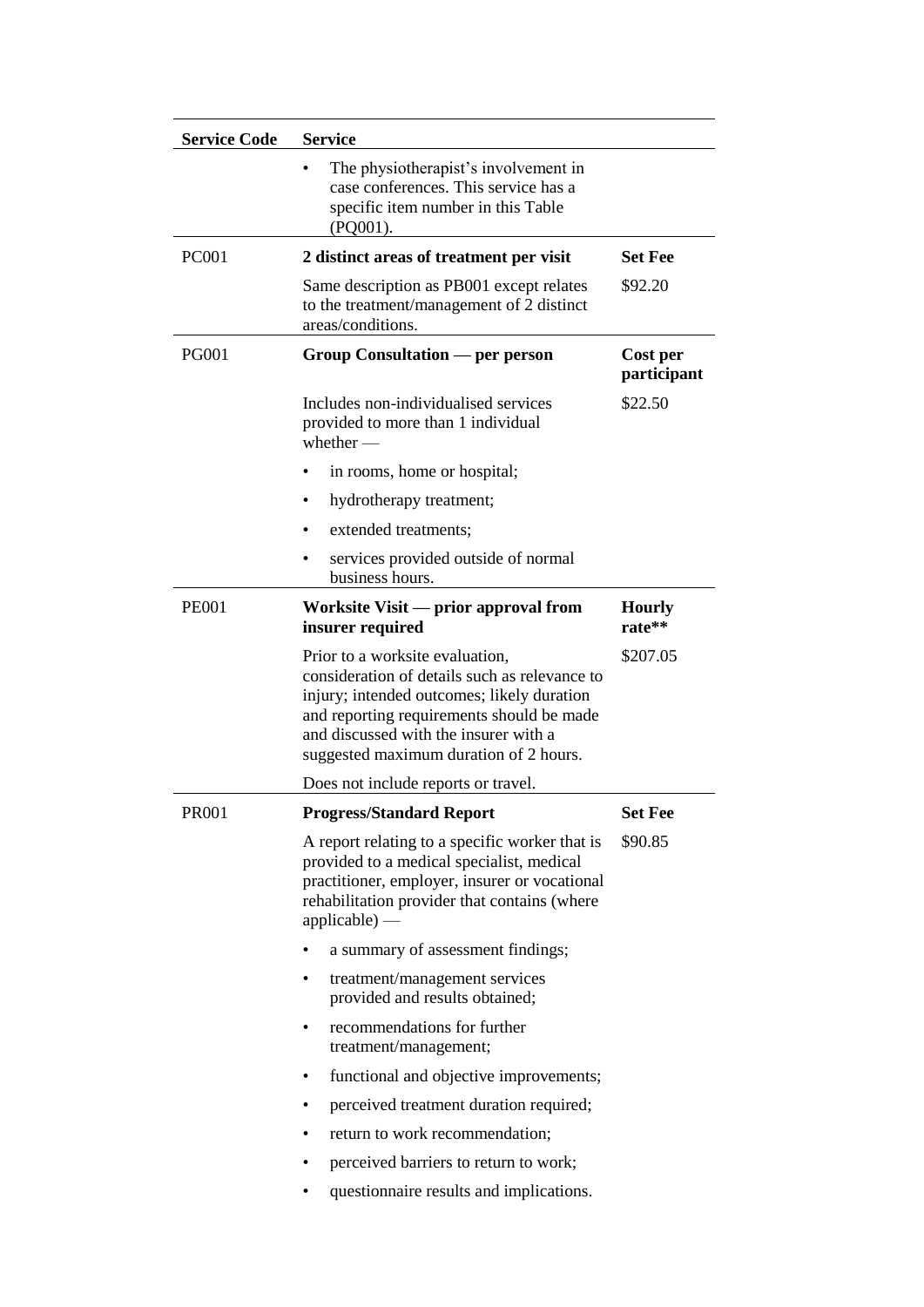| <b>Service Code</b> | <b>Service</b>                                                                                                                                                                                        |                         |
|---------------------|-------------------------------------------------------------------------------------------------------------------------------------------------------------------------------------------------------|-------------------------|
|                     | A maximum combined total of 3 reports or<br><b>Treatment Management Plans (PR003)</b><br>permitted without prior approval from<br>insurer. Additional reports require prior<br>approval from insurer. |                         |
|                     | Does not include:                                                                                                                                                                                     |                         |
|                     | Courtesy communication by the<br>physiotherapist such as brief oral or<br>written communication with the<br>medical practitioner.                                                                     |                         |
| PR002               | <b>Comprehensive Report</b>                                                                                                                                                                           | <b>Hourly</b><br>rate** |
|                     | As above for progress/standard report and<br>contains information relating to more<br>detailed assessments and interventions<br>performed.                                                            | \$207.05                |
|                     | The specific requirements for a<br>comprehensive report must be discussed<br>with the insurer prior to approval with a<br>suggested maximum duration of 2 hours.                                      |                         |
| PR003               | <b>Treatment Management Plan</b>                                                                                                                                                                      | <b>Set Fee</b>          |
|                     | Provision of a completed Treatment<br>Management Plan that must contain —                                                                                                                             | \$90.85                 |
|                     | clinical assessment of injured worker<br>and results of any investigation;                                                                                                                            |                         |
|                     | injured worker's current work status<br>and level of incapacity;                                                                                                                                      |                         |
|                     | proposed management plan<br>$including -$                                                                                                                                                             |                         |
|                     | 1.<br>the proposed work and functional<br>goals and estimated timeframe in<br>weeks;                                                                                                                  |                         |
|                     | description and number of<br>2.<br>proposed treatment methods;                                                                                                                                        |                         |
|                     | 3.<br>the number of weeks during which<br>treatment is to be conducted;                                                                                                                               |                         |
|                     | the injured worker's expected<br>4.<br>fitness for work at the end of the<br>management plan;                                                                                                         |                         |
|                     | 5.<br>other comments or<br>recommendations (including<br>barriers to recovery where<br>relevant).                                                                                                     |                         |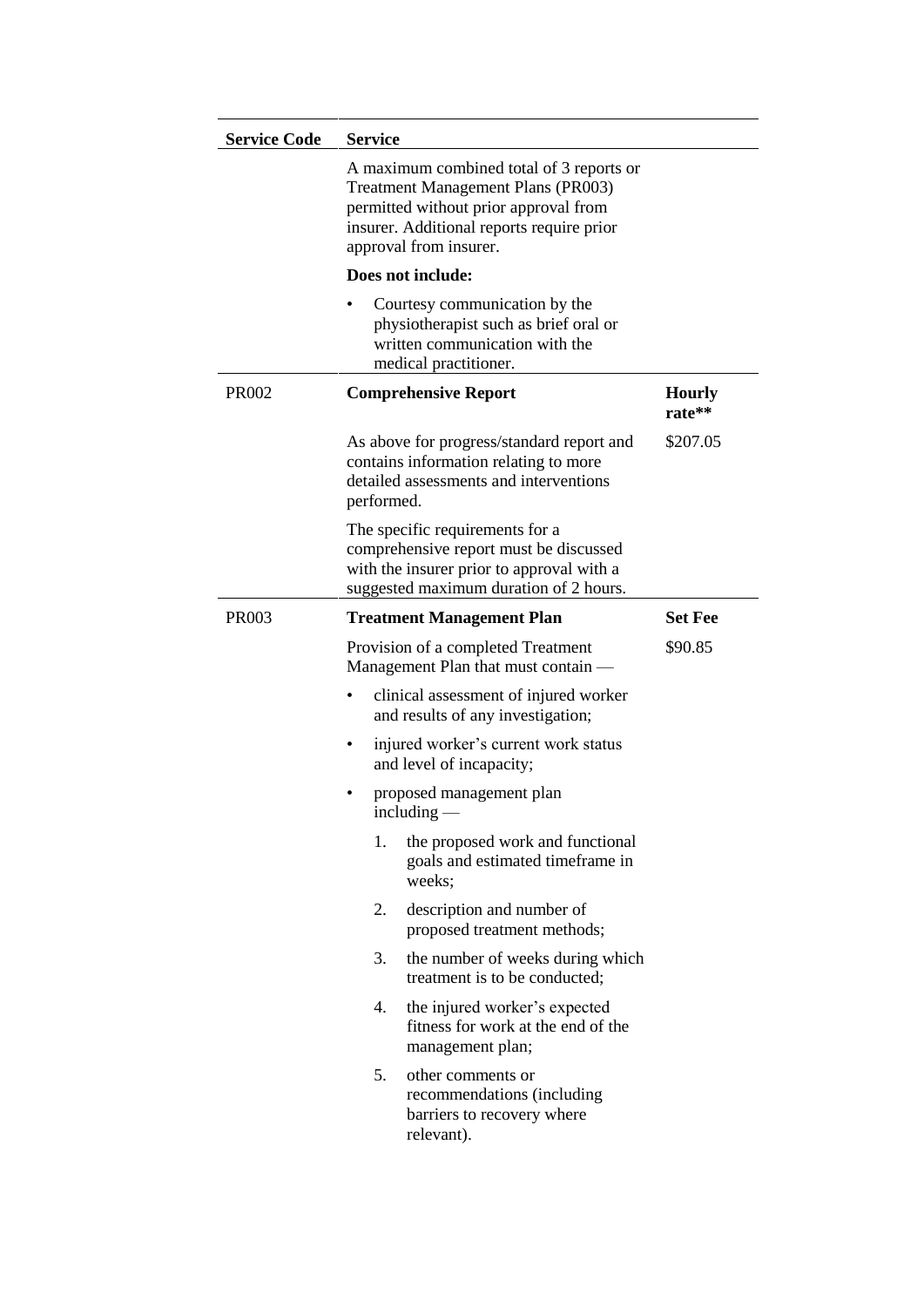| <b>Service Code</b> | <b>Service</b>                                                                                                                                                                                                                                                                                                             |                                     |
|---------------------|----------------------------------------------------------------------------------------------------------------------------------------------------------------------------------------------------------------------------------------------------------------------------------------------------------------------------|-------------------------------------|
|                     | A maximum combined total of 3 Treatment<br>Management Plans or reports (PR001)<br>permitted without prior approval from<br>insurer. Additional Treatment Management<br>Plans require prior approval from insurer.                                                                                                          |                                     |
| <b>PT001</b>        | <b>Travel</b>                                                                                                                                                                                                                                                                                                              | <b>Hourly</b><br>rate**             |
|                     | Travel when the most appropriate<br>management of the patient requires the<br>provider to travel away from their normal<br>practice. The insurer must provide<br>pre-approval for travel in excess of 1 hour.                                                                                                              | \$165.75                            |
|                     | If services are provided to more than<br>1 worker before leaving a venue, the fee for<br>the journey is to be apportioned equally<br>between workers.                                                                                                                                                                      |                                     |
| <b>PQ001</b>        | <b>Case Conferences</b>                                                                                                                                                                                                                                                                                                    |                                     |
|                     | Face-to-face or telephone communication<br>involving the physiotherapist with 1 or<br>more of the following $-$                                                                                                                                                                                                            | \$20.75<br>per<br>6 minute<br>block |
|                     | doctor, employer, insurer/claims<br>manager, rehabilitation providers and<br>worker.                                                                                                                                                                                                                                       |                                     |
|                     | The aim of the case conference is to plan,<br>implement, manage or review treatment<br>options and/or rehabilitation plan.                                                                                                                                                                                                 |                                     |
| <b>PK001</b>        | <b>Communication</b>                                                                                                                                                                                                                                                                                                       |                                     |
|                     | Any required oral communication by the<br>physiotherapist with a medical specialist,<br>medical practitioner, employer, insurer or<br>vocational rehabilitation provider (other<br>than a courtesy communication with the<br>medical practitioner) relating to the<br>treatment or rehabilitation of a specific<br>worker. | \$20.75<br>per<br>6 minute<br>block |
|                     | The physiotherapist must keep a written<br>record of the details of the communication,<br>including its date, time and duration.                                                                                                                                                                                           |                                     |
|                     | Maximum duration per communication is<br>30 minutes.                                                                                                                                                                                                                                                                       |                                     |
|                     | Maximum cumulative duration of<br>communications per claim is 1 hour. When<br>the maximum cumulative duration has been<br>reached, prior approval from insurer for a<br>minimum of 5 blocks of 6 minutes is<br>required.                                                                                                   |                                     |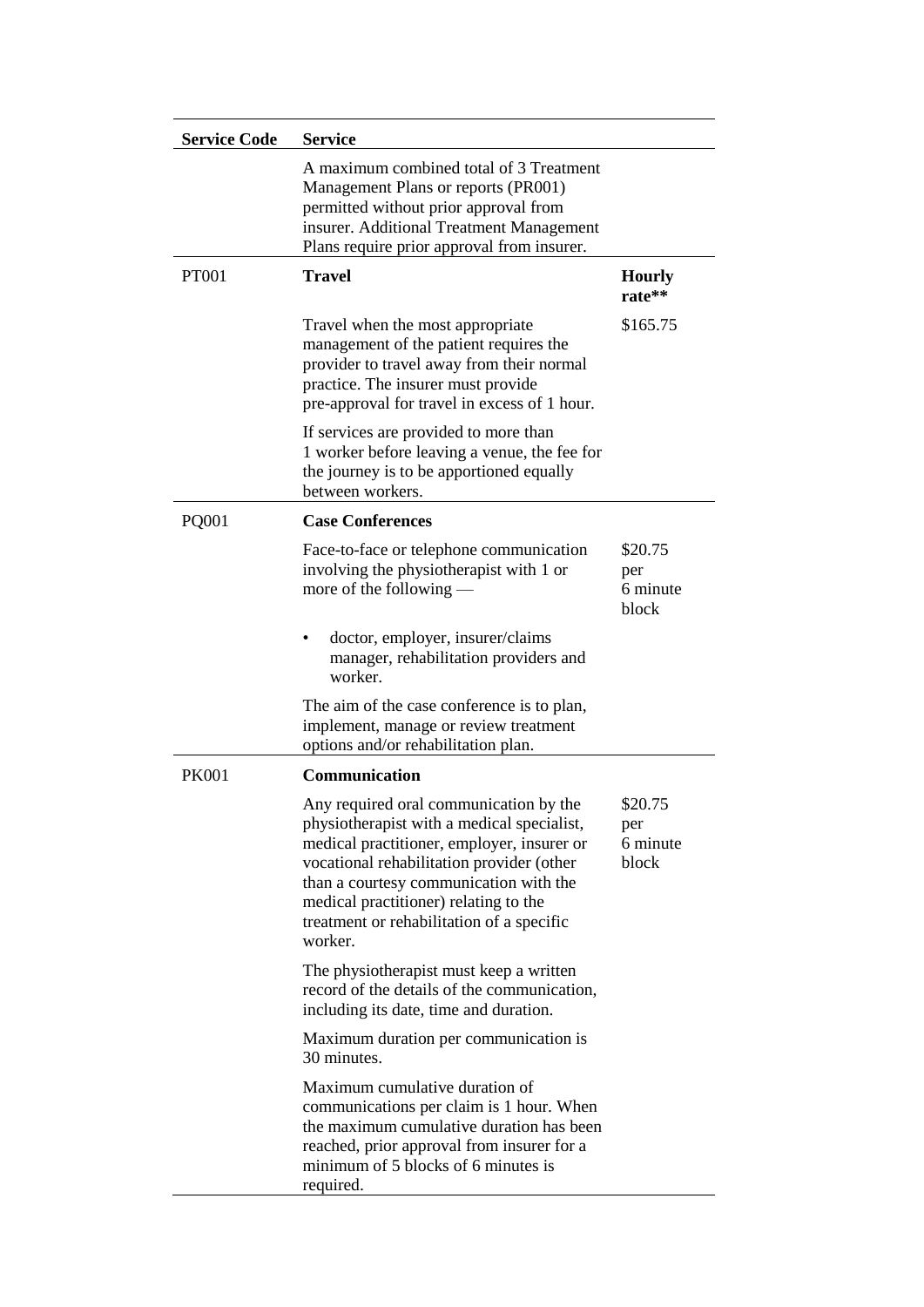| <b>Service Code</b> | <b>Service</b>                                                                                                                                                                                                                                                                                                                                                                         |                                                         |
|---------------------|----------------------------------------------------------------------------------------------------------------------------------------------------------------------------------------------------------------------------------------------------------------------------------------------------------------------------------------------------------------------------------------|---------------------------------------------------------|
| <b>PS001</b>        | <b>Specific Physiotherapy Assessment -</b><br>prior approval from insurer required                                                                                                                                                                                                                                                                                                     | <b>Hourly</b><br>rate**                                 |
|                     | Includes specific types of assessments not<br>classified elsewhere in these scales required<br>by the insurer which physiotherapists may<br>undertake (e.g. diagnostic ultrasound<br>imaging, Functional Capacity Assessments<br>(FCAs), seating and wheelchair<br>assessments).                                                                                                       | \$207.05                                                |
| <b>PW001</b>        | <b>Specific Physiotherapy Intervention</b><br>prior approval from insurer required                                                                                                                                                                                                                                                                                                     | <b>Hourly</b><br>rate**                                 |
|                     | Includes treatments not classified elsewhere<br>in these scales required by the insurer<br>which physiotherapists may undertake (e.g.<br>treatment of severe multiple area trauma,<br>burns, neurologically injured patients and<br>patients with severe spinal injuries,<br>ergonomic corrections of workplace,<br>specialised real-time ultrasound imaging,<br>short consultations). | \$207.05<br>per hour to<br>a maximum<br>of<br>2 hours** |
| $**$                | Note for this Part:<br>Denotes that where the service provided is a fraction of<br>1 hour, the amount chargeable is to be calculated as that<br>fraction of the maximum amount.<br>Part 2 — Exercise based programs                                                                                                                                                                    |                                                         |
|                     | <b>Type of service</b>                                                                                                                                                                                                                                                                                                                                                                 | Fee                                                     |
| EXE20               | <b>Initial Consultation/Assessment</b>                                                                                                                                                                                                                                                                                                                                                 |                                                         |
|                     | Insurer approval must be obtained prior to<br>undertaking the service.                                                                                                                                                                                                                                                                                                                 | \$207.05<br>per hour to a<br>maximum of                 |
|                     | Review of current medical and vocational<br>status.                                                                                                                                                                                                                                                                                                                                    | 2 hours**                                               |
|                     | Communication/liaison with relevant<br>parties.                                                                                                                                                                                                                                                                                                                                        |                                                         |
|                     | Physiological assessment/testing.                                                                                                                                                                                                                                                                                                                                                      |                                                         |
|                     | Screening questionnaires relating to<br>worker's level of function.                                                                                                                                                                                                                                                                                                                    |                                                         |
|                     | Program design based on above.                                                                                                                                                                                                                                                                                                                                                         |                                                         |
|                     | Exercise facility/equipment coordination<br>(pool or gym based).                                                                                                                                                                                                                                                                                                                       |                                                         |
|                     | Provider to patient ratio must be 1:1 for<br>the duration of the consultation.                                                                                                                                                                                                                                                                                                         |                                                         |
| EXE <sub>21</sub>   | <b>Subsequent Exercise</b><br><b>Consultation/Assessment</b>                                                                                                                                                                                                                                                                                                                           |                                                         |
|                     | $Includes$ —                                                                                                                                                                                                                                                                                                                                                                           | \$207.05<br>per hour to a                               |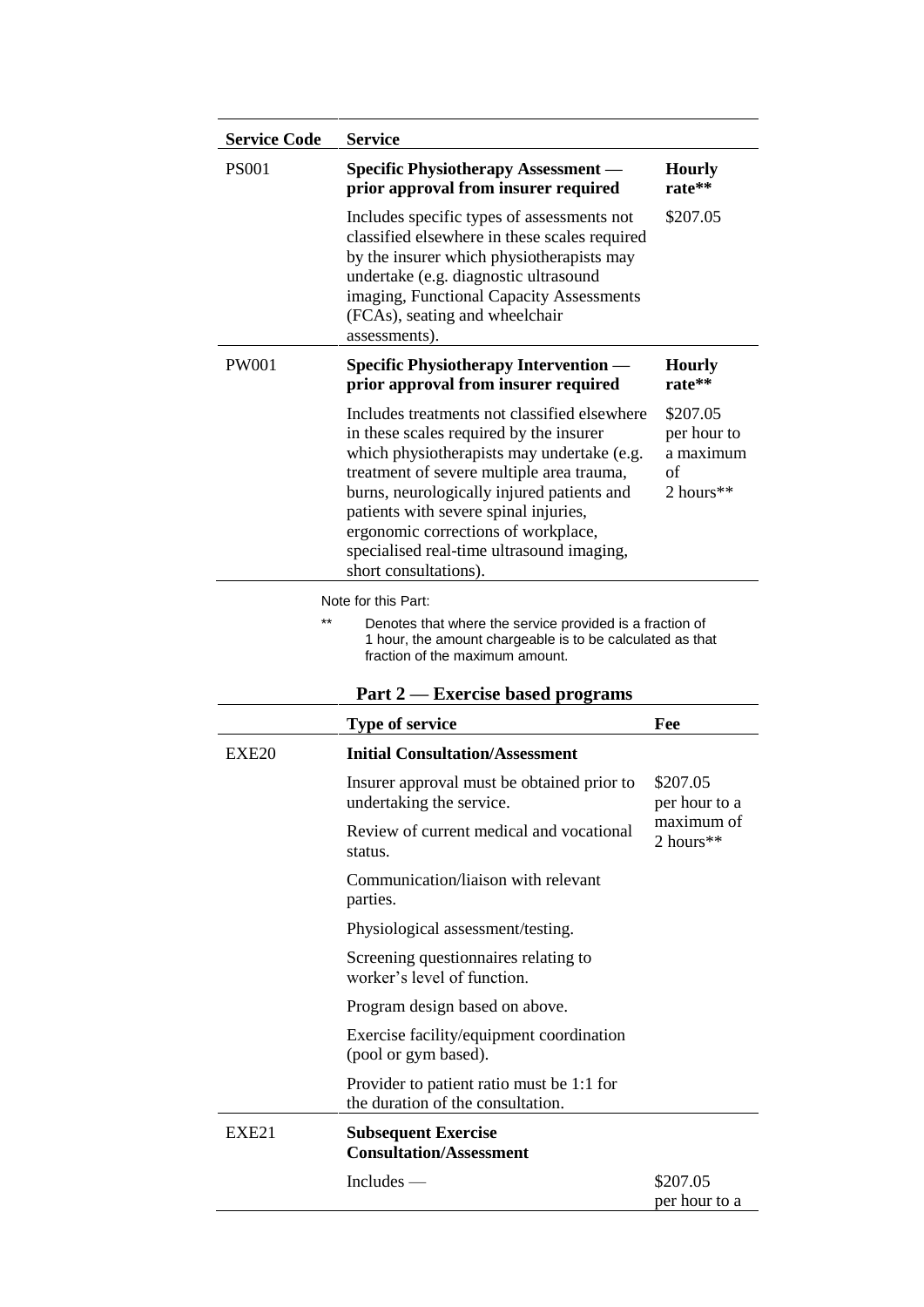|       | Type of service                                                                                                                       | Fee                                                     |
|-------|---------------------------------------------------------------------------------------------------------------------------------------|---------------------------------------------------------|
|       | program implementation -<br>prescription and provision of<br>exercises (land or pool based);                                          | maximum of<br>1 hour**                                  |
|       | program monitoring;<br>٠                                                                                                              |                                                         |
|       | post program screening questionnaire<br>relating to worker's level of function;                                                       |                                                         |
|       | psychosocial reassessment;                                                                                                            |                                                         |
|       | communication/liaison with relevant<br>parties.                                                                                       |                                                         |
| EXE02 | <b>Initial report</b>                                                                                                                 |                                                         |
|       | $Includes$ —                                                                                                                          | \$207.05                                                |
|       | initial assessment report outlining<br>results (self-reported and objective),<br>recommendations and exercise<br>rehabilitation plan; | per hour to a<br>maximum of<br>1 hour**                 |
|       | current status as per medical<br>certification and proposed outcome<br>status;                                                        |                                                         |
|       | detailed cost plan outlining proposed<br>outcome, services required and<br>proposed costs for insurer approval.                       |                                                         |
| EXE03 | <b>Subsequent reports</b>                                                                                                             |                                                         |
|       | Progress report to be provided at the<br>request of the referrer.                                                                     | \$207.05<br>per hour to a<br>maximum of<br>30 minutes** |
| EXE04 | <b>Final report</b>                                                                                                                   |                                                         |
|       | Comprehensive report to be provided at<br>the end of the service delivery<br>$detailing$ —                                            | \$207.05<br>per hour to a<br>maximum of<br>30 minutes** |
|       | physiological testing results pre and<br>post program;                                                                                |                                                         |
|       | worker attendance/program<br>compliance.                                                                                              |                                                         |
| EXE05 | <b>Gym membership/Entry fees</b>                                                                                                      |                                                         |
|       | Includes direct cost of membership (pool<br>or gym).                                                                                  | Market rates                                            |
|       | Prior approval from insurer required.                                                                                                 |                                                         |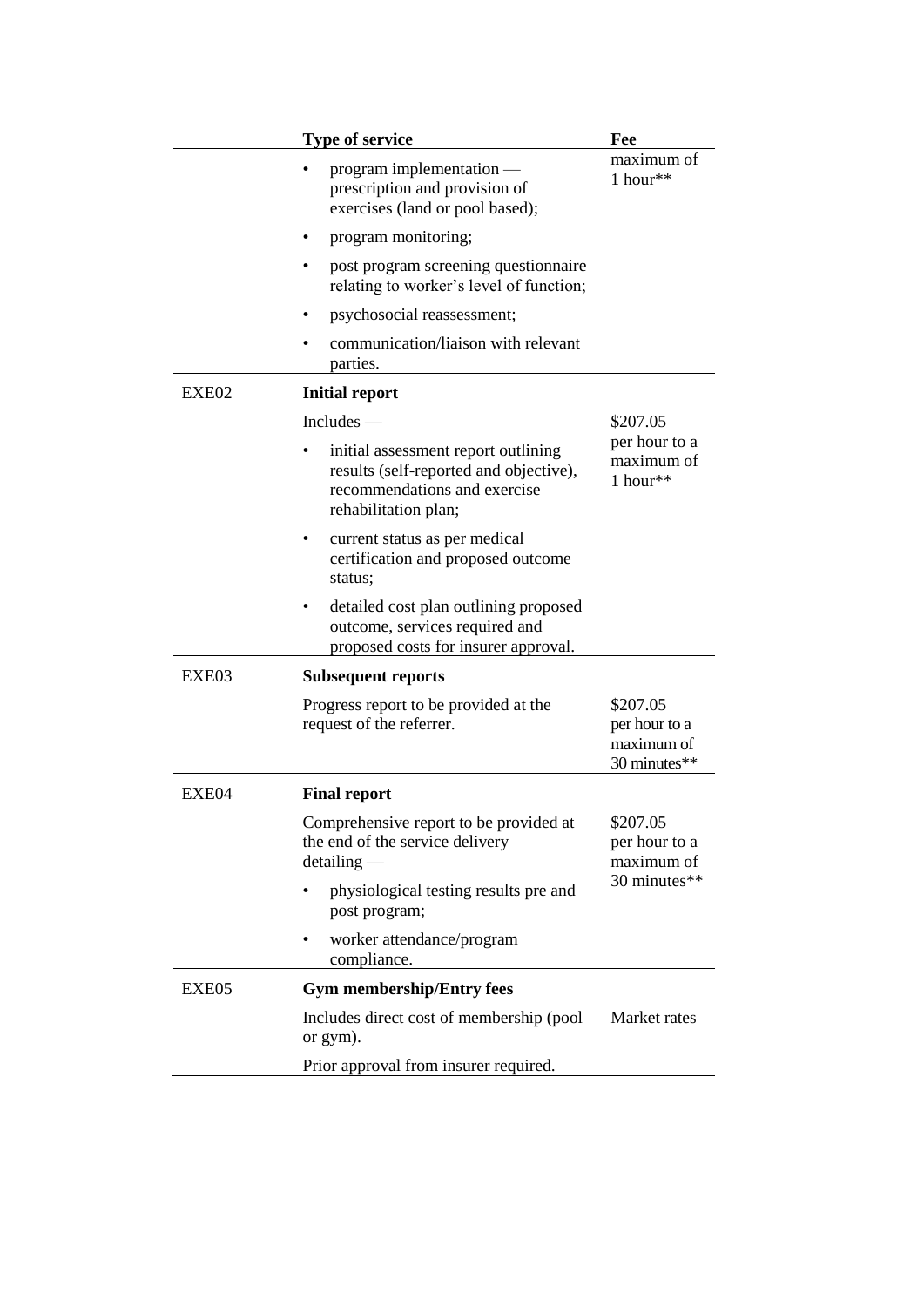|       | <b>Type of service</b>                                                                                                                                                                  | Fee                              |
|-------|-----------------------------------------------------------------------------------------------------------------------------------------------------------------------------------------|----------------------------------|
| EXE06 | Travel                                                                                                                                                                                  |                                  |
|       | Travel when the most appropriate<br>management of the patient requires the<br>provider to travel away from their normal<br>practice.                                                    | \$165.75<br>per hour**           |
|       | The insurer must provide pre-approval for<br>travel in excess of 1 hour.                                                                                                                |                                  |
|       | If services are provided to more than<br>1 worker before leaving a venue, the fee<br>for the journey is to be apportioned<br>equally between workers.                                   |                                  |
| EXE08 | <b>Communication</b>                                                                                                                                                                    |                                  |
|       | Any requested or required oral<br>communication with relevant parties<br>(treating medical practitioners, employers<br>and insurers) relating to the treatment of a<br>specific worker. | \$20.75<br>per 6 minute<br>block |
|       | Excludes courtesy communication such as<br>acknowledgment of referral and brief<br>updates to the medical practitioner.                                                                 |                                  |
|       | Maximum time allowable per<br>communication of 30 minutes.                                                                                                                              |                                  |
| EXE09 | <b>Attendance at Medical Case</b><br><b>Conferences</b>                                                                                                                                 |                                  |
|       | Insurer approval must be obtained prior to<br>undertaking the service.                                                                                                                  | \$207.05<br>per hour**           |
|       | Note for this Part:                                                                                                                                                                     |                                  |
|       | $**$<br>Denotes that where the service provided is a fraction of<br>1 hour, the amount chargeable is to be calculated as that                                                           |                                  |

# **Schedule 3 — Scale of fees: chiropractors**

fraction of the maximum amount.

|    |                                      | [r. 4]   |
|----|--------------------------------------|----------|
|    | <b>Type of service</b>               | Fee      |
|    | Initial consultation and examination | \$71.75  |
| 2. | Subsequent consultation              | \$59.85  |
| 3. | Spinal x-ray, 1 region               | \$142.60 |
| 4. | Spinal x-ray, 2 or more regions      | \$214.15 |
|    | Travel (per kilometre)               | \$1.00   |

# **Schedule 4 — Scale of fees: occupational therapists**

| <b>Type of service</b> | Fee |
|------------------------|-----|

|  | Brief consultation $(< 15$ minutes) | \$30.85 |
|--|-------------------------------------|---------|
|--|-------------------------------------|---------|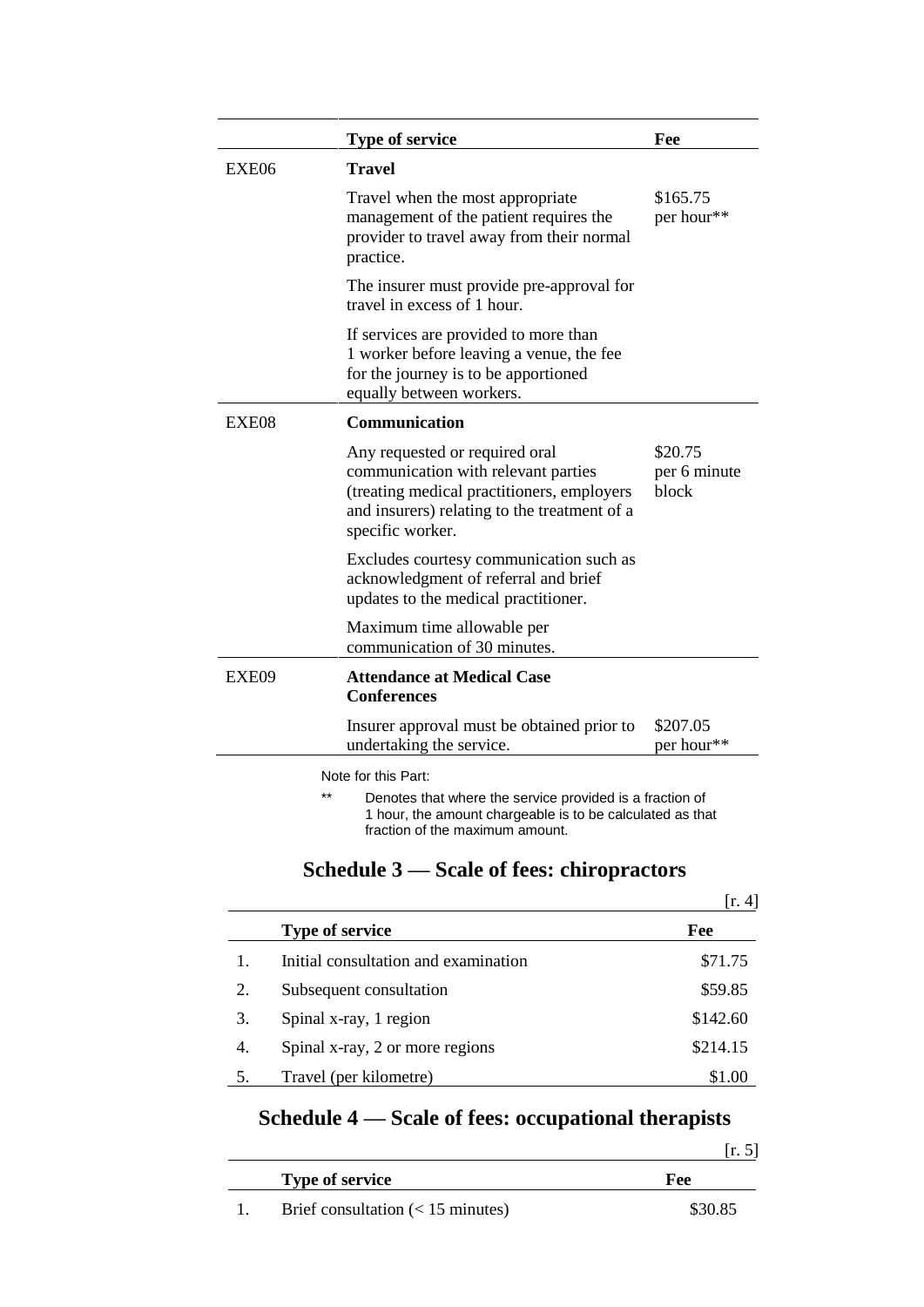|    | <b>Type of service</b>                                                                                                         | Fee                    |
|----|--------------------------------------------------------------------------------------------------------------------------------|------------------------|
| 2. | Short consultation (15 minutes to $<$ 30 minutes)                                                                              | \$62.10                |
| 3. | Standard consultation (30 minutes to $<$ 45 minutes)                                                                           | \$102.40               |
| 4. | Extended consultation (45 minutes to $<$ 1 hour)                                                                               | \$153.55               |
| 5. | Extended consultation ( $\geq 1$ hour)                                                                                         | \$204.95               |
| 6. | Standard group consultation (30 minutes) per person                                                                            | \$67.30                |
| 7. | Travel costs                                                                                                                   | \$204.95<br>per hour** |
| 8. | Treatment management plan for an upper limb injury                                                                             | \$90.85                |
|    | Note for this Schedule:                                                                                                        |                        |
|    | $***$<br>Denotes that where the service provided is a fraction of<br>1 hour, the amount chargeable is to be calculated as that |                        |

fraction of the maximum amount.

# **Schedule 5 — Scale of fees: speech pathologists**

|    |                                                                 | [r. 7]   |
|----|-----------------------------------------------------------------|----------|
|    | <b>Type of service</b>                                          | Fee      |
| 1. | Initial consultation/assessment (up to and including<br>1 hour) | \$189.30 |
| 2. | Initial consultation/assessment (exceeding 1 hour)              | \$245.15 |
| 3. | Subsequent consultation $(30 \text{ minutes})$                  | \$82.55  |
| 4. | Subsequent consultation (30 minutes $-1$ hour)                  | \$107.25 |
|    | Subsequent consultation $(> 1$ hour)                            | \$144.70 |

# **Schedule 5A — Scale of fees: exercise physiologists**

[r. 7B]

|                   | <b>Type of service</b>                                                 | Fee                                                     |
|-------------------|------------------------------------------------------------------------|---------------------------------------------------------|
| EPE <sub>20</sub> | <b>Initial Consultation/Assessment</b>                                 |                                                         |
|                   | Insurer approval must be obtained prior to<br>undertaking the service. | \$207.05<br>per hour to<br>a maximum<br>of<br>2 hours** |
|                   | Review of current medical and vocational status.                       |                                                         |
|                   | Communication/liaison with relevant parties.                           |                                                         |
|                   | Physiological assessment/testing.                                      |                                                         |
|                   | Screening questionnaires relating to worker's<br>level of function.    |                                                         |
|                   | Program design based on above.                                         |                                                         |

Exercise facility/equipment coordination (pool or gym based).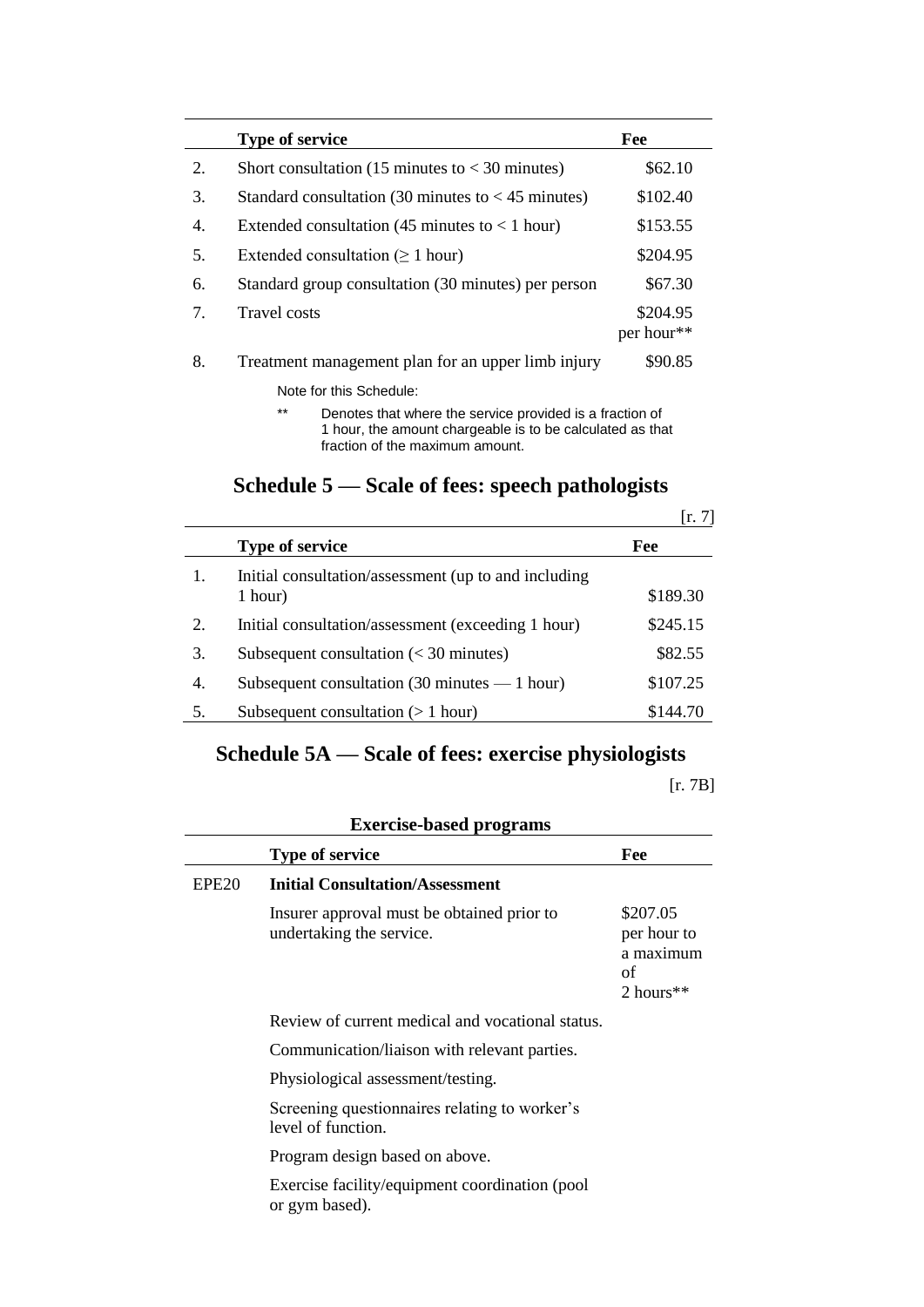|                   | <b>Type of service</b>                                                                                                                | Fee                                                            |  |
|-------------------|---------------------------------------------------------------------------------------------------------------------------------------|----------------------------------------------------------------|--|
|                   | Provider to patient ratio must be 1:1 for the<br>duration of the consultation.                                                        |                                                                |  |
| EPE21             | <b>Subsequent Exercise</b><br><b>Consultation/Assessment</b>                                                                          | \$207.05<br>per hour to                                        |  |
|                   | $Includes$ —                                                                                                                          |                                                                |  |
|                   | program implementation — prescription and<br>provision of exercises (land or pool based);                                             | a maximum<br>of 1 hour**                                       |  |
|                   | program monitoring;                                                                                                                   |                                                                |  |
|                   | post program screening questionnaire<br>relating to worker's level of function;                                                       |                                                                |  |
|                   | psychosocial reassessment;<br>٠                                                                                                       |                                                                |  |
|                   | communication/liaison with relevant parties.                                                                                          |                                                                |  |
| EPE <sub>02</sub> | <b>Initial report</b>                                                                                                                 |                                                                |  |
|                   | $Includes$ —                                                                                                                          | \$207.05                                                       |  |
|                   | initial assessment report outlining results<br>(self-reported and objective),<br>recommendations and exercise rehabilitation<br>plan; | per hour to<br>a maximum<br>of 1 hour**                        |  |
|                   | current status as per medical certification<br>٠<br>and proposed outcome status;                                                      |                                                                |  |
|                   | detailed cost plan outlining proposed<br>outcome, services required and proposed<br>costs for insurer approval.                       |                                                                |  |
| EPE03             | <b>Subsequent reports</b>                                                                                                             |                                                                |  |
|                   | Progress report to be provided at the request of<br>the referrer.                                                                     | \$207.05<br>per hour to<br>a maximum<br>οf<br>30 minutes<br>** |  |
| EPE04             | <b>Final report</b>                                                                                                                   |                                                                |  |
|                   | Comprehensive report to be provided at the end<br>of the service delivery detailing —                                                 | \$207.05<br>per hour to                                        |  |
|                   | physiological testing results pre and post<br>program;                                                                                | a maximum<br>of<br>30 minutes                                  |  |
|                   | worker attendance/program compliance.                                                                                                 | **                                                             |  |
| EPE05             | <b>Gym membership/Entry fees</b>                                                                                                      |                                                                |  |
|                   | Includes direct cost of membership (pool or<br>gym).                                                                                  | Market<br>rates                                                |  |
|                   | Prior approval from insurer required.                                                                                                 |                                                                |  |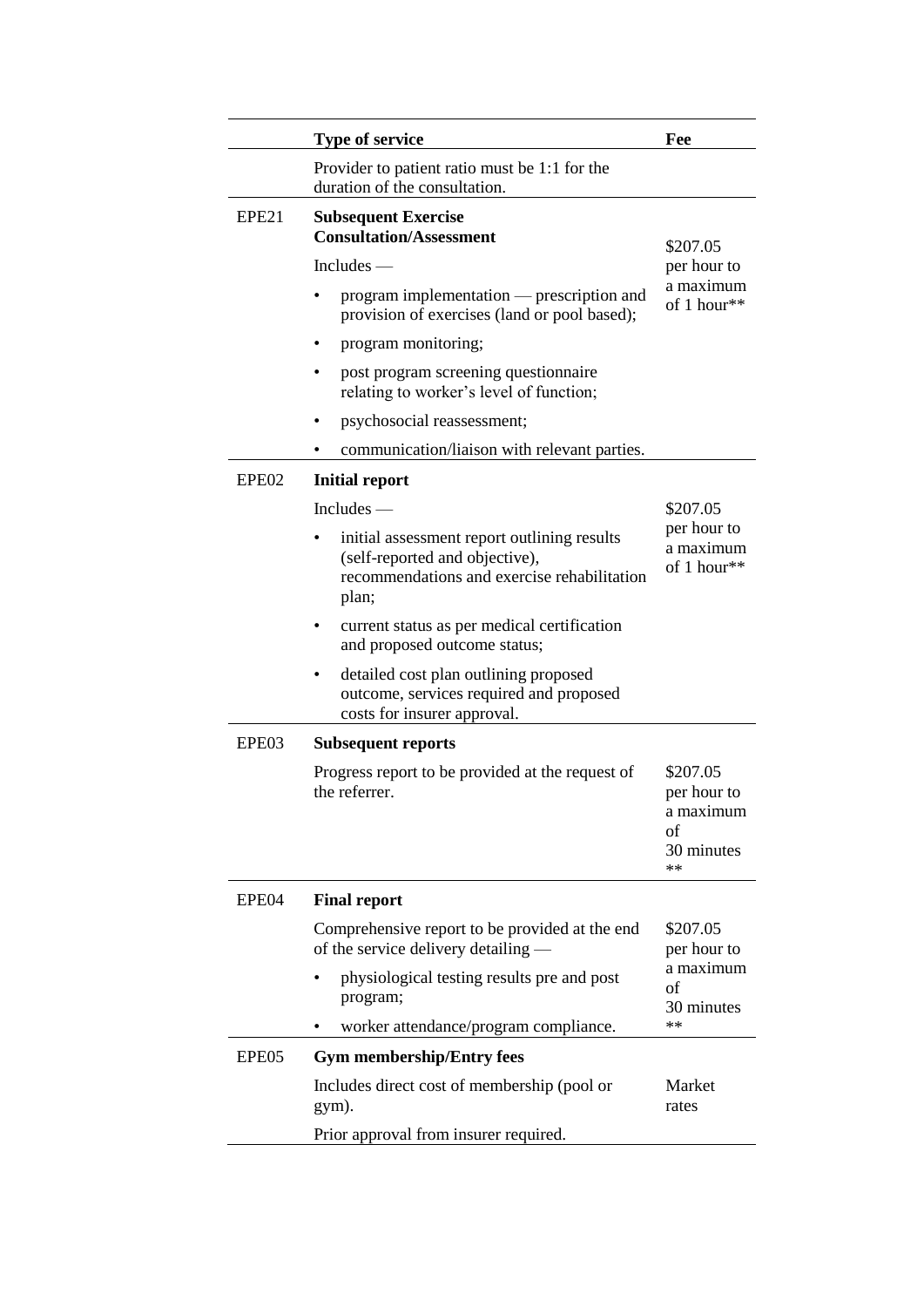|       | <b>Type of service</b>                                                                                                                                                                    | Fee                                 |
|-------|-------------------------------------------------------------------------------------------------------------------------------------------------------------------------------------------|-------------------------------------|
| EPE06 | <b>Travel</b>                                                                                                                                                                             |                                     |
|       | Travel when the most appropriate management<br>of the patient requires the provider to travel<br>away from their normal practice.                                                         | \$165.75<br>per hour**              |
|       | The insurer must provide pre-approval for travel<br>in excess of 1 hour.                                                                                                                  |                                     |
|       | If services are provided to more than 1 worker<br>before leaving a venue, the fee for the journey is<br>to be apportioned equally between workers.                                        |                                     |
| EPE08 | <b>Communication</b>                                                                                                                                                                      |                                     |
|       | Any requested or required oral communication<br>with relevant parties (treating medical<br>practitioners, employers and insurers) relating to<br>the treatment of a specific worker.      | \$20.75<br>per<br>6 minute<br>block |
|       | Excludes courtesy communication such as<br>acknowledgment of referral and brief updates to<br>the medical practitioner.                                                                   |                                     |
|       | Maximum time allowable per communication of<br>30 minutes.                                                                                                                                |                                     |
| EPE09 | <b>Attendance at Medical Case Conferences</b>                                                                                                                                             |                                     |
|       | Insurer approval must be obtained prior to<br>undertaking the service.                                                                                                                    | \$207.05<br>per hour**              |
|       | Note for this Schedule:<br>**<br>Denotes that where the service provided is a fraction of<br>1 hour, the amount chargeable is to be calculated as that<br>fraction of the maximum amount. |                                     |

## **Schedule 6 — Scale of maximum fees: approved medical specialists**

[r. 9]

|    | <b>Description of assessment</b>                                                                                                                                                                                                                                                              | <b>Maximum</b> fee**                                                                                                                     |
|----|-----------------------------------------------------------------------------------------------------------------------------------------------------------------------------------------------------------------------------------------------------------------------------------------------|------------------------------------------------------------------------------------------------------------------------------------------|
| 1. | Examination and provision of report and<br>certificate — straightforward assessment —<br>other than a service mentioned in item 4, 5,<br>$6 \text{ or } 8$ .                                                                                                                                  | \$1 396.80 (or, if an<br>interpreter is present at<br>the examination,<br>$$1746.00$ excluding<br>any fee payable to the<br>interpreter) |
| 2. | Examination and provision of report and<br>certificate — moderately complex<br>assessment (e.g. reviewing multiple<br>questions and reports; impairment<br>involving more complex assessments; more<br>than 1 body system involved) — other than<br>a service mentioned in item 4, 5, 6 or 8. | \$1 746.00 (or, if an<br>interpreter is present at<br>the examination,<br>\$2 095.20 excluding<br>any fee payable to the<br>interpreter) |

**Part 1 — Assessments**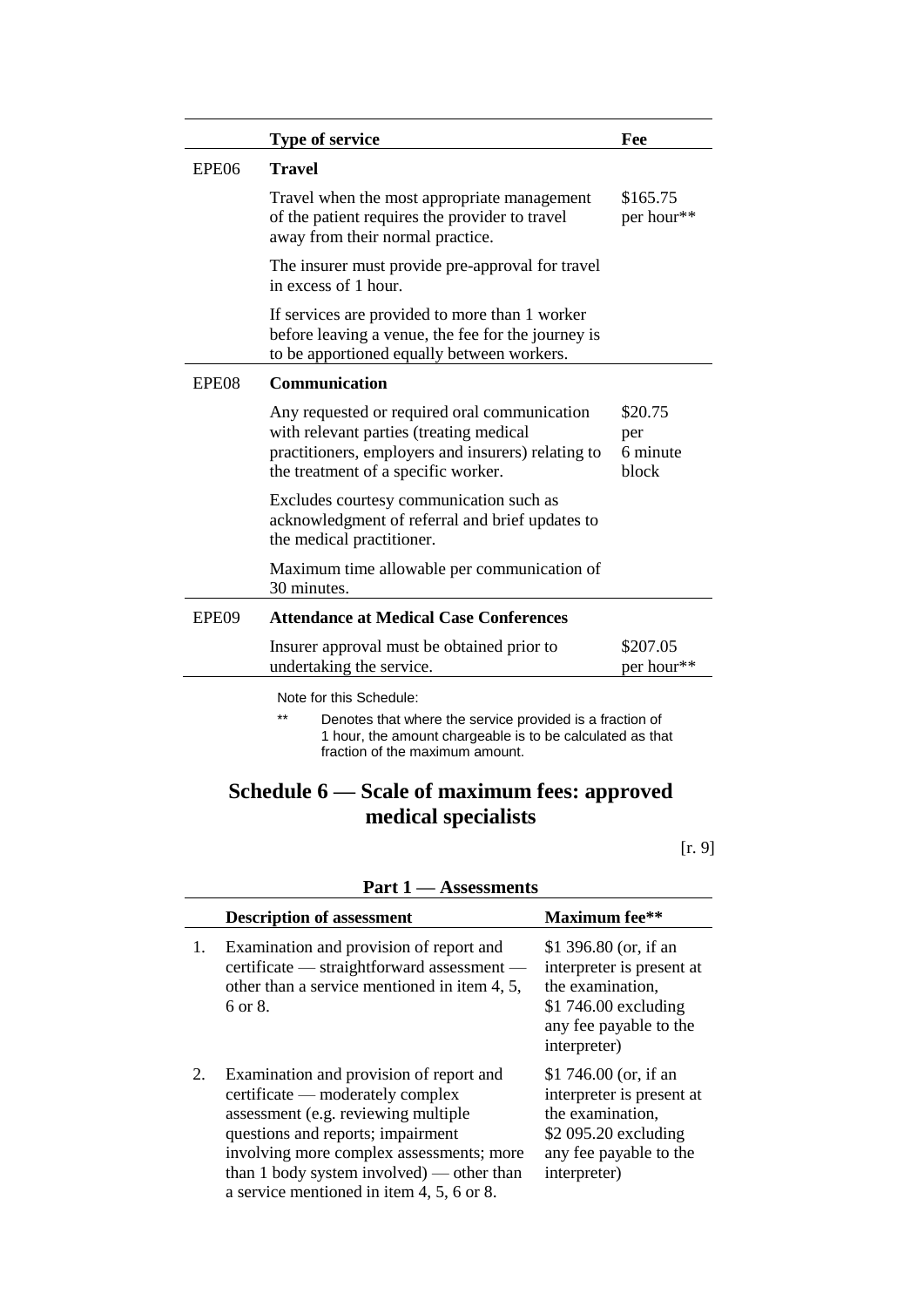|    | <b>Description of assessment</b>                                                                                                                                                                                                     | <b>Maximum</b> fee**                                                                                                                     |
|----|--------------------------------------------------------------------------------------------------------------------------------------------------------------------------------------------------------------------------------------|------------------------------------------------------------------------------------------------------------------------------------------|
| 3. | Examination and provision of report and<br>certificate — complex assessment<br>(e.g. multiple injuries; severe impairment<br>such as spinal cord injury or head injury) —<br>other than a service mentioned in item 4, 5,<br>6 or 8. | \$2 095.20 (or, if an<br>interpreter is present at<br>the examination.<br>\$2 444.25 excluding<br>any fee payable to the<br>interpreter) |
| 4. | Examination of any ear, nose and throat<br>only, including audiometric testing and<br>provision of report and certificate — other<br>than a service mentioned in item 8.                                                             | \$1 396.80 (or, if an<br>interpreter is present at<br>the examination,<br>\$1 746.00 excluding<br>any fee payable to the<br>interpreter) |
| 5. | Examination and provision of report and<br>certificate — psychiatric — standard<br>assessment — other than a service<br>mentioned in item 8.                                                                                         | \$2 095.20 (or, if an<br>interpreter is present at<br>the examination,<br>\$2 444.25 excluding<br>any fee payable to the<br>interpreter) |
| 6. | Examination and provision of report and<br>certificate — psychiatric — complex<br>assessment (e.g. reviewing significant<br>documented prior psychiatric history) -<br>other than a service mentioned in item 8.                     | \$3 491.75 (or, if an<br>interpreter is present at<br>the examination,<br>\$3 840.90 excluding<br>any fee payable to the<br>interpreter) |
| 7. | Consolidation of written assessments from<br>multiple medical practitioners.                                                                                                                                                         | \$698.35                                                                                                                                 |
| 8. | Re-examination and provision of report and<br>certificate.                                                                                                                                                                           | \$1 047.55 (or, if an<br>interpreter is present at<br>the examination,<br>\$1 396.80 excluding<br>any fee payable to the<br>interpreter) |
| 9. | Provision of supplementary report and<br>certificate.                                                                                                                                                                                | \$349.25                                                                                                                                 |

## **Part 2 — Attempted assessments**

|                                                                                                                                                                                          |     | <b>Description of circumstances</b>                                                                                                             | <b>Maximum</b> fee** |
|------------------------------------------------------------------------------------------------------------------------------------------------------------------------------------------|-----|-------------------------------------------------------------------------------------------------------------------------------------------------|----------------------|
| If a worker who is required under Part VII<br>1.<br>Division 2 of the Act to submit to an<br>examination by an approved medical<br>specialist does not attend, in a case in<br>which $-$ |     |                                                                                                                                                 | \$698.35             |
|                                                                                                                                                                                          | (a) | no prior arrangements to cancel the<br>examination are made; or                                                                                 |                      |
|                                                                                                                                                                                          | (b) | the examination is cancelled,<br>otherwise than at the request of the<br>approved medical specialist, with less<br>than 1 working day's notice. |                      |